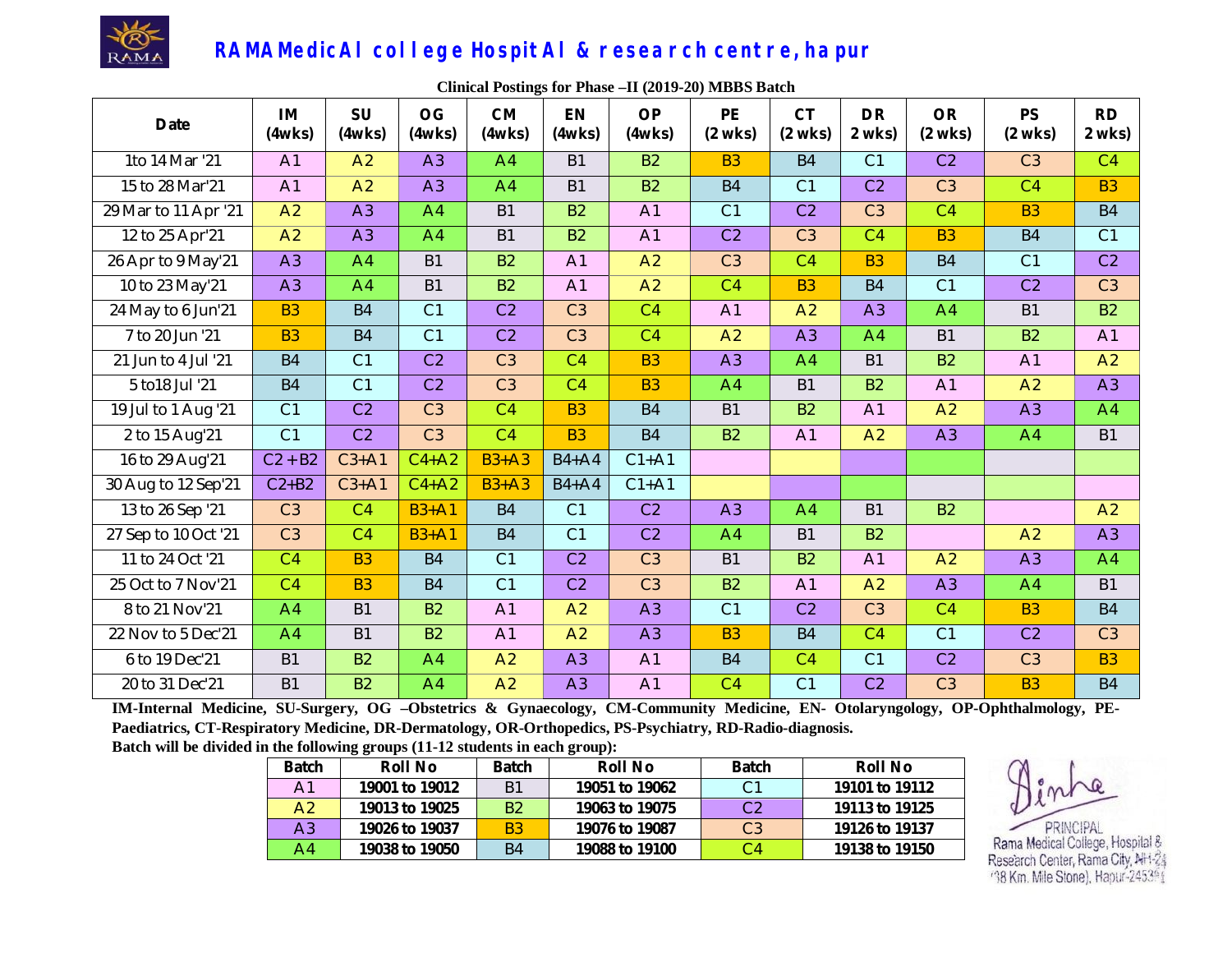

#### **Clinical Posting Classesfor Phase-II (2019-20 Batch)**

Phase-II students (2019-2020 Batch) are posted in different departments for 2 or 4 weeks (as given in schedule above) **from Mon to Fri 10 am to 1 pm; 15 Hours a week. The Phase –II student** should be able to take History, to do Physical Examination, to Assess change in clinical status Communication and Patient Education.Departments **may ensure that students take all precautions to prevent Covid-19 as per the periodic instructions of the government.**

#### **1. Clinical PostingClassesfor Phase-II (2019-20 Batch): Internal Medicine**

Each group is posted for **4 weeks in Medicinefrom Monday to Friday(10 am to 1 pm).** The students may be **posted inrotation in the OPD, Ward and Special clinic** according to the unit/units in the department. Faculty in charge for teachingwill facilitate the Clinical Posting of students as follows:

| <b>Internal Medicine: Unit -5</b> |              |                                      |  |  |
|-----------------------------------|--------------|--------------------------------------|--|--|
| Week                              | Day          | <b>Faculty</b>                       |  |  |
|                                   | <b>Mon</b>   | <b>Teaching-in-Charge (Unit I)</b>   |  |  |
| <b>Week 1</b>                     | <b>Tue</b>   | <b>Teaching-in-Charge (Unit II)</b>  |  |  |
| to                                | Wed          | <b>Teaching-in-Charge (Unit III)</b> |  |  |
| Week 4                            | <b>Thurs</b> | <b>Teaching-in-Charge (Unit IV)</b>  |  |  |
|                                   | Fri          | <b>Teaching-in-Charge (Unit V)</b>   |  |  |

| S.No. | <b>Competency</b>            | <b>Clinical Posting</b> | <b>Activity by learner</b>             | <b>Formative Assessment</b> |
|-------|------------------------------|-------------------------|----------------------------------------|-----------------------------|
|       |                              | (CP)                    |                                        | by Faculty                  |
| 1.    | $4.9(VI-MI):$ Elicit<br>IM   | CP 1:                   | $\bullet$ Elicit history & document in | • Observe the response      |
|       | document and present a       | IM 4.9, 4.10            | a case of fever.                       | performance;<br>and         |
|       | medical history that helps   | $(VI-MI):$              | •Do a systemic examination of          | Viva.                       |
|       | delineate the aetiology of   | Fever-Document,         | the patient.                           | $\bullet$ Assess<br>the     |
|       | fever that includes the      | Elicit & present a      | $\bullet$ Document<br>the<br>in        | Logbook/Portfolio.          |
|       | evolution and pattern of     | medical history and     | Logbook/Portfolio.                     | • Validate the Logbook      |
|       | associated<br>fever,         | do systemic             |                                        | entry.                      |
|       | symptoms, immune status,     | examination.            |                                        | • Provide feedback          |
|       | comorbidities, risk factors, |                         |                                        |                             |
|       | through<br>exposure          |                         |                                        |                             |
|       | travel<br>occupation,<br>and |                         |                                        |                             |
|       | environment<br>and           |                         |                                        |                             |
|       | medication use.              |                         |                                        |                             |
|       | IM 4.10 (VI-MI): Perform     |                         |                                        |                             |
|       | a systematic examination     |                         |                                        |                             |
|       | establishes<br>the<br>that   |                         |                                        |                             |
|       | diagnosis and severity of    |                         |                                        |                             |
|       | presentation that includes:  |                         |                                        |                             |
|       | general skin mucosal and     |                         |                                        |                             |
|       | lymph node examination,      |                         |                                        |                             |
|       | abdominal<br>chest<br>and    |                         |                                        |                             |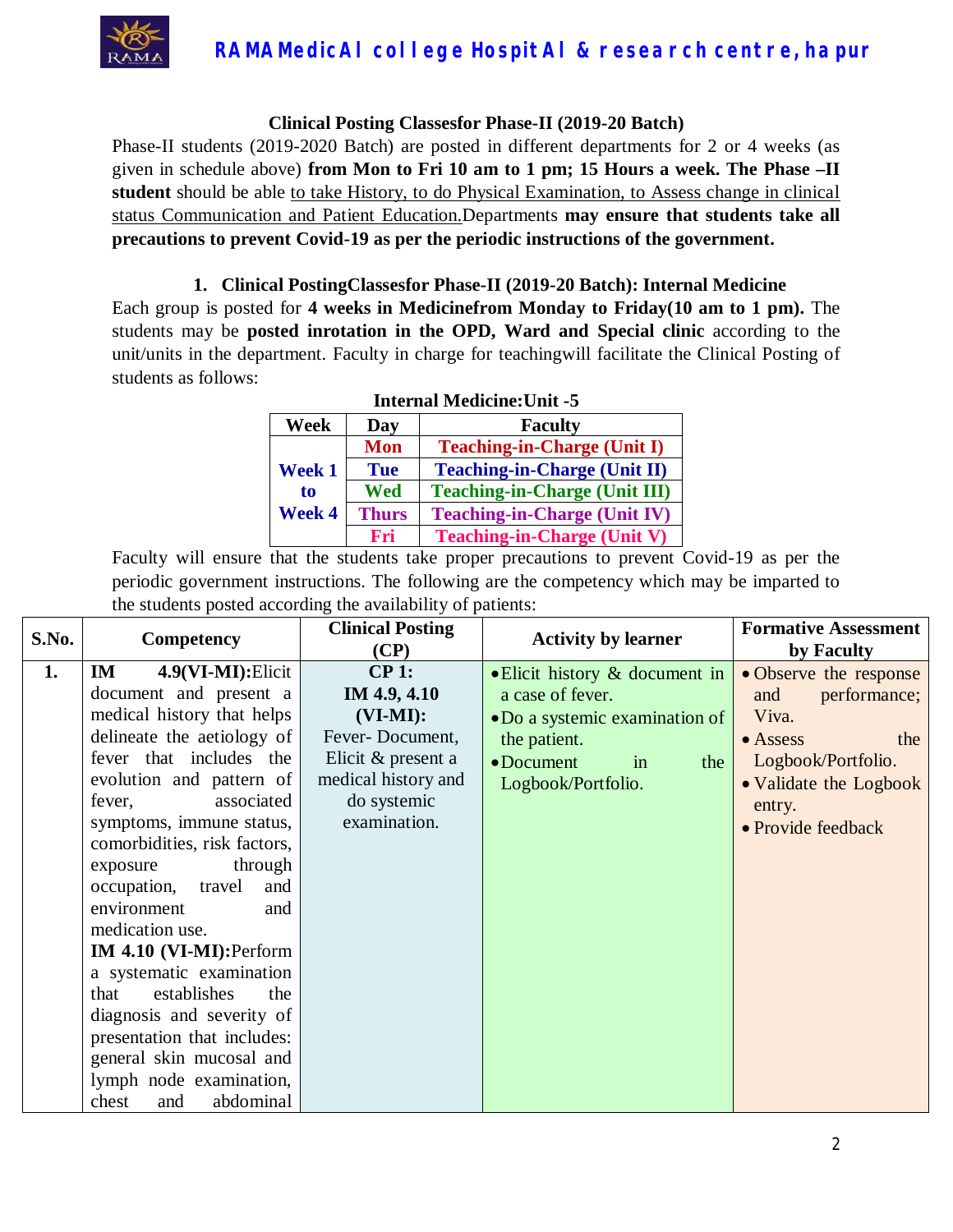

| S.No. | Competency                                                                                                                                                                                                                                                                                                                                                                                                                                                                                                                                                                                                                                                                                                                                                                                                                                                                                                                                                                                                                                                                                                                         | <b>Clinical Posting</b><br>(CP)                                                                                                                                    | <b>Activity by learner</b>                                                                                                                                                                 | <b>Formative Assessment</b><br>by Faculty                                                                                                         |
|-------|------------------------------------------------------------------------------------------------------------------------------------------------------------------------------------------------------------------------------------------------------------------------------------------------------------------------------------------------------------------------------------------------------------------------------------------------------------------------------------------------------------------------------------------------------------------------------------------------------------------------------------------------------------------------------------------------------------------------------------------------------------------------------------------------------------------------------------------------------------------------------------------------------------------------------------------------------------------------------------------------------------------------------------------------------------------------------------------------------------------------------------|--------------------------------------------------------------------------------------------------------------------------------------------------------------------|--------------------------------------------------------------------------------------------------------------------------------------------------------------------------------------------|---------------------------------------------------------------------------------------------------------------------------------------------------|
|       | examination<br>(including)<br>examination of the liver<br>and spleen).                                                                                                                                                                                                                                                                                                                                                                                                                                                                                                                                                                                                                                                                                                                                                                                                                                                                                                                                                                                                                                                             |                                                                                                                                                                    |                                                                                                                                                                                            |                                                                                                                                                   |
| 2.    | 4.8(VI-MI):Discuss<br>IM<br>describe<br>and<br>the<br>pathophysiology,<br>aetiology<br>and<br>clinical<br>manifestations of fever of<br>unknown origin (FUO)<br>including in a normal host,<br>neutropenic<br>host,<br>nosocomial host and a<br>host with HIV disease.<br>4.9(VI-MI): Elicit<br>IM<br>document and present a<br>medical history that helps<br>delineate the aetiology of<br>fever that includes the<br>evolution and pattern of<br>fever,<br>associated<br>symptoms, immune status,<br>comorbidities, risk factors,<br>exposure<br>through<br>occupation,<br>travel<br>and<br>environment<br>and<br>medication use.<br>IM 4.10 (VI-MI): Perform<br>a systematic examination<br>establishes<br>that<br>the<br>diagnosis and severity of<br>presentation that includes:<br>general skin mucosal and<br>lymph node examination,<br>abdominal<br>chest<br>and<br>examination<br>(including)<br>examination of the liver<br>and spleen).<br>4.11:Generate<br>IM<br>a<br>differential diagnosis and<br>prioritize based on clinical<br>features<br>that<br>help<br>distinguish<br>between<br>infective,<br>inflammatory, | CP 2:<br>IM 4.8, 4.9,<br>$4.10, 4.11, (VI-MI):$<br><b>Malarial Fever-</b><br>Document, Elicit &<br>Present a Medical<br>History & do<br>systematic<br>examination. | $\bullet$ Elicit history & document a<br>case of Malaria fever.<br>•Do a systemic examination of<br>the patient $\&$ present the<br>case.<br>• Document<br>the<br>in<br>Logbook/Portfolio. | • Observe<br>the<br>performance; Viva.<br>$\bullet$ Assess<br>the<br>Logbook/Portfolio.<br>• Validate the Logbook<br>entry.<br>• Provide feedback |
|       | malignant<br>and                                                                                                                                                                                                                                                                                                                                                                                                                                                                                                                                                                                                                                                                                                                                                                                                                                                                                                                                                                                                                                                                                                                   |                                                                                                                                                                    |                                                                                                                                                                                            |                                                                                                                                                   |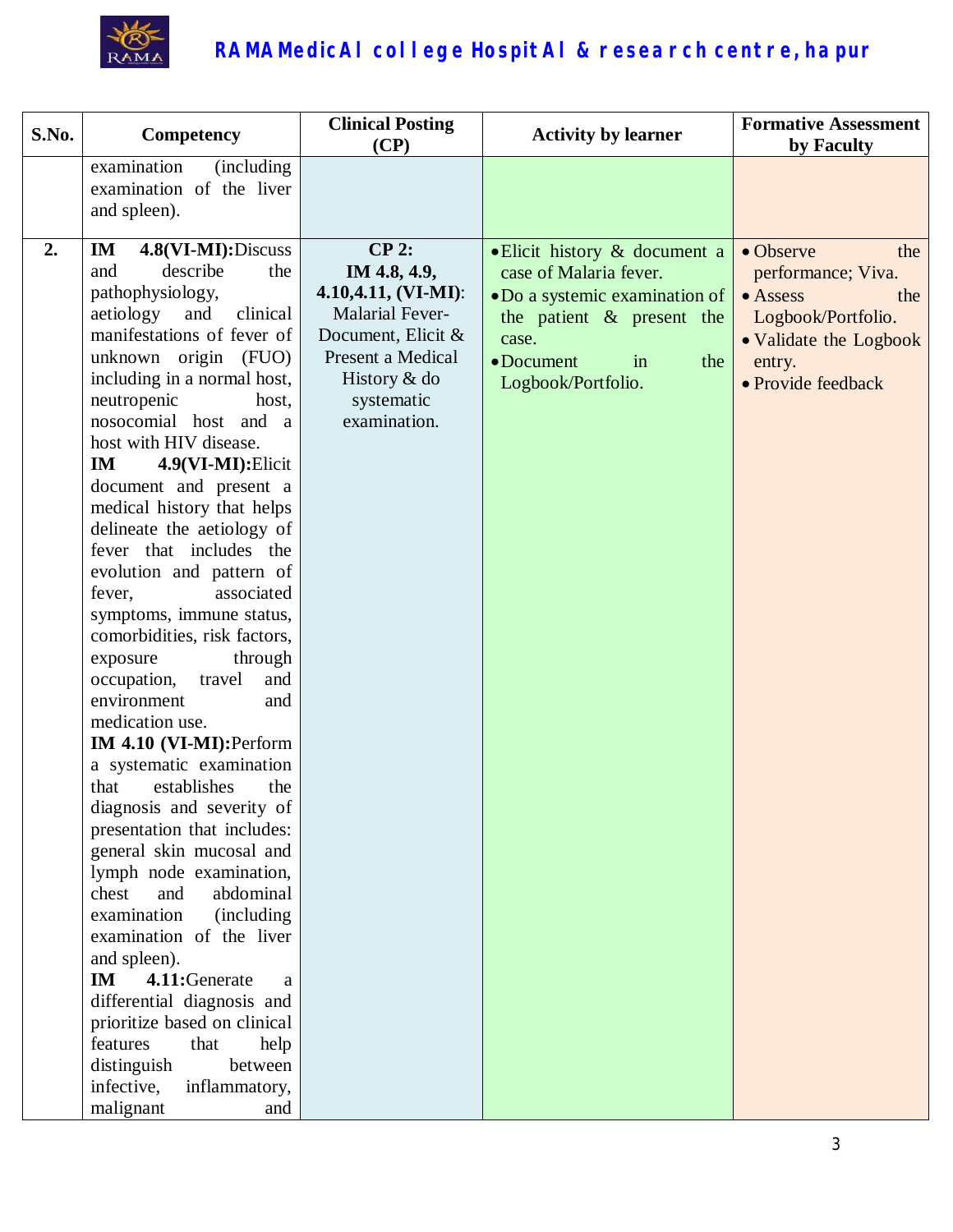

| S.No. | Competency                                                                                                                                                                                                                                                                                                                                                                                                                                                                                                                                                                                            | <b>Clinical Posting</b><br>(CP)                                                                                                       | <b>Activity by learner</b>                                                                                                                                                            | <b>Formative Assessment</b><br>by Faculty                                                                                                   |
|-------|-------------------------------------------------------------------------------------------------------------------------------------------------------------------------------------------------------------------------------------------------------------------------------------------------------------------------------------------------------------------------------------------------------------------------------------------------------------------------------------------------------------------------------------------------------------------------------------------------------|---------------------------------------------------------------------------------------------------------------------------------------|---------------------------------------------------------------------------------------------------------------------------------------------------------------------------------------|---------------------------------------------------------------------------------------------------------------------------------------------|
|       | rheumatologic causes.                                                                                                                                                                                                                                                                                                                                                                                                                                                                                                                                                                                 |                                                                                                                                       |                                                                                                                                                                                       |                                                                                                                                             |
|       |                                                                                                                                                                                                                                                                                                                                                                                                                                                                                                                                                                                                       |                                                                                                                                       |                                                                                                                                                                                       |                                                                                                                                             |
| 3.    | 4.25:<br>IM<br>$(VI-$<br><b>AETCOM</b> ):Communicate<br>to the patient and family<br>diagnosis<br>the<br>and<br>treatment<br>$(VI-$<br><b>IM</b><br>4.26                                                                                                                                                                                                                                                                                                                                                                                                                                              | <b>CP 3:</b><br>IM 4.25, 4.26<br>(VI-AETCOM):<br>Communicate to the<br>patient and family the<br>diagnosis and<br>treatment & Counsel | •Communicate& Counsel the<br>patient/<br>taker<br>care<br>on<br>diagnosis,<br>treatment<br>and<br>malarial prevention.<br>$\bullet$ Document<br>in<br>the<br>Logbook/Portfolio.       | • Observe<br>the<br>performance.<br>$\bullet$ Assess<br>the<br>Logbook/Portfolio.<br>• Validate the Logbook<br>entry.                       |
|       | <b>AETCOM</b> ):Counsel<br>the<br>malarial<br>patient<br>on<br>prevention.                                                                                                                                                                                                                                                                                                                                                                                                                                                                                                                            | the patient on<br>malarial prevention                                                                                                 |                                                                                                                                                                                       | • Provide feedback                                                                                                                          |
| 4.    | IM 9.3: Elicit document<br>and present a medical<br>that<br>history<br>includes<br>symptoms, risk factors<br>including GI bleeding,<br>prior history, medications,<br>menstrual history,<br>and<br>family history.<br>9.4: Perform<br>IM<br>a<br>systematic<br>examination<br>includes:<br>general<br>that<br>examination for pallor,<br>oral examination, DOAP<br>session of hyper dynamic<br>circulation, lymph node<br>and splenic examination.<br><b>IM</b><br>9.5: Generate<br>a<br>differential diagnosis and<br>prioritize based on clinical<br>features that suggest a<br>specific aetiology. | $CP4$ :<br>IM 9.3, 9.4, 9.5:<br>Anaemia-Document,<br>Elicit History,<br>clinical features,<br>systematic<br>examination and DD.       | • Elicit history & document a<br>case of Anaemia.<br>. Do a systemic examination of<br>the patient & present the case<br>of Anaemia.<br>• Document<br>the<br>in<br>Logbook/Portfolio. | • Observe<br>the<br>performance.<br>• Assess<br>the<br>Logbook/Portfolio.<br>• Validate the Logbook<br>entry.<br>• Provide feedback         |
| 5.    | 9.20:Communicate<br>IM<br>and counsel patients with<br>methods<br>to<br>prevent<br>nutritional anemia.                                                                                                                                                                                                                                                                                                                                                                                                                                                                                                | $CP$ 5:<br><b>IM 9.20:</b> Nutritional<br>Anaemia-<br>Communicate &<br>Counsel                                                        | •Communicate& Counsel the<br>patient/<br>taker<br>care<br>on<br>diagnosis,<br>treatment<br>and<br>anaemia prevention.<br>• Document<br>in<br>the<br>Logbook/Portfolio.                | • Observe<br>the<br>performance.<br>$\bullet$ Assess<br>the<br>Logbook/Portfolio.<br>• Validate the Logbook<br>entry.<br>• Provide feedback |
| 6.    | $23.3:$ Discuss<br>IM<br>and<br>describe<br>aetiology,<br>the<br>clinical<br>causes,<br>manifestations,                                                                                                                                                                                                                                                                                                                                                                                                                                                                                               | <b>CP 6:</b><br>IM 23.3,23.4,23.5:<br><b>Malnutrition-Clinical</b><br>Features, Systematic                                            | • Enumerate<br>aetiology,<br>the<br>clinical<br>causes,<br>manifestations,<br>complications, diagnosis and                                                                            | • Observe the response<br>& performance.<br>$\bullet$ Assess<br>steps<br>enumerated; Viva.                                                  |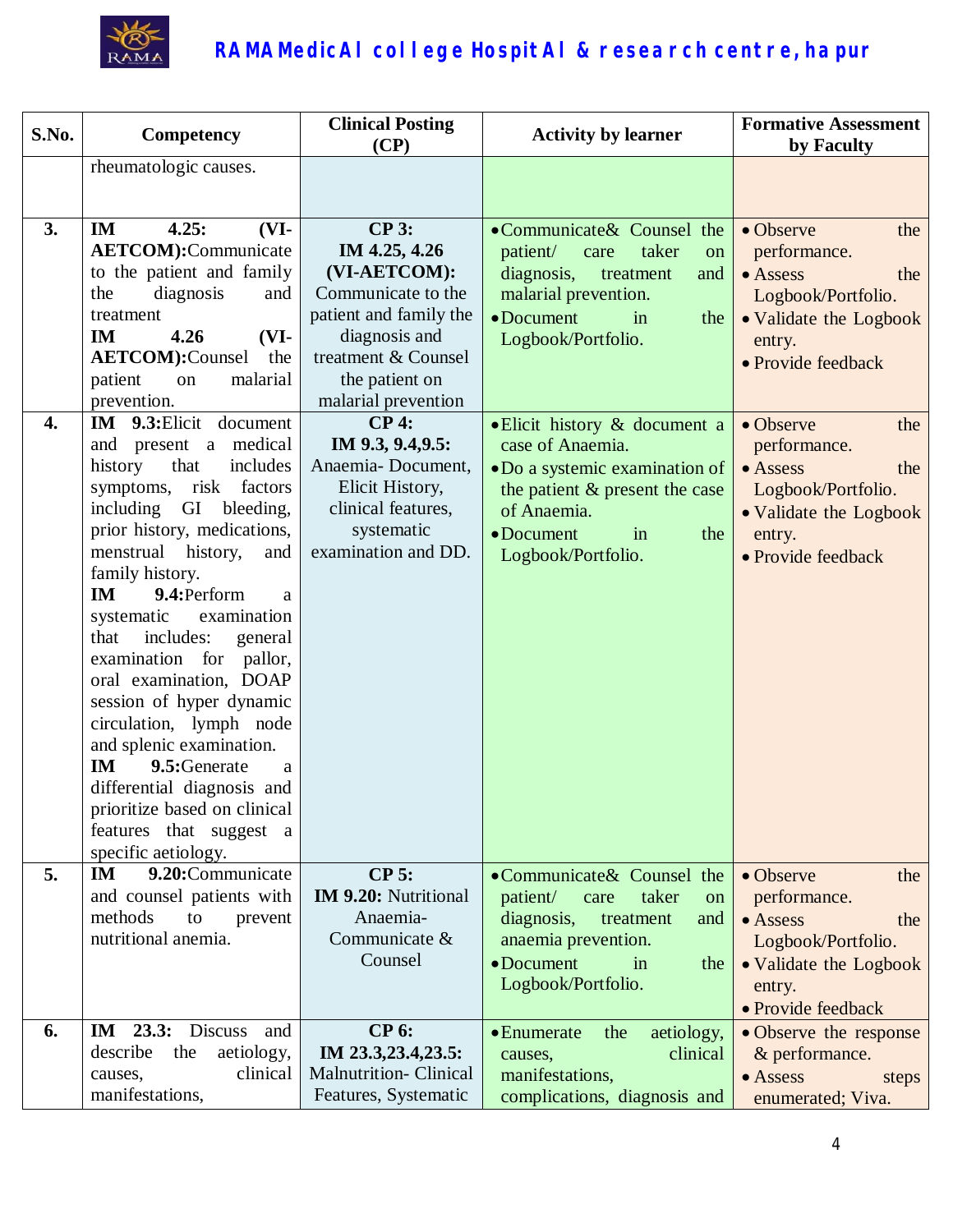

| S.No. | Competency                                                                                                                                                                                                                                                                                                                                                                                                                                                   | <b>Clinical Posting</b><br>(CP)                                                                                                                                                                                                                       | <b>Activity by learner</b>                                                                                                         | <b>Formative Assessment</b><br>by Faculty                                                                                                        |
|-------|--------------------------------------------------------------------------------------------------------------------------------------------------------------------------------------------------------------------------------------------------------------------------------------------------------------------------------------------------------------------------------------------------------------------------------------------------------------|-------------------------------------------------------------------------------------------------------------------------------------------------------------------------------------------------------------------------------------------------------|------------------------------------------------------------------------------------------------------------------------------------|--------------------------------------------------------------------------------------------------------------------------------------------------|
|       | complications,<br>diagnosis<br>of<br>and<br>management<br>vitamin<br>common<br>deficiencies.<br>IM 23.4: Enumerate the                                                                                                                                                                                                                                                                                                                                       | examination.                                                                                                                                                                                                                                          | plan management of common<br>vitamin deficiencies.<br>$\bullet$ Document<br>in<br>the<br>Logbook/Portfolio.                        | • Assess<br>the<br>Logbook/Portfolio.<br>• Validate the Logbook<br>entry.<br>• Provide feedback                                                  |
| 7.    | indications for enteral and<br>parenteral<br>nutrition<br>in<br>critically ill patients.<br>23.5:Counsel<br><b>IM</b><br>and<br>communicate to patients<br>simulated<br>a<br>in<br>environment with illness<br>appropriate<br>an<br>on<br>balanced diet.                                                                                                                                                                                                     | <b>CP 7:</b><br>IM 23.3,23.4,23.5:<br>Malnutrition-<br>Communicate &<br>counsel for<br>appropriate diet.                                                                                                                                              | •Communicate& Counsel the<br>patient/<br>taker<br>care<br>on<br>appropriate diet.<br>• Document<br>in<br>the<br>Logbook/Portfolio. | • Observe<br>the<br>performance.<br>$\bullet$ Assess<br>the<br>Logbook/Portfolio.<br>• Validate the Logbook<br>entry.<br>· Provide feedback.     |
| 8.    | $1.10:$ Elicit<br>CP:<br>IM<br>document and present an<br>history<br>appropriate<br>that<br>will<br>establish<br>the<br>diagnosis,<br>and<br>cause<br>severity of heart failure<br>including:<br>presenting<br>complaints, precipitating<br>and exacerbating factors,<br>factors<br>risk<br>exercise<br>tolerance, changes in sleep<br>features<br>patterns,<br>suggestive<br>infective<br>of<br>endocarditis.                                               | <b>CP 8:</b><br><b>IM 1.10:</b><br>Heart disease:<br>Document, Elicit<br>history to diagnose.                                                                                                                                                         | • Elicit history & document a<br>case of heart failure.<br>• Document<br>in<br>the<br>Logbook/Portfolio.                           | • Observe<br>the<br>performance; Viva<br>$\bullet$ Assess<br>the<br>Logbook/Portfolio.<br>• Validate the Logbook<br>entry.<br>• Provide feedback |
| 9.    | IM 1.11: Perform and<br>demonstrate a systematic<br>examination based on the<br>history that will help<br>establish the diagnosis and<br>estimate<br>its<br>severity<br>including: measurement of<br>pulse, blood pressure and<br>respiratory rate, jugular<br>venous forms and pulses,<br>peripheral<br>pulses,<br>conjunctiva and fundus,<br>lung, cardiac examination<br>including palpation and<br>auscultation<br>with<br>identification<br>of<br>heart | <b>CP9:</b><br>IM 1.11, 1.12, 1.13:<br><b>Heart Disease-</b><br>Perform and<br>demonstrate a<br>systematic<br>examination,<br>demonstrate<br>peripheral Pulse,<br>measure BP &<br>discussalteration in<br>BP in Heart Failure &<br>Cardiac Tamponade. | ·Perform and demonstrate a<br>systematic<br>examinationin<br>Heart Disease.<br>• Document<br>in<br>the<br>Logbook/Portfolio        | • Observe<br>the<br>performance; Viva<br>• Assess<br>the<br>Logbook/Portfolio.<br>• Validate the Logbook<br>entry.<br>· Provide feedback.        |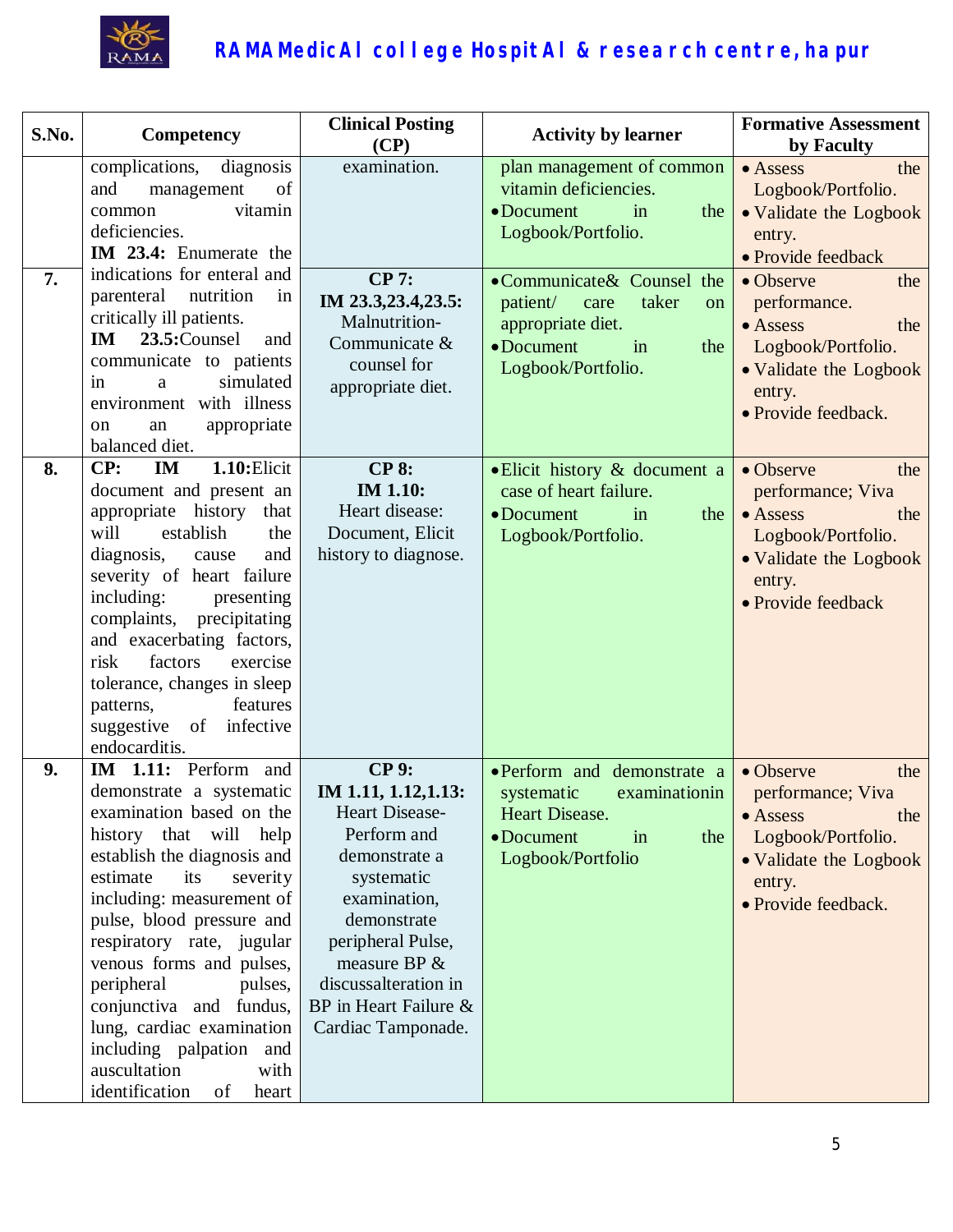

| S.No. | Competency                                                                                                                                                                                                                                                                                                                                                                                                                                                                                                                                                                                                                                                                                                                                                                                      | <b>Clinical Posting</b><br>(CP)                                                                                                                       | <b>Activity by learner</b>                                                                                                                                                                                                | <b>Formative Assessment</b><br>by Faculty                                                                                                                |
|-------|-------------------------------------------------------------------------------------------------------------------------------------------------------------------------------------------------------------------------------------------------------------------------------------------------------------------------------------------------------------------------------------------------------------------------------------------------------------------------------------------------------------------------------------------------------------------------------------------------------------------------------------------------------------------------------------------------------------------------------------------------------------------------------------------------|-------------------------------------------------------------------------------------------------------------------------------------------------------|---------------------------------------------------------------------------------------------------------------------------------------------------------------------------------------------------------------------------|----------------------------------------------------------------------------------------------------------------------------------------------------------|
|       | sounds<br>and<br>murmurs,<br>abdominal distension and<br>splenic palpation.<br>IM 1.12: Demonstrate<br>peripheral pulse, volume,<br>character, quality<br>and<br>variation in various causes<br>of heart failure.<br>1.13: Measure<br>IM<br>the<br>blood pressure accurately,<br>recognize<br>and<br>discuss<br>alterations<br>in<br>blood<br>pressure in valvular heart<br>disease and other causes<br>of heart failure and cardiac<br>tamponade.                                                                                                                                                                                                                                                                                                                                              |                                                                                                                                                       |                                                                                                                                                                                                                           |                                                                                                                                                          |
| 10.   | IM 8.9: Elicit document<br>and present a medical<br>history<br>that<br>includes:<br>duration<br>and<br>levels,<br>symptoms, comorbidities,<br>lifestyle,<br>risk<br>factors,<br>family<br>history,<br>psychosocial<br>and<br>environmental<br>factors,<br>dietary<br>assessment,<br>previous and concomitant<br>therapy.<br>8.10:Perform<br>IM<br>a<br>systematic<br>examination<br>that includes: an accurate<br>of blood<br>measurement<br>fundus<br>pressure,<br>examination, examination<br>of vasculature and heart.<br>IM<br>8.11:Generate<br>a<br>differential diagnosis and<br>prioritize based on clinical<br>features that suggest a<br>specific aetiology.<br>8.12:Describe<br>$\mathbf{I}\mathbf{M}$<br>the<br>appropriate diagnostic<br>work up based on the<br>presumed aetiology | <b>CP 10:</b><br>IM 8.9, 8.10,<br>8.11,8.12:<br>Elicit document and<br>present a medical<br>history, Systematic<br>Examination, DD of<br>Hypertension | • Elicit history & document a<br>case of Hypertension.<br>•Perform and demonstrate a<br>systematic<br>examinationin<br>Hypertension.<br>$\bullet$ Document<br>in<br>the<br>Logbook/Portfolio.<br>• Present during rounds. | • Observe the response<br>& performance; Viva<br>$\bullet$ Assess<br>the<br>Logbook/Portfolio.<br>• Validate the Logbook<br>entry.<br>• Provide feedback |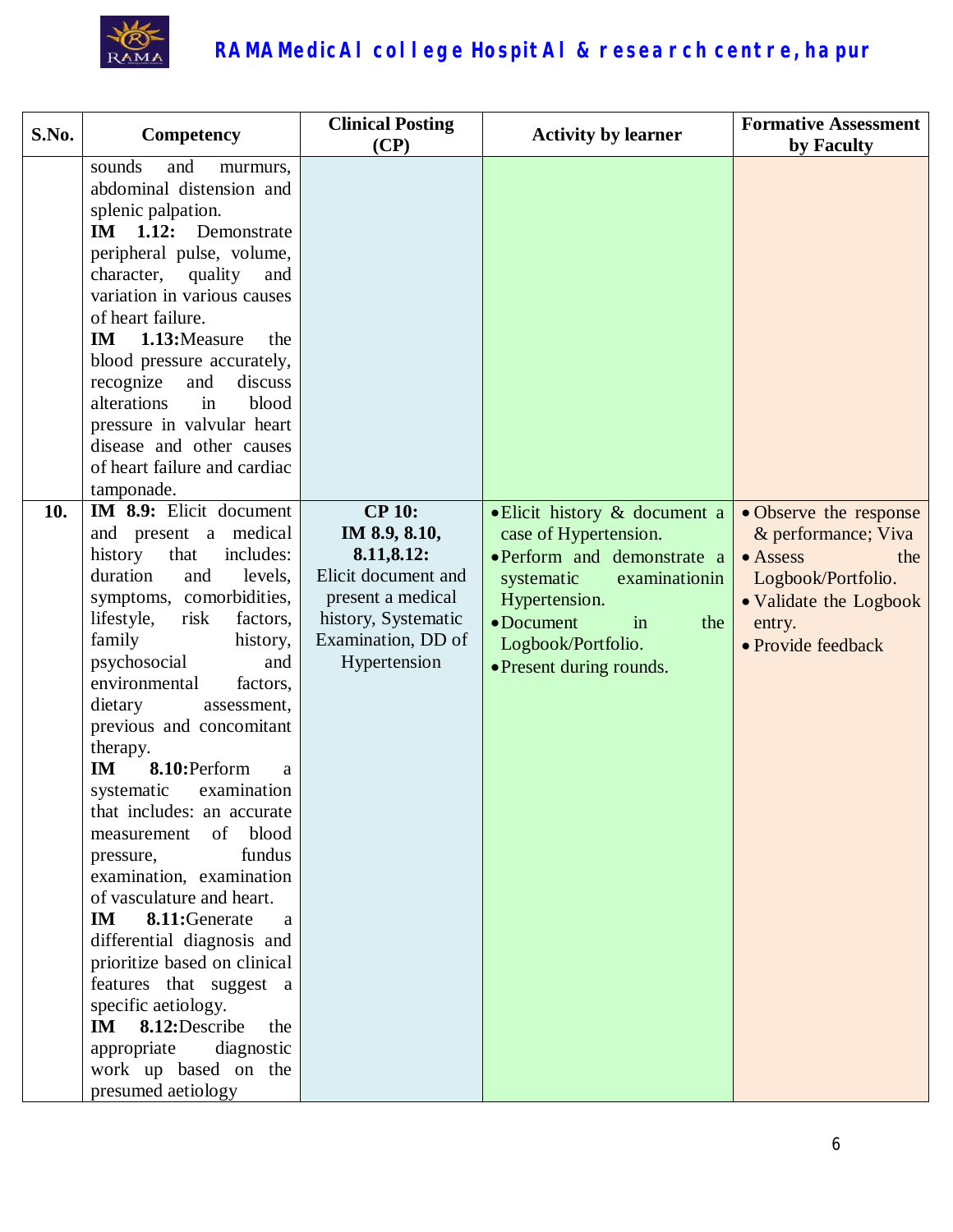

| S.No. | Competency                                                                                                                                                                                                                                                                                                                                                                                                                                                                                                                                                                             | <b>Clinical Posting</b><br>(CP)                                                                                                                                                | <b>Activity by learner</b>                                                                                                                                                                                                        | <b>Formative Assessment</b><br>by Faculty                                                                                                                 |
|-------|----------------------------------------------------------------------------------------------------------------------------------------------------------------------------------------------------------------------------------------------------------------------------------------------------------------------------------------------------------------------------------------------------------------------------------------------------------------------------------------------------------------------------------------------------------------------------------------|--------------------------------------------------------------------------------------------------------------------------------------------------------------------------------|-----------------------------------------------------------------------------------------------------------------------------------------------------------------------------------------------------------------------------------|-----------------------------------------------------------------------------------------------------------------------------------------------------------|
| 11.   | IM 3.4: Elicit document<br>and present an appropriate<br>history<br>including<br>the<br>evolution,<br>risk<br>factors<br>including immune status<br>and occupational risk.<br>IM 3.5: Lung Disease:<br>Document,<br>Elicit<br>and<br>present<br>history, demonstrate<br>$\rm{a}$                                                                                                                                                                                                                                                                                                       | <b>CP 11:</b><br><b>IM 3.4, 3.5: Lung</b><br>Disease: Document,<br>Elicit and present<br>history, demonstrate a<br>physical examination                                        | • Elicit history & document a<br>case of Lung disease.<br>·Perform and demonstrate a<br>systematic<br>examinationin<br>Lung disease.<br>$\bullet$ Document<br>in<br>the<br>Logbook/Portfolio.<br>• Present during rounds.         | • Observe<br>the<br>performance; Viva<br>$\bullet$ Assess<br>the<br>Logbook/Portfolio.<br>• Validate the Logbook<br>entry.<br>• Provide feedback          |
| 12.   | physical examination.                                                                                                                                                                                                                                                                                                                                                                                                                                                                                                                                                                  | <b>CP 12:</b><br>IM 3.4, 3.5:<br><b>Bronchial Asthma:</b><br>Document, Elicit and<br>present<br>history, demonstrate a<br>physical examination                                 | • Elicit history & document a<br>case of Bronchial Asthma.<br>• Perform and demonstrate a<br>systematic<br>examinationin<br><b>Bronchial Asthma.</b><br>• Document<br>the<br>in<br>Logbook/Portfolio.<br>• Present during rounds. | · Observe the response<br>& performance; Viva<br>$\bullet$ Assess<br>the<br>Logbook/Portfolio.<br>• Validate the Logbook<br>entry.<br>· Provide feedback. |
| 13.   | IM 5.9: Elicit document<br>and present a medical<br>history that helps delineate<br>aetiology of<br>the<br>the<br>current presentation and<br>includes<br>clinical<br>presentation, risk factors,<br>drug use, sexual history,<br>vaccination history and<br>family history.<br>5.10:Perform<br>IM<br>a<br>examination<br>systematic<br>establishes<br>that<br>the<br>diagnosis and severity that<br>includes nutritional status,<br>mental status, jaundice,<br>abdominal<br>distension<br>of<br>ascites,<br>features<br>portosystemic<br>hypertension and hepatic<br>encephalopathy. | <b>CP 13:</b><br><b>IM 5.9, 5.10:</b> Liver<br>Disease-Document,<br>Elicit and present a<br>medical history &<br>Perform systematic<br>examination of case<br>of liver disease | • Elicit history & document a<br>case of Liver Disease.<br>• Perform and demonstrate a<br>systematic<br>examinationin<br>Liver Disease.<br>• Document<br>in<br>the<br>Logbook/Portfolio.<br>• Present during rounds.              | • Observe<br>the<br>performance; Viva<br>• Assess<br>the<br>Logbook/Portfolio.<br>• Validate the Logbook<br>entry.<br>• Provide feedback                  |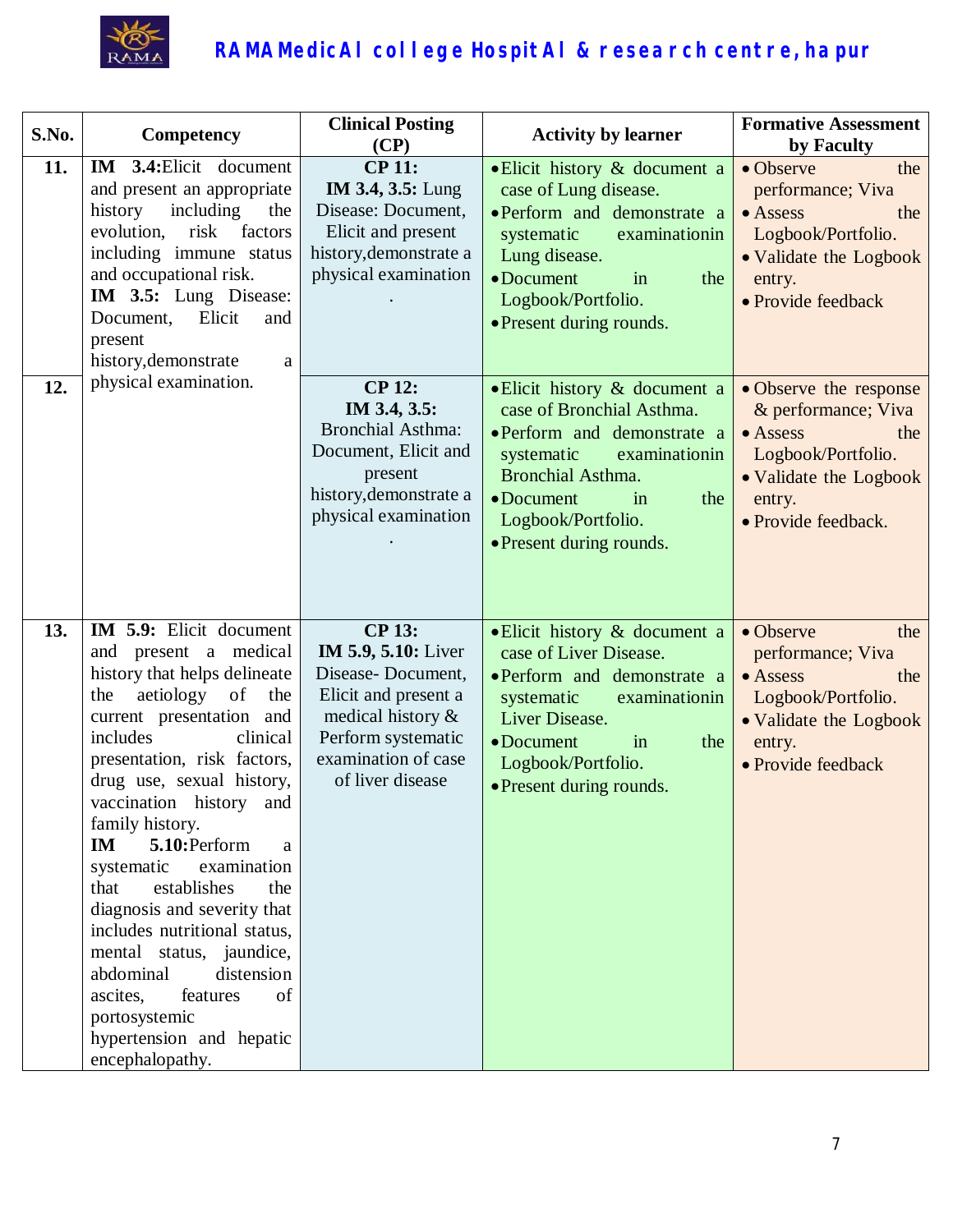

| S.No. | Competency                                                                                                                                                                                                                                                                                                                                                                                                                                                                | <b>Clinical Posting</b><br>(CP)                                                                                                    | <b>Activity by learner</b>                                                                                                                                                                                                                       | <b>Formative Assessment</b><br>by Faculty                                                                                                                 |
|-------|---------------------------------------------------------------------------------------------------------------------------------------------------------------------------------------------------------------------------------------------------------------------------------------------------------------------------------------------------------------------------------------------------------------------------------------------------------------------------|------------------------------------------------------------------------------------------------------------------------------------|--------------------------------------------------------------------------------------------------------------------------------------------------------------------------------------------------------------------------------------------------|-----------------------------------------------------------------------------------------------------------------------------------------------------------|
| 14.   | 5.17<br>(VI-MI,<br>IM<br><b>AETCOM</b> ): Enumerate<br>indications,<br>the<br>precautions and counsel<br>patients on vaccination for<br>hepatitis.                                                                                                                                                                                                                                                                                                                        | <b>CP 14:</b><br>IM 5.17<br>(VI-MI, AETCOM):<br>Hepatitis vaccination-<br>Indications,<br>precautions and<br>counselling patients. | • Enumerate the indications,<br>for<br>Hepatitis<br>precautions<br>vaccination.<br>•Communicate and counsel<br>patient<br>for<br><b>Hepatitis</b><br>vaccination.<br>• Document<br>in<br>the<br>Logbook/Portfolio.<br>• Present during rounds.   | • Observe the response;<br>Viva.<br>$\bullet$ Assess<br>the<br>Logbook/Portfolio.<br>• Validate the Logbook<br>entry.<br>• Provide feedback               |
| 15.   | $16.4(VI-MI,$<br>IM<br>PA): Elicit and document<br>and present an appropriate<br>history that includes the<br>natural history,<br>dietary<br>history,<br>travel,<br>sexual<br>history<br>other<br>and<br>concomitant illnesses.<br>16.5<br>IM<br>$(VI-MI,$<br>PA):Perform,<br>document<br>and<br>demonstrate<br>a<br>physical<br>examination<br>based on the history that<br>includes<br>general<br>examination, including an<br>abdominal<br>appropriate<br>examination. | <b>CP 15:</b><br>IM 16.4, 16.5 (VI-<br>MI, PA): Diarrhea:<br>Elicit, document,<br>history taking,<br>general examination.          | • Elicit history & document a<br>case of Diarrheal disease.<br>·Perform and demonstrate a<br>systematic<br>examinationin<br>Diarrheal disease.<br>• Document<br>in<br>the<br>Logbook/Portfolio.<br>• Present during rounds.                      | • Observe the response<br>& performance; Viva.<br>$\bullet$ Assess<br>the<br>Logbook/Portfolio.<br>• Validate the Logbook<br>entry.<br>· Provide feedback |
| 16.   | 15.4: Elicit<br>IM<br>and<br>document and present an<br>appropriate history that<br>identifies the route of<br>bleeding, quantity, grade,<br>volume<br>duration,<br>loss,<br>comorbid<br>etiology,<br>illnesses and risk factors.<br>15.5: Perform,<br><b>IM</b><br>demonstrate and document<br>a physical examination<br>based on the history that<br>includes<br>general<br>volume<br>examination,<br>assessment<br>and<br>abdominal<br>appropriate                     | <b>CP 16:</b><br>IM15.4, 15.5:<br>GI Bleeding-<br>Document, Elicit<br>history general<br><b>&amp;abdominal</b><br>examination.     | • Elicit history & document a<br>case of GI Bleeding.<br>$\bullet$ Perform<br>demonstrate<br>and<br>&abdominal<br>general<br>examination in case of GI<br>Bleeding.<br>• Document<br>in<br>the<br>Logbook/Portfolio.<br>• Present during rounds. | • Observe the response<br>& performance.<br>the<br>$\bullet$ Assess<br>Logbook/Portfolio.<br>• Validate the Logbook<br>entry.<br>• Provide feedback       |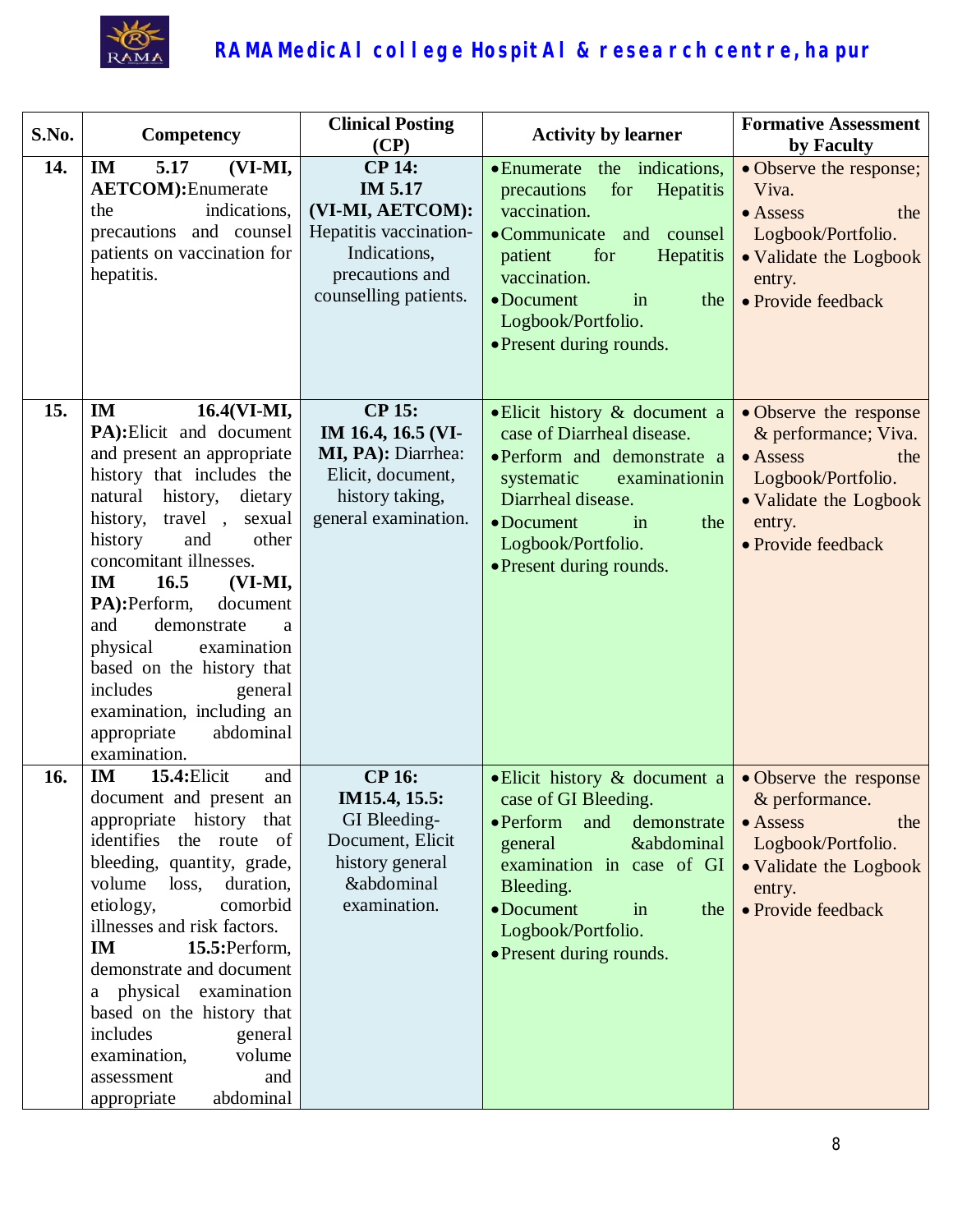

| S.No. | Competency                                                                                                                                                                                                                                                                                                                                                                                                                                                                                                                                                                                                                                        | <b>Clinical Posting</b><br>(CP)                                                                                                                 | <b>Activity by learner</b>                                                                                                                                                                                                                                                                                                                                                                                                                              | <b>Formative Assessment</b><br>by Faculty                                                                                                                                                           |
|-------|---------------------------------------------------------------------------------------------------------------------------------------------------------------------------------------------------------------------------------------------------------------------------------------------------------------------------------------------------------------------------------------------------------------------------------------------------------------------------------------------------------------------------------------------------------------------------------------------------------------------------------------------------|-------------------------------------------------------------------------------------------------------------------------------------------------|---------------------------------------------------------------------------------------------------------------------------------------------------------------------------------------------------------------------------------------------------------------------------------------------------------------------------------------------------------------------------------------------------------------------------------------------------------|-----------------------------------------------------------------------------------------------------------------------------------------------------------------------------------------------------|
|       | examination.                                                                                                                                                                                                                                                                                                                                                                                                                                                                                                                                                                                                                                      |                                                                                                                                                 |                                                                                                                                                                                                                                                                                                                                                                                                                                                         |                                                                                                                                                                                                     |
|       |                                                                                                                                                                                                                                                                                                                                                                                                                                                                                                                                                                                                                                                   |                                                                                                                                                 |                                                                                                                                                                                                                                                                                                                                                                                                                                                         |                                                                                                                                                                                                     |
|       |                                                                                                                                                                                                                                                                                                                                                                                                                                                                                                                                                                                                                                                   |                                                                                                                                                 |                                                                                                                                                                                                                                                                                                                                                                                                                                                         |                                                                                                                                                                                                     |
| 17.   | IM 11.7: Elicit document<br>and present a medical<br>history<br>that<br>will<br>differentiate<br>the<br>aetiologies<br>of<br>diabetes<br>including<br>risk<br>factors,<br>precipitating<br>factors,<br>nutritional<br>lifestyle,<br>family<br>history,<br>history,<br>medication<br>history, co-<br>morbidities<br>and<br>target<br>organ disease.<br>11.8: Perform<br>IM<br>a<br>examination<br>systematic<br>establishes<br>the<br>that<br>diagnosis and severity that<br>includes skin, peripheral<br>blood pressure<br>pulses,<br>fundus<br>measurement,<br>detailed<br>examination,<br>examination of the foot<br>(pulses,<br>nervous<br>and | <b>CP 17:</b><br>IM 11.7, 11.8:<br><b>Diabetes Mellitus-</b><br>Document, Elicit<br>History & Systematic<br>examination.                        | • Elicit history & document a<br>case of Diabetes Mellitus.<br>$\bullet$ Perform<br>and<br>demonstrate<br>$\&$<br>general<br>systematic<br>in<br>examination<br>case<br>of<br>Diabetes Mellitus.<br>• Demonstrate<br>detailed<br>a<br>of the<br>foot<br>examination<br>(pulses,<br>and<br>nervous<br>deformities and injuries).<br>• Document<br>in<br>the<br>Logbook/Portfolio.                                                                        | • Observe the response<br>& performance; Viva<br>$\bullet$ Assess<br>the<br>Logbook/Portfolio.<br>• Validate the Logbook<br>entry.<br>• Provide feedback                                            |
|       | deformities and injuries).                                                                                                                                                                                                                                                                                                                                                                                                                                                                                                                                                                                                                        |                                                                                                                                                 |                                                                                                                                                                                                                                                                                                                                                                                                                                                         |                                                                                                                                                                                                     |
| 18.   | IM 12.5: Elicit document<br>and present an appropriate<br>history that will establish<br>the diagnosis cause of<br>thyroid dysfunction and its<br>severity.<br>12.6: Perform<br>IM<br>and<br>demonstrate a systematic<br>examination based on the<br>history that will help<br>establish the diagnosis and<br>severity<br>including<br>signs<br>systemic<br>of<br>thyrotoxicosis<br>and<br>hypothyroidism, palpation<br>of the pulse for rate and<br>rhythm<br>abnormalities,<br>neck palpation of the                                                                                                                                            | <b>CP 18:</b><br>IM 12.5, 12.6, 12.7,<br>12.8:<br>Thyroid dysfunction-<br>elicit document,<br>history taking,<br>systematic<br>examination, DD. | • Enumerate causes of Thyroid<br>dysfunction.<br>· Elicit history & document a<br>of<br>case<br>thyrotoxicosis/hypothyroidis<br>m.<br>• Describe<br>clinical<br>the<br>presentation of a case of<br>thyrotoxicosis/hypothyroidis<br>m.<br>$\bullet$ Perform<br>demonstrate<br>and<br>$\&$<br>general<br>systematic<br>$\mathbf{in}$<br>examination<br>case<br>of<br>thyrotoxicosis/hypothyroidis<br>m.<br>• Document<br>in<br>the<br>Logbook/Portfolio. | • Assess<br>steps<br>enumerated; Viva.<br>• Observe the response<br>& performance; Viva<br>the<br>$\bullet$ Assess<br>Logbook/Portfolio.<br>• Validate the Logbook<br>entry.<br>• Provide feedback. |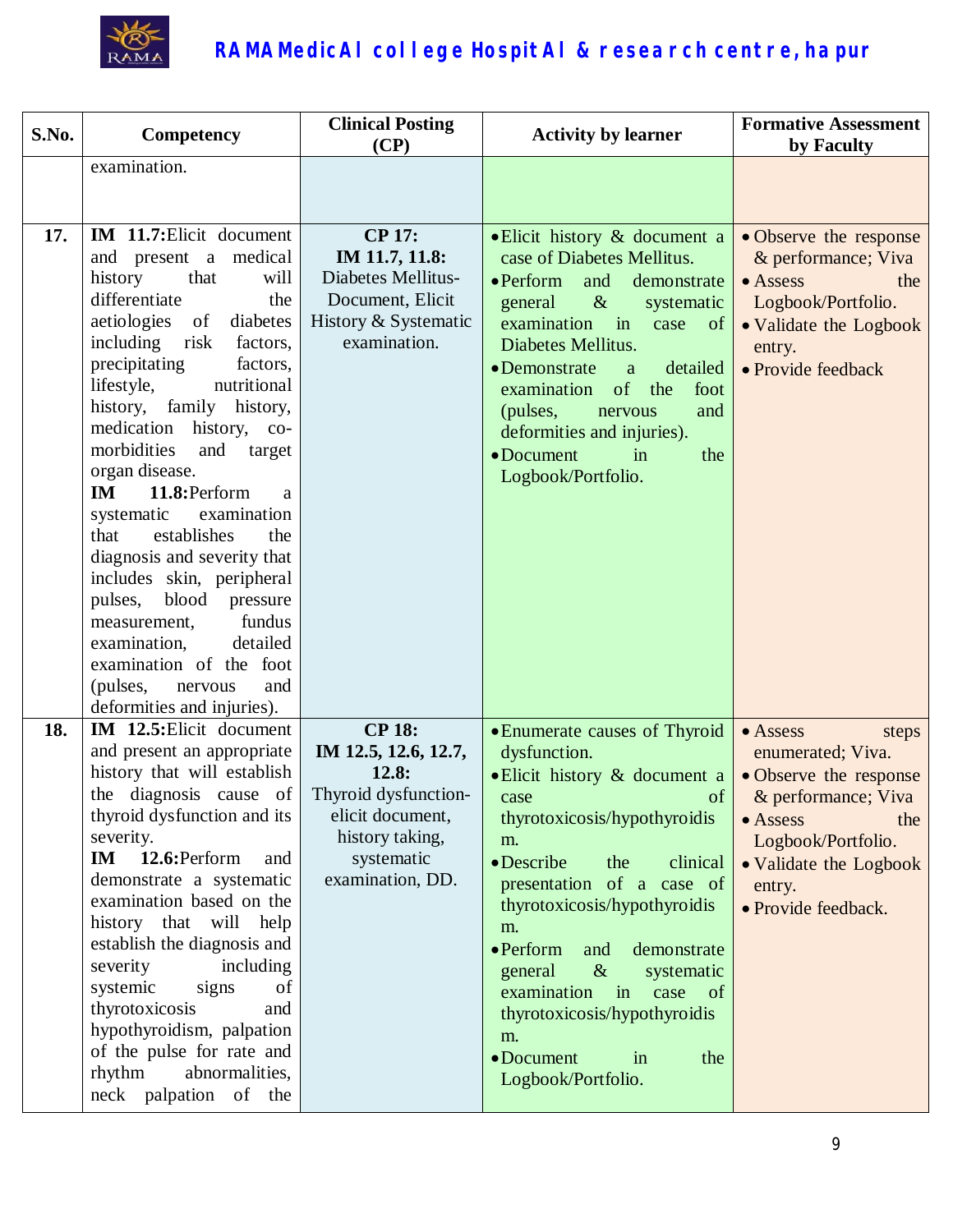

| S.No. | Competency                                                                                                                                                                                                                                                                                                                                                                                                                                                                                                                                                                                                                                                                                                                                                                                                                                                                                                                                            | <b>Clinical Posting</b><br>(CP)                                                                                           | <b>Activity by learner</b>                                                                                                                                                                                                                                                                                                                                                                                                                              | <b>Formative Assessment</b><br>by Faculty                                                                                                                                                                   |
|-------|-------------------------------------------------------------------------------------------------------------------------------------------------------------------------------------------------------------------------------------------------------------------------------------------------------------------------------------------------------------------------------------------------------------------------------------------------------------------------------------------------------------------------------------------------------------------------------------------------------------------------------------------------------------------------------------------------------------------------------------------------------------------------------------------------------------------------------------------------------------------------------------------------------------------------------------------------------|---------------------------------------------------------------------------------------------------------------------------|---------------------------------------------------------------------------------------------------------------------------------------------------------------------------------------------------------------------------------------------------------------------------------------------------------------------------------------------------------------------------------------------------------------------------------------------------------|-------------------------------------------------------------------------------------------------------------------------------------------------------------------------------------------------------------|
| 19.   | thyroid and lymph nodes<br>cardiovascular<br>and<br>findings.<br>IM 12.7:Demonstrate the<br>technique<br>to<br>correct<br>palpate the thyroid.<br><b>IM</b><br>12.8: Generate<br>a<br>differential<br>diagnosis<br>the<br>based<br>clinical<br>on<br>presentation and prioritize<br>it based on the most likely<br>diagnosis.<br>IM 13.7: Elicit document<br>and present a history that<br>will help establish the<br>aetiology of cancer and<br>includes the appropriate<br>risk factors, duration and<br>evolution.<br><b>IM</b><br>13.8: Perform<br>and<br>demonstrate a physical<br>examination that includes<br>an appropriate general and<br>local examination<br>that<br>the diagnosis,<br>excludes<br>spread<br>extent<br>and<br>complications of cancer.<br>IM 13.9:Demonstrate in a<br>mannequin the<br>correct<br>technique for performing<br>breast<br>exam,<br>rectal<br>examination and cervical<br>examination<br>and<br>pap<br>smear. | <b>CP 19:</b><br>IM 13.7, 13.8, 13.9<br>$(VI-PA; HI-OG):$<br>Cancer-Document,<br>Elicit History,<br>physical examination. | • Enumerate causes of Cancer<br>• Elicit history & document a<br>case of Cancer (mention the<br>type of cancer).<br>• Describe<br>the<br>clinical<br>presentation of a case of a<br>case of Cancer (mention the<br>type of cancer).<br>$\bullet$ Perform<br>and<br>demonstrate<br>$\&$<br>systematic<br>general<br>examination in case of a case<br>of Cancer (mention the type<br>of cancer).<br>$\bullet$ Document<br>the<br>in<br>Logbook/Portfolio. | $\bullet$ Assess<br>steps<br>enumerated; Viva.<br>• Observe the response<br>& performance; Viva<br>$\bullet$ Assess<br>the<br>Logbook/Portfolio.<br>• Validate the Logbook<br>entry.<br>• Provide feedback. |
| 20.   | <b>Last Day of Posting</b>                                                                                                                                                                                                                                                                                                                                                                                                                                                                                                                                                                                                                                                                                                                                                                                                                                                                                                                            |                                                                                                                           | <b>Ward Leaving Assessment</b>                                                                                                                                                                                                                                                                                                                                                                                                                          |                                                                                                                                                                                                             |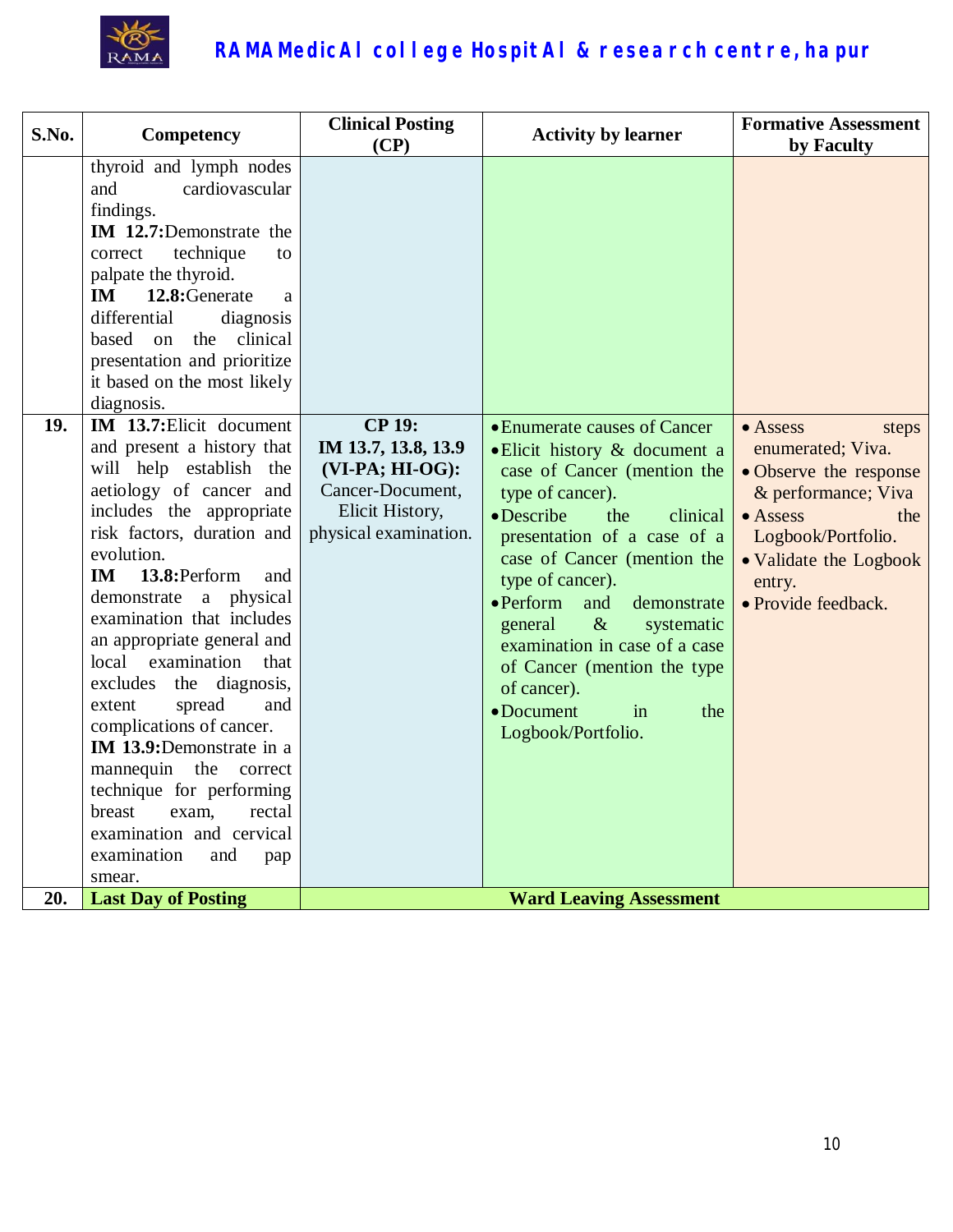

#### **2. Clinical Posting Classes for Phase-II (2019-20 Batch): Surgery**

Each groupis posted for **4 weeks in Surgeryfrom Monday to Friday(10 am to 1 pm).** The students may be posted in rotation in the **OPD, Ward, Operation Theatre and Special clinic** according to the unit/units in the department. Faculty in charge for teaching, according to Unit (Units-5) will facilitate the Clinical Posting of students as follows:

| Surgery: Unit -5              |              |                                      |  |
|-------------------------------|--------------|--------------------------------------|--|
| Week<br><b>Faculty</b><br>Day |              |                                      |  |
|                               | <b>Mon</b>   | <b>Teaching-in-Charge (Unit I)</b>   |  |
| <b>Week 1</b>                 | <b>Tue</b>   | <b>Teaching-in-Charge (Unit II)</b>  |  |
| to                            | Wed          | <b>Teaching-in-Charge (Unit III)</b> |  |
| <b>Week 4</b>                 | <b>Thurs</b> | <b>Teaching-in-Charge (Unit IV)</b>  |  |
|                               | Fri          | <b>Teaching-in-Charge (Unit V)</b>   |  |

| S.No. | <b>Competency</b>                                                                                                                                                                             | <b>Clinical Posting</b>                                                                                     | <b>Activity by learner</b>                                                                                                                         | <b>Formative Assessment</b><br>by Faculty                                                                                                                |
|-------|-----------------------------------------------------------------------------------------------------------------------------------------------------------------------------------------------|-------------------------------------------------------------------------------------------------------------|----------------------------------------------------------------------------------------------------------------------------------------------------|----------------------------------------------------------------------------------------------------------------------------------------------------------|
| 1.    | SU 14.4:Demonstrate the<br>techniques of asepsis and<br>suturing in a simulated<br>environment.                                                                                               | $CP1$ :<br><b>SU 14.4:</b><br>Demonstrate the<br>techniques of asepsis<br>in a simulated<br>environment     | • Demonstrate<br>the<br>techniques<br>of<br>asepsis<br>in<br>a<br>simulated<br>environment.<br>•Document in the<br>Logbook/Portfolio.              | • Observe<br>the<br>performance; Viva.<br>$\bullet$ Assess<br>the<br>Logbook/Portfolio.<br>• Validate the Logbook<br>entry.<br>• Provide feedback        |
| 2.    |                                                                                                                                                                                               | $CP$ 2:<br><b>SU 14.4:</b><br>Demonstrate the<br>techniques of<br>suturing in a<br>simulated<br>environment | • Demonstrate<br>the<br>of<br>techniques<br>suturing<br>in<br>a<br>simulated<br>environment.<br>$\bullet$ Document in<br>the<br>Logbook/Portfolio. | • Observe<br>the<br>performance; Viva.<br>· Assess<br>the<br>Logbook/Portfolio.<br>• Validate the Logbook<br>entry.<br>• Provide feedback                |
| 3.    | 9.1:Choose<br><b>SU</b><br>biochemical,<br>appropriate<br>microbiological,<br>pathological,<br>imaging<br>investigations<br>and<br>interpret the investigative<br>data in a surgical patient. | $CP3$ :<br>SU 9.1:Surgical<br>Patient-Investigation<br>and interpretation.                                  | $\bullet$ Enumerate<br>the<br>investigation in a<br>surgical patient.<br>•Document in the<br>Logbook/Portfolio.                                    | the<br>$\bullet$ Assess<br>enumeration; Viva.<br>$\bullet$ Assess<br>the<br>Logbook/Portfolio.<br>• Validate the Logbook<br>entry.<br>• Provide feedback |
| 4.    | <b>SU</b><br>11.3:Demonstrate<br>maintenance of an airway<br>mannequin<br>in<br>a<br>or<br>equivalent.                                                                                        | $CP4$ :<br><b>SU 11.3:</b><br>Demonstrate<br>maintenance of an<br>airway in a<br>mannequin or               | • Demonstrate<br>maintenance of an<br>airway<br>in<br>a<br>mannequin<br><b>or</b><br>equivalent.<br>• Document<br>in<br>the                        | $\bullet$ Observe<br>the<br>performance.<br>$\bullet$ Assess<br>the<br>Logbook/Portfolio.<br>• Validate the Logbook<br>entry.                            |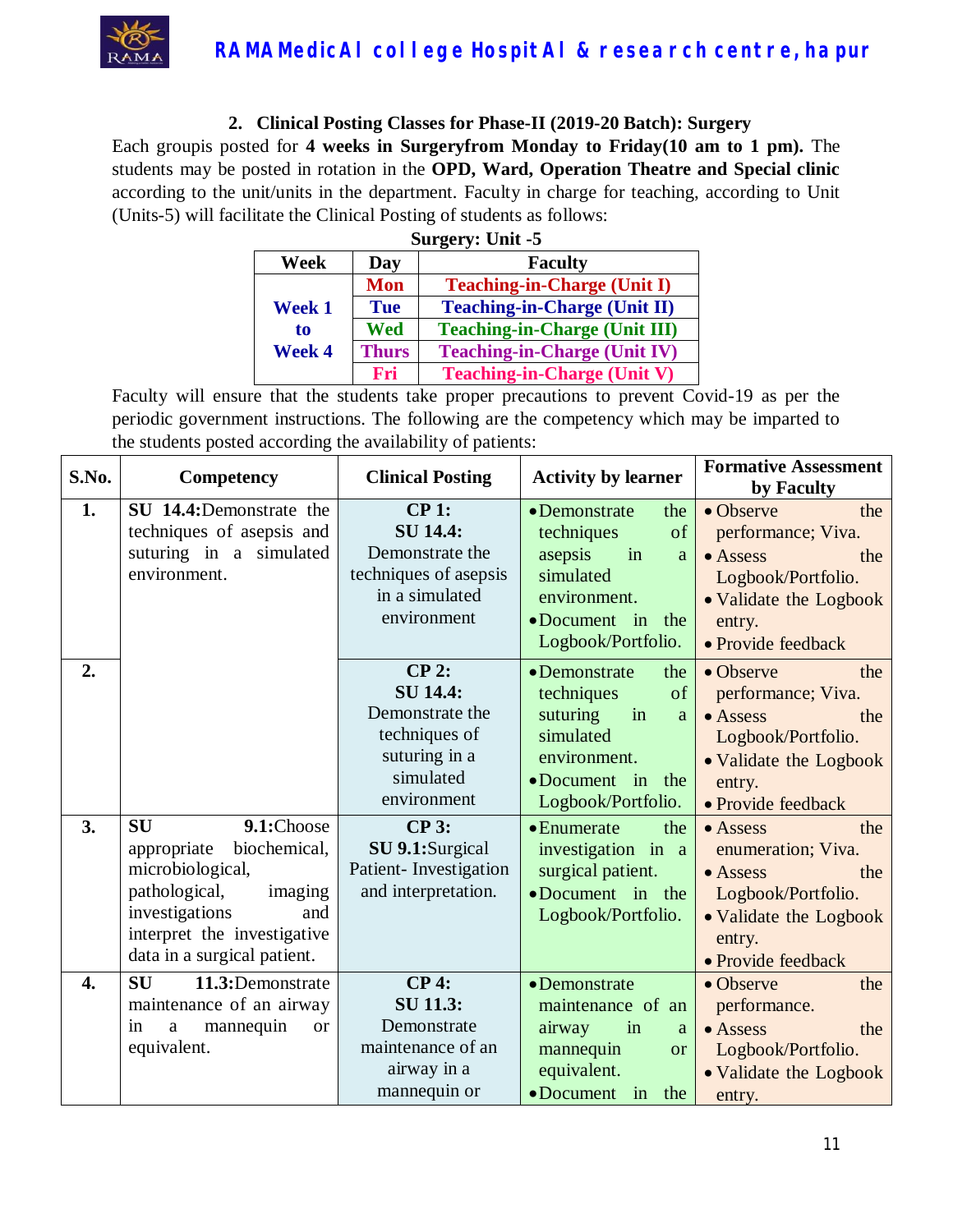

| S.No.    | <b>Competency</b>                                                                                                                                                                                                                                      | <b>Clinical Posting</b>                                                                                               | <b>Activity by learner</b>                                                                                                                                                | <b>Formative Assessment</b><br>by Faculty                                                                                                                                                     |
|----------|--------------------------------------------------------------------------------------------------------------------------------------------------------------------------------------------------------------------------------------------------------|-----------------------------------------------------------------------------------------------------------------------|---------------------------------------------------------------------------------------------------------------------------------------------------------------------------|-----------------------------------------------------------------------------------------------------------------------------------------------------------------------------------------------|
|          |                                                                                                                                                                                                                                                        | equivalent                                                                                                            | Logbook/Portfolio.                                                                                                                                                        | • Provide feedback                                                                                                                                                                            |
| 5.       | <b>SU</b><br>18.3: Describe<br>and<br>demonstrate the<br>clinical<br>examination of surgical<br>patient including swelling<br>and<br>order<br>relevant<br>investigation<br>for<br>diagnosis. Describe and<br>discuss<br>appropriate<br>treatment plan. | $CP$ 5:<br>SU 18.3: Swelling-<br>Clinical examination,<br>investigation,<br>treatment plan.                           | • Demonstrate<br>clinical<br>examination,<br>investigation, make<br>a treatment plan.<br>•Document in the<br>Logbook/Portfolio.                                           | • Observe the response<br>&performance.<br>$\bullet$ Assess<br>the<br>Logbook/Portfolio.<br>• Validate the Logbook<br>entry.<br>• Provide feedback                                            |
| 6.       | SU 5.2: Elicit, document<br>and present a history in a<br>patient presenting with<br>wounds.                                                                                                                                                           | <b>CP 6:</b><br>SU 5.2: Wounds-<br>Document, Elicit<br>history taking, plan of<br>management                          | $\bullet$ Elicit<br>history<br>taking,<br>document<br>and<br>plan<br>management<br>of<br><b>Wounds</b> Document<br>the<br>in<br>Logbook/Portfolio.                        | • Observe the response<br>& performance.<br>• Assess<br>steps<br>enumerated; Viva.<br>$\bullet$ Assess<br>the<br>Logbook/Portfolio.<br>• Validate the Logbook<br>entry.<br>• Provide feedback |
| 7.       |                                                                                                                                                                                                                                                        | <b>CP 7:</b><br>SU 5.2: Bed sore-<br>Document, Elicit<br>history taking, plan of<br>management                        | $\bullet$ Elicit<br>history<br>taking,<br>document<br>and<br>plan<br>of<br>management<br>Bed sore.<br>•Document in the<br>Logbook/Portfolio.                              | • Observe<br>the<br>performance.<br>$\bullet$ Assess<br>the<br>Logbook/Portfolio.<br>• Validate the Logbook<br>entry.<br>· Provide feedback.                                                  |
| 8.<br>9. | SU<br>2.3<br>$(VI-$<br><b>AETCOM</b> ):Communicate<br>and counsel patients and<br>families<br>about<br>the<br>treatment and prognosis of<br>demonstrating<br>shock<br>empathy and care.<br>SU2.2:Describe<br>the                                       | <b>CP 8:</b><br><b>SU 2.3</b><br>(VI-AETCOM):<br>Shock-Communicate<br>& Counsel patient $\&$<br>family<br><b>CP9:</b> | •Communicate<br>$\&$<br>Counsel<br>patients<br>the treatment and<br>prognosis of shock.<br>•Document in the<br>Logbook/Portfolio.                                         | • Observe<br>the<br>performance; Viva<br>and families about • Assess<br>the<br>Logbook/Portfolio.<br>• Validate the Logbook<br>entry.<br>• Provide feedback<br>• Assess                       |
|          | clinical features of shock<br>its<br>appropriate<br>and<br>treatment.                                                                                                                                                                                  | <b>SU2.2:</b><br>Observe Foley's<br>catheterization                                                                   | • Observe the Foley's<br>catheterization in a<br>patient.<br>• Enumerate steps in<br>Foley's<br>catheterization in a<br>patient.<br>•Document in the<br>Logbook/Portfolio | steps<br>enumerated; Viva.<br>$\bullet$ Assess<br>the<br>Logbook/Portfolio.<br>• Validate the Logbook<br>entry.<br>· Provide feedback.                                                        |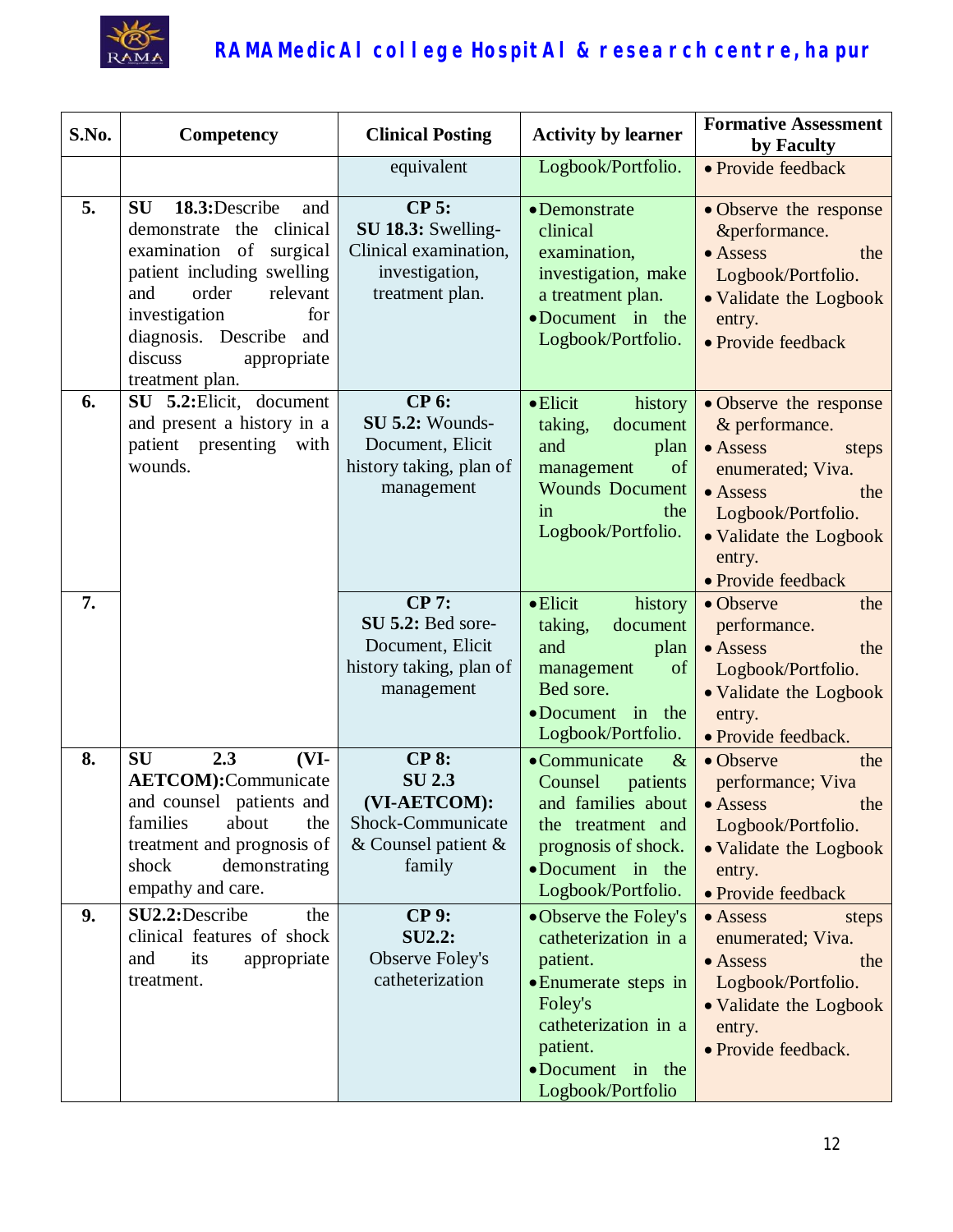

| S.No. | Competency                                                                                                                                                                                                                                                                                                                                                                       | <b>Clinical Posting</b>                                                                                                     | <b>Activity by learner</b>                                                                                                                                                                                                                                                                                                                      | <b>Formative Assessment</b><br>by Faculty                                                                                                                                                  |
|-------|----------------------------------------------------------------------------------------------------------------------------------------------------------------------------------------------------------------------------------------------------------------------------------------------------------------------------------------------------------------------------------|-----------------------------------------------------------------------------------------------------------------------------|-------------------------------------------------------------------------------------------------------------------------------------------------------------------------------------------------------------------------------------------------------------------------------------------------------------------------------------------------|--------------------------------------------------------------------------------------------------------------------------------------------------------------------------------------------|
| 10.   | SU<br>2.2<br>$(VI-AN)$ :<br>clinical<br>Describe<br>the<br>features of shock and its<br>appropriate treatment.                                                                                                                                                                                                                                                                   | <b>CP 10:</b><br><b>SU 2.2(VI-AN):</b><br><b>Observe Intravenous</b><br>Cannulation &<br>Venous Cut -down                   | $\bullet$ Observe<br>$\&$<br>enumerate the steps<br><b>Intravenous</b><br>in<br>Cannulation in a<br>patient.<br>•Observe<br>$\&$<br>enumerate the steps<br>in Venous Cut -<br>down in a patient.<br>•Document in the<br>Logbook/Portfolio                                                                                                       | $\bullet$ Assess<br>steps<br>enumerated; Viva.<br>$\bullet$ Assess<br>the<br>Logbook/Portfolio.<br>• Validate the Logbook<br>entry.<br>• Provide feedback                                  |
| 11.   | <b>SU</b><br>28.8: Describe<br>and<br>discuss the aetiology, the<br>clinical<br>features.<br>investigations<br>and<br>principles of management<br>of congenital hypertrophic<br>pyloric stenosis, Peptic<br>ulcer disease, Carcinoma<br>stomach.<br>SU 28.9:Demonstrate the<br>technique<br>of<br>correct<br>examination of a patient<br>disorders of<br>with<br>the<br>stomach. | <b>CP 11:</b><br>SU 28.8,28.9:<br>Stomach disorders-<br>Examination<br>Technique, Plan a<br>management                      | $\bullet$ Enumerate<br>the<br>types and causes of<br>stomach disorders.<br>$\bullet$ Perform<br>and<br>demonstrate correct<br>technique<br>of<br>examination<br>in<br>Stomach disorders.<br>· Discuss the plan of<br>management<br>in<br>Stomach disorders.<br>•Document in the<br>Logbook/Portfolio.<br>$\bullet$ Present<br>during<br>rounds. | • Assess<br>steps<br>enumerated; Viva.<br>• Observe<br>the<br>performance; Viva<br>$\bullet$ Assess<br>the<br>Logbook/Portfolio.<br>• Validate the Logbook<br>entry.<br>• Provide feedback |
| 12.   | 27.6:Describe<br><b>SU</b><br>pathophysiology, clinical<br>Investigations<br>features,<br>principles of<br>and<br>management of DVT and<br>Varicose veins.                                                                                                                                                                                                                       | <b>CP 12:</b><br>SU 27.6:<br>Varicose Veins-Elicit<br>History, document,<br>systematic<br>examination, plan a<br>management | $\bullet$ Elicit history &<br>document a case of<br>Varicose Veins.<br>$\bullet$ Perform and<br>demonstrate<br>a<br>systematic<br>examination<br>in<br>Varicose Veins.<br>•Document in the<br>Logbook/Portfolio.<br>$\bullet$ Present<br>during<br>rounds.                                                                                      | • Observe the response<br>& performance; Viva<br>$\bullet$ Assess<br>the<br>Logbook/Portfolio.<br>• Validate the Logbook<br>entry.<br>• Provide feedback.                                  |
| 13.   | SU 28.2:Demonstrate the<br>technique<br>correct<br>to<br>examine the patient with<br>and<br>identify<br>hernia<br>different types of hernias.                                                                                                                                                                                                                                    | <b>CP 13:</b><br>SU 28.2:<br>Hernia-Correct<br>technique of<br>investigating various                                        | $\bullet$ Elicit<br>history<br>$\&$<br>document a case of<br>Hernia.<br>• Perform<br>and<br>demonstrate<br>the                                                                                                                                                                                                                                  | • Observe<br>the<br>performance; Viva<br>• Assess<br>the<br>Logbook/Portfolio.<br>• Validate the Logbook                                                                                   |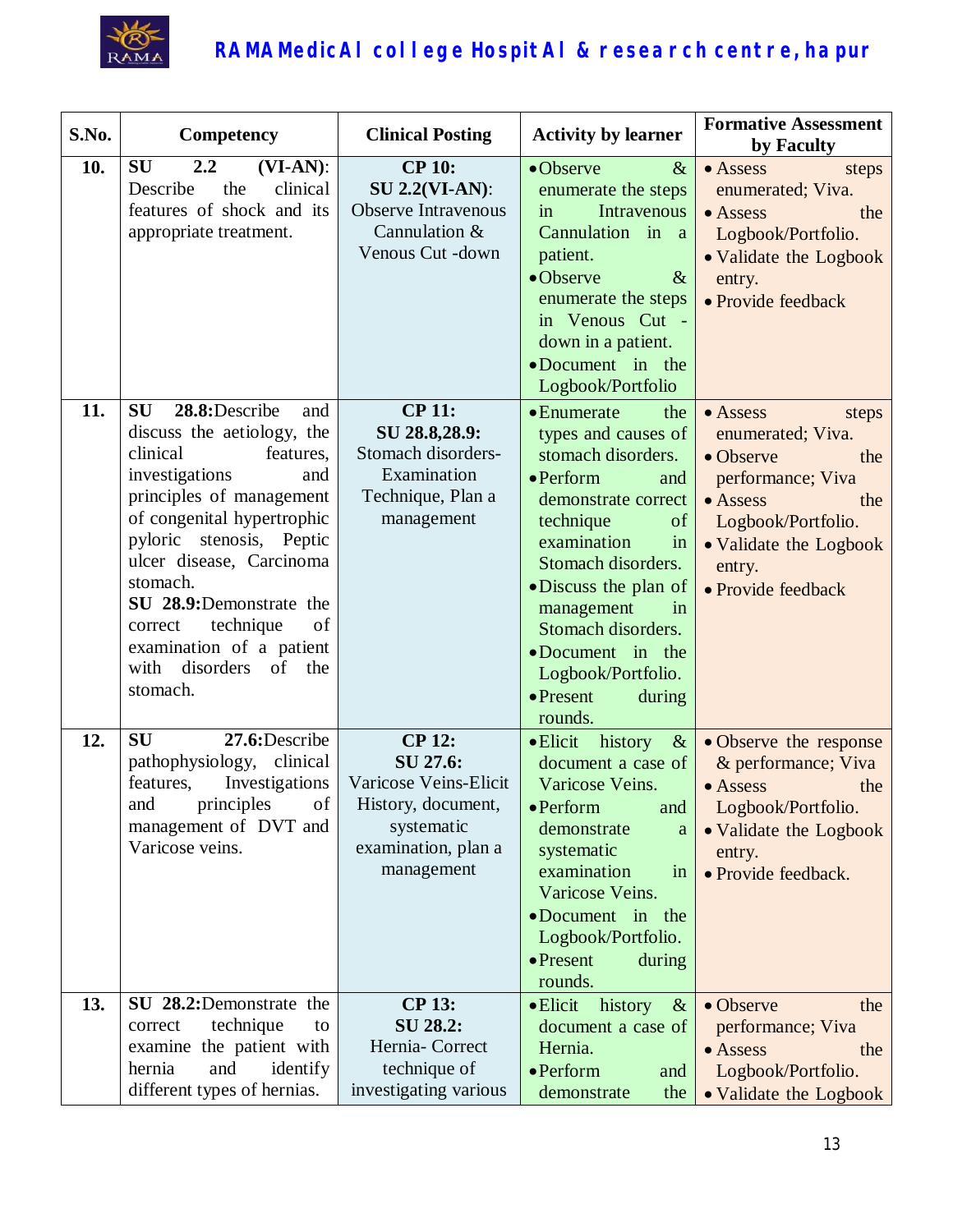

| S.No. | Competency                                                                                                                                                                                      | <b>Clinical Posting</b>                                                                                                                      | <b>Activity by learner</b>                                                                                                                                                                                                                             | <b>Formative Assessment</b><br>by Faculty                                                                                                                 |
|-------|-------------------------------------------------------------------------------------------------------------------------------------------------------------------------------------------------|----------------------------------------------------------------------------------------------------------------------------------------------|--------------------------------------------------------------------------------------------------------------------------------------------------------------------------------------------------------------------------------------------------------|-----------------------------------------------------------------------------------------------------------------------------------------------------------|
|       |                                                                                                                                                                                                 | types of hernia, , plan<br>a management                                                                                                      | technique<br>correct<br>investigating<br>of<br>various types of<br>hernia, and plan a<br>management.<br>•Document in the<br>Logbook/Portfolio.<br>$\bullet$ Present<br>during<br>rounds.                                                               | entry.<br>· Provide feedback                                                                                                                              |
| 14.   | SU 3.2: (VI-PA):Observe<br>blood transfusions.                                                                                                                                                  | <b>CP 14:</b><br><b>SU 3.2 (VI-PA):</b><br><b>Blood Transfusion-</b><br>Observe, enlist<br>complication                                      | •Observe a Blood<br>Transfusion.<br>$\bullet$ Enlist<br>complications<br>duringBlood<br>Transfusion.<br>•Document in the<br>Logbook/Portfolio.                                                                                                         | • Observe the response;<br>Viva.<br>• Assess<br>the<br>Logbook/Portfolio.<br>• Validate the Logbook<br>entry.<br>· Provide feedback                       |
| 15.   | SU 4.1: Elicit document<br>and present history in a<br>case of Burns and perform<br>examination.<br>physical<br>Describe Pathophysiology<br>of Burns.                                           | <b>CP 15:</b><br><b>SU 4.1:</b><br><b>Burns-Elicit</b><br>document, take<br>history, physical<br>examination, Plan a<br>treatment            | • Elicit history<br>$\alpha$<br>document a case of<br>Burns.<br>$\bullet$ Perform<br>and<br>demonstrate<br>a<br>physical<br>examination<br>in<br>Burns.<br>$\bullet$ Document in<br>the<br>Logbook/Portfolio.                                          | • Observe the response<br>& performance; Viva.<br>$\bullet$ Assess<br>the<br>Logbook/Portfolio.<br>• Validate the Logbook<br>entry.<br>• Provide feedback |
| 16.   | 28.15:Describe<br><b>SU</b><br>the<br>clinical<br>features,<br>investigations<br>and<br>principles of management<br>of diseases of Appendix<br>including appendicitis and<br>its complications. | <b>CP 16:</b><br>SU 28.15:<br>Appendicitis-Elicit<br>History, document,<br>take history,<br>systematic<br>examination,, plan a<br>management | • Elicit history<br>$\&$<br>document a case of<br>Appendicitis.<br>• Discuss the clinical<br>presentation<br>$\&$<br>demonstrate<br>systemic<br>examination<br>in<br>of<br>case<br>Appendicitis.<br>$\bullet$ Document in<br>the<br>Logbook/Portfolio. | • Observe the response<br>& performance.<br>$\bullet$ Assess<br>the<br>Logbook/Portfolio.<br>• Validate the Logbook<br>entry.<br>• Provide feedback       |
| 17.   | 30.2: Describe<br><b>SU</b><br>the<br>applied anatomy clinical<br>features,<br>investigations<br>principles<br>and<br>of                                                                        | <b>CP 17:</b><br>SU 30.2:<br><b>Undescended Testis-</b><br>Document, Elicit                                                                  | • Elicit history<br>$\&$<br>document a case of<br>Undescended<br>Testis.                                                                                                                                                                               | • Observe the response<br>& performance; Viva<br>$\bullet$ Assess<br>the<br>Logbook/Portfolio.                                                            |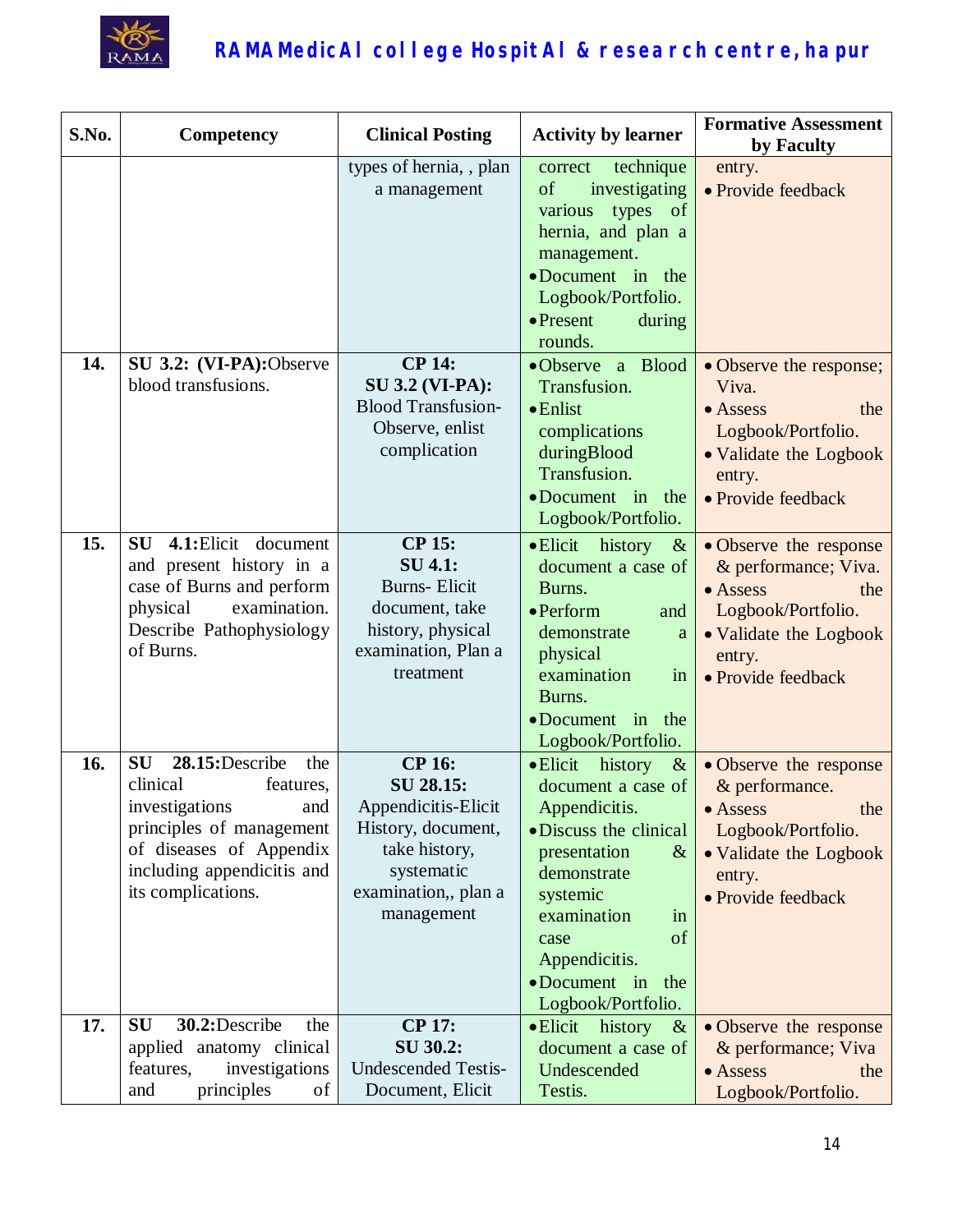

| S.No. | Competency                                                                                                                                                 | <b>Clinical Posting</b>                                                                                                 | <b>Activity by learner</b>                                                                                                                                                                                               | <b>Formative Assessment</b><br>by Faculty                                                                                                                                                                   |
|-------|------------------------------------------------------------------------------------------------------------------------------------------------------------|-------------------------------------------------------------------------------------------------------------------------|--------------------------------------------------------------------------------------------------------------------------------------------------------------------------------------------------------------------------|-------------------------------------------------------------------------------------------------------------------------------------------------------------------------------------------------------------|
|       | of<br>management<br>undescended testis.                                                                                                                    | History, systematic<br>examination, plan a<br>management                                                                | $\bullet$ Perform<br>and<br>systematic<br>examination, plan a<br>management<br>in<br>Undescended<br>Testis.<br>•Document in the<br>Logbook/Portfolio.                                                                    | • Validate the Logbook<br>entry.<br>• Provide feedback                                                                                                                                                      |
| 18.   | <b>SU</b><br>30.5:Describe<br>the<br>applied anatomy, clinical<br>features,<br>investigations<br>principles<br>of<br>and<br>of<br>management<br>Hydrocele. | <b>CP 18:</b><br>SU 30.5:<br>Hydrocele-document,<br>elicit history,<br>systematic<br>examination,, plan a<br>management | • Elicit<br>history<br>$\&$<br>document a case of<br>Hydrocele.<br>$\bullet$ Perform<br>and<br>systematic<br>examination, plan a<br>management<br>in<br>Hydrocele.<br>$\bullet$ Document in<br>the<br>Logbook/Portfolio. | $\bullet$ Assess<br>steps<br>enumerated; Viva.<br>· Observe the response<br>& performance; Viva<br>$\bullet$ Assess<br>the<br>Logbook/Portfolio.<br>• Validate the Logbook<br>entry.<br>· Provide feedback. |
| 19.   | SU 25.5:Demonstrate the<br>technique<br>correct<br>to<br>breast<br>palpate<br>the<br>for<br>swelling<br>breast<br>in<br>a<br>mannequin or equivalent.      | <b>CP 19:</b><br><b>SU 25.5: Breast</b><br>examination in a<br>mannequin or<br>equivalent                               | $\bullet$ Enumerate<br>the<br>in<br><b>Breast</b><br>steps<br>examination<br>in<br>$\mathbf{a}$<br>mannequin.<br>•Document in the<br>Logbook/Portfolio.                                                                  | • Assess<br>steps<br>enumerated; Viva.<br>• Observe the response<br>& performance; Viva<br>$\bullet$ Assess<br>the<br>Logbook/Portfolio.<br>• Validate the Logbook<br>entry.<br>• Provide feedback.         |
| 20.   | <b>Last Day of Posting</b>                                                                                                                                 |                                                                                                                         | <b>Ward leaving Assessment</b>                                                                                                                                                                                           |                                                                                                                                                                                                             |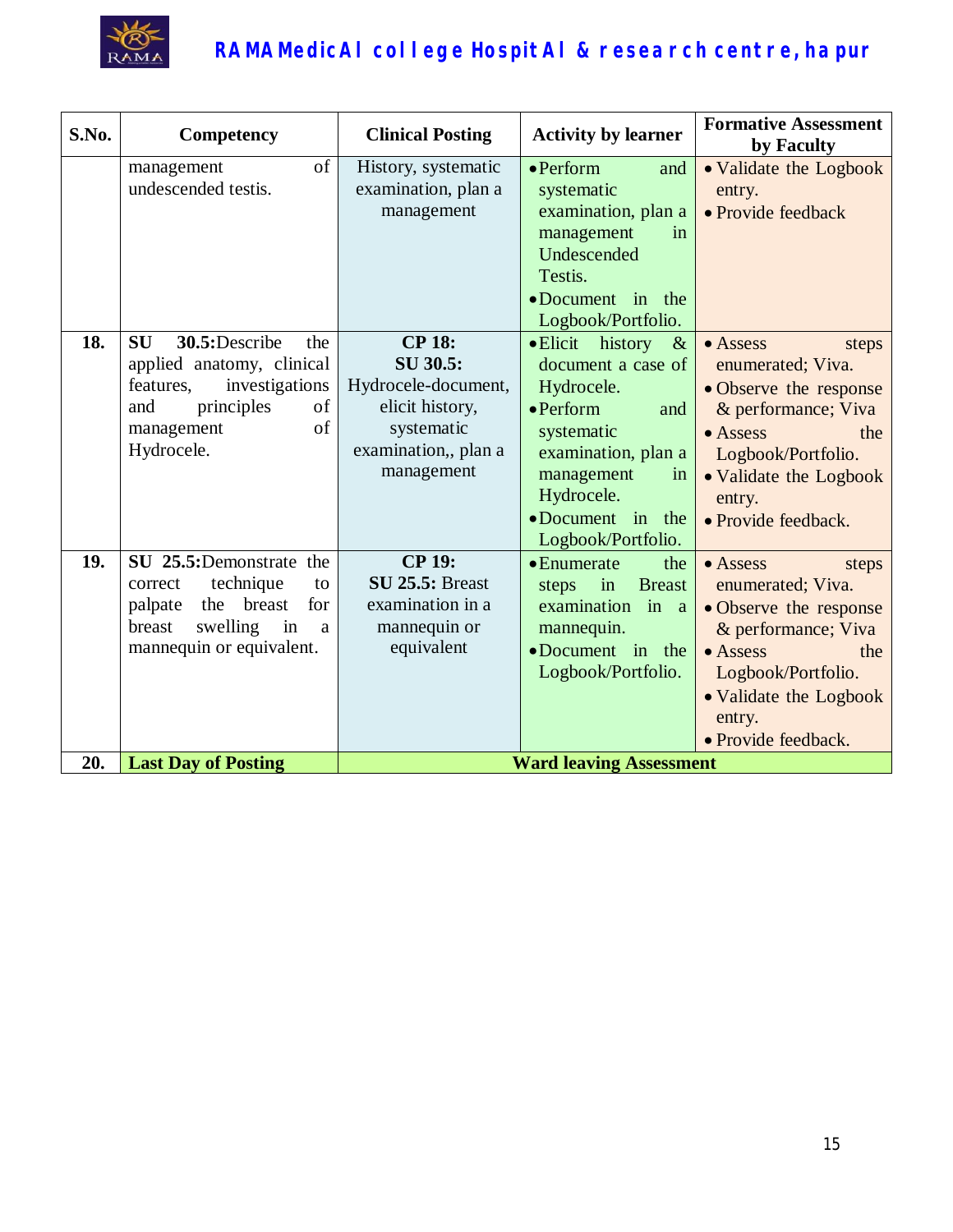

**3. Clinical Posting Classes for Phase-II (2019-20 Batch): Obstetrics & Gynaecology** Each groupis posted for **4 weeks in Obstetrics & Gynaecologyfrom Monday to Friday(10 am to 1 pm).**The students may be **posted in rotation in the OPD, Ward, Operation Theatre and Special clinic** according to the unit/units in the department. Faculty in charge for teaching, will facilitate the Clinical Posting of students as follows:

| <b>Obstetrics &amp; Gynaecology: Units-4</b> |              |                                      |  |
|----------------------------------------------|--------------|--------------------------------------|--|
| Week<br><b>Faculty</b><br>Day                |              |                                      |  |
|                                              | <b>Mon</b>   | <b>Teaching-in-Charge (Unit I)</b>   |  |
| Week 1                                       | <b>Tue</b>   | <b>Teaching-in-Charge (Unit II)</b>  |  |
| to                                           | Wed          | <b>Teaching-in-Charge (Unit III)</b> |  |
| Week 4                                       | <b>Thurs</b> | <b>Teaching-in-Charge (Unit IV)</b>  |  |
|                                              | Fri          | <b>Teaching-in-Charge (Unit I)</b>   |  |

| S.No.    | <b>Competency</b>                                                                                                                                                                                                            | <b>Clinical Posting</b>                                                                                   | <b>Activity by learner</b>                                                                                                                                                                                                                                              | <b>Formative Assessment</b><br>by Faculty                                                                                                                                 |
|----------|------------------------------------------------------------------------------------------------------------------------------------------------------------------------------------------------------------------------------|-----------------------------------------------------------------------------------------------------------|-------------------------------------------------------------------------------------------------------------------------------------------------------------------------------------------------------------------------------------------------------------------------|---------------------------------------------------------------------------------------------------------------------------------------------------------------------------|
| 1.<br>2. | <b>OG</b><br>8.1: Enumerate,<br>describe and discuss<br>objectives<br>of<br>the<br>antenatal<br>care,<br>assessment of period<br>of<br>gestation;<br>screening for high-<br>risk factors.<br>Elicit<br><b>OG</b><br>8.2:     | CP1:<br>OG 8.1:<br>ANC-Objectives,<br>Assessment,<br>Screening for High<br><b>Risk Factors</b><br>CP 2:   | • Describe<br>the<br>objectives of ANC.<br>• Take BP, Pulse,<br>weight, height as<br>part of ANC.<br>• Assessment<br>of<br><b>Period of Gestation</b><br>#Screen for High<br>Risk Pregnancy.<br>•Document in the<br>Logbook/Portfolio.<br>$\bullet$ Elicit<br>Obstetric | • Observe the response<br>and performance.<br>$\bullet$ Assess<br>the<br>Logbook/Portfolio.<br>• Validate the Logbook<br>entry.<br>• Provide feedback<br>• Observe<br>the |
|          | document and present<br>obstetric history<br>an<br>including<br>menstrual<br>history, last menstrual<br>period,<br>previous<br>history,<br>obstetric<br>comorbid conditions,<br>past medical history<br>and surgical history | OG 8.2:<br>ANC-<br>Elicit&document,<br><b>History taking</b>                                              | History.<br>$\bullet$ Document in the<br>Logbook/Portfolio                                                                                                                                                                                                              | performance.<br>$\bullet$ Assess<br>the<br>Logbook/Portfolio.<br>• Validate the Logbook<br>entry.<br>• Provide feedback                                                   |
| 3.       | OG 8.3:<br>Describe,<br>demonstrate,<br>document<br>and<br>perform an obstetrical<br>examination including<br>general<br>and<br>a                                                                                            | $CP3$ :<br>OG 8.3, 8.4:<br>Obstetrical<br><b>Examination</b> to<br>monitor maternal &<br>fetal well being | $\bullet$ Perform<br><sub>a</sub><br>General&<br>Abdominal<br>Examination.<br>$\bullet$ Perform<br>an<br>Obstetrical                                                                                                                                                    | • Observe<br>the<br>performance.<br>• Assess<br>the<br>Logbook/Portfolio.<br>• Validate the Logbook<br>entry.                                                             |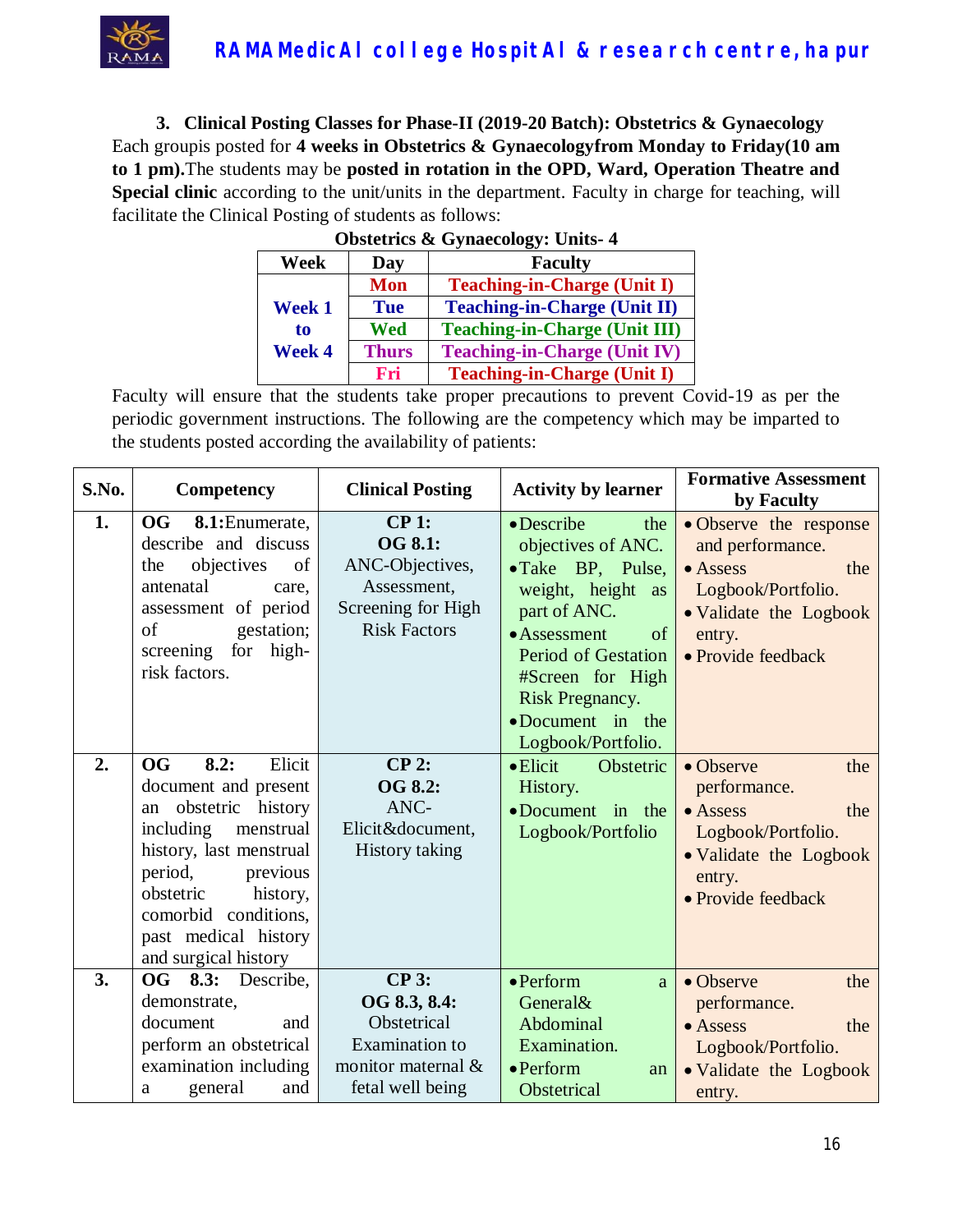

| S.No.            | Competency                                                                                                                                                                                                             | <b>Clinical Posting</b>                                                                                                                | <b>Activity by learner</b>                                                                                                                                                                                                                                                                                                              | <b>Formative Assessment</b><br>by Faculty                                                                                                   |
|------------------|------------------------------------------------------------------------------------------------------------------------------------------------------------------------------------------------------------------------|----------------------------------------------------------------------------------------------------------------------------------------|-----------------------------------------------------------------------------------------------------------------------------------------------------------------------------------------------------------------------------------------------------------------------------------------------------------------------------------------|---------------------------------------------------------------------------------------------------------------------------------------------|
|                  | abdominal<br>examination<br>and<br>clinical monitoring of<br>maternal<br>and<br>fetal<br>well-being;<br>OG 8.4: Describe and<br>clinical<br>demonstrate<br>monitoring<br>of<br>maternal<br>and<br>fetal<br>well-being. |                                                                                                                                        | Examination.<br>• Narrate<br>the<br>of<br>monitoring<br>maternal $\&$<br>fetal<br>wellbeing.<br>•Document in the<br>Logbook/Portfolio.                                                                                                                                                                                                  | • Provide feedback                                                                                                                          |
| $\overline{4}$ . | OG 8.5: Describe and<br>pelvic<br>demonstrate<br>in<br>assessment<br>a<br>model.                                                                                                                                       | $CP4$ :<br>OG 8.5:<br>Pelvic Assessment-<br>Describe and<br>demonstrate in a<br>model                                                  | • Describe<br>Pelvis<br>assessment.<br>• Demonstrate Pelvic<br>assessment<br>in<br><sub>a</sub><br>model.<br>•Document in the<br>Logbook/Portfolio.                                                                                                                                                                                     | • Observe<br>the<br>performance.<br>$\bullet$ Assess<br>the<br>Logbook/Portfolio.<br>• Validate the Logbook<br>entry.<br>• Provide feedback |
| 5.               | OG 8.6: Assess and<br>counsel a patient in a<br>simulated<br>environment<br>regarding appropriate<br>nutrition in pregnancy                                                                                            | $CP$ 5:<br><b>OG 8.6</b><br>(VI-AETCOM):<br>Nutrition in<br>pregnancy-Assess<br>and Counsel a patient<br>in a simulated<br>environment | • Assess the nutrition<br>level in a pregnant<br>in<br>woman<br>a<br>simulated<br>environment.<br>• Counsel a pregnant<br>woman<br>in<br>a<br>simulated<br>environment about<br>nutrition.<br>• Educate<br>the<br>pregnant woman $\&$<br>care taker.<br>•Document in the<br>Logbook/Portfolio.<br>$\bullet$ Present<br>during<br>rounds | • Observe<br>the<br>performance.<br>$\bullet$ Assess<br>the<br>Logbook/Portfolio.<br>• Validate the Logbook<br>entry.<br>• Provide feedback |
| 6.               | OG 8.7: Enumerate<br>indications for<br>the<br>of<br>and<br>types<br>vaccination<br>in<br>pregnancy.<br>OG 8.8: Enumerate<br>indications<br>the<br>and<br>describe<br>the<br>investigations<br>including the use of    | <b>CP 6:</b><br>OG 8.7,8.8:<br>Pregnancy-<br>Vaccination&<br>Investigations                                                            | $\bullet$ Enumerate<br>the<br>indications<br>and<br>of<br>types<br>vaccination<br>in<br>pregnancy.<br>• Enumerate<br>the<br>indications<br>and<br>describe<br>the<br>investigations<br>including the use of                                                                                                                             | • Observe<br>the<br>performance.<br>$\bullet$ Assess<br>the<br>Logbook/Portfolio.<br>• Validate the Logbook<br>entry.<br>• Provide feedback |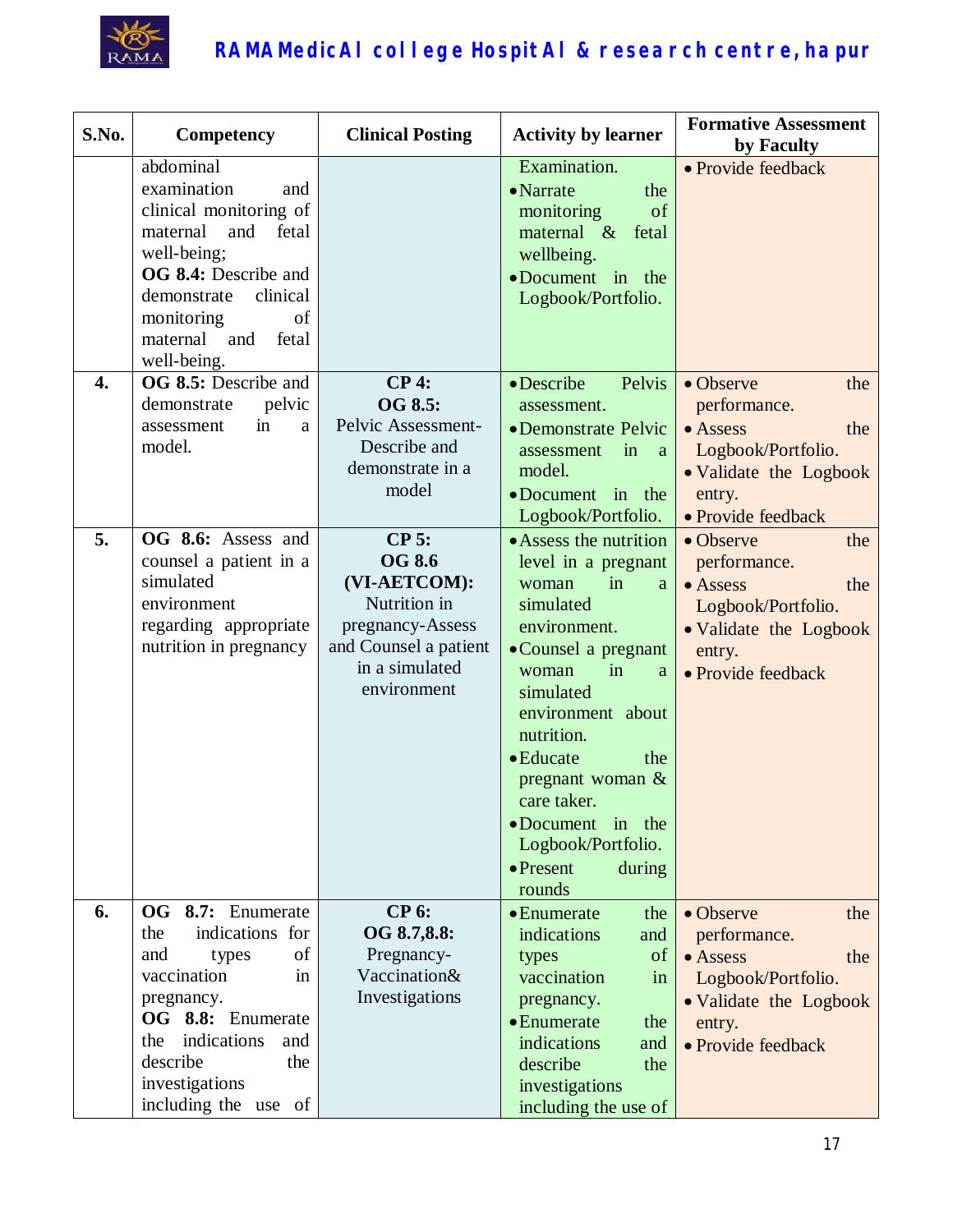

| S.No. | Competency                                                                                                                                                                                                                                                                                                                                                                                                                                                                                                        | <b>Clinical Posting</b>                                                                                                                             | <b>Activity by learner</b>                                                                                                                                                                                                                     | <b>Formative Assessment</b><br>by Faculty                                                                                                                          |
|-------|-------------------------------------------------------------------------------------------------------------------------------------------------------------------------------------------------------------------------------------------------------------------------------------------------------------------------------------------------------------------------------------------------------------------------------------------------------------------------------------------------------------------|-----------------------------------------------------------------------------------------------------------------------------------------------------|------------------------------------------------------------------------------------------------------------------------------------------------------------------------------------------------------------------------------------------------|--------------------------------------------------------------------------------------------------------------------------------------------------------------------|
|       | ultrasound<br>in<br>the<br>initial<br>assessment<br>monitoring<br>and<br>in<br>pregnancy.                                                                                                                                                                                                                                                                                                                                                                                                                         |                                                                                                                                                     | ultrasound in the<br>initial<br>assessment<br>and monitoring in<br>pregnancy<br>•Document in the<br>Logbook/Portfolio.                                                                                                                         |                                                                                                                                                                    |
| 7.    | <b>OG</b><br>35.5:Determine<br>gestational age, EDD<br>and obstetric formula                                                                                                                                                                                                                                                                                                                                                                                                                                      | <b>CP 7:</b><br>OG 35.5:<br>Determine gestational<br>age, EDD and<br>obstetric formula                                                              | $\bullet$ Determine<br>gestational<br>age,<br>EDD and obstetric<br>formula.<br>•Document in the<br>Logbook/Portfolio'                                                                                                                          | • Observe<br>the<br>performance.<br>$\bullet$ Assess<br>the<br>Logbook/Portfolio.<br>• Validate the Logbook<br>entry.<br>· Provide feedback                        |
| 8.    | <b>OG</b><br>13.1: Enumerate<br>discuss<br>the<br>and<br>physiology of normal<br>labor, mechanism of<br>labor<br>in<br>occipito-<br>anterior presentation;<br>monitoring of labor<br>including partogram;<br>conduct of labor, pain<br>relief; principles of<br>induction<br>and<br>acceleration of labor;<br>management of third<br>labor.<br>stage<br>of<br>OG 13.4: Demonstrate<br>the stages of normal<br>labor in a simulated<br>environment/<br>mannequin<br>and<br>counsel on methods of<br>safe abortion. | <b>CP 8:</b><br>OG 13.1, 13.4:<br>Demonstrate the<br>stages of normal<br>labor in a simulated<br>environment&<br>counsel on methods<br>of abortion. | • Enumerate<br>the<br>steps of labour in<br>Occipitoanterior<br>presentation.<br>• Demonstrate<br>a<br>Partogram.<br>• Demonstrate<br>the<br>stages of normal<br>labor in a simulated<br>environment.<br>•Document in the<br>Logbook/Portfolio | • Observe<br>the<br>performance; Viva<br>$\bullet$ Assess<br>the<br>Logbook/Portfolio.<br>• Validate the Logbook<br>entry.<br>• Provide feedback                   |
| 9.    | OG 13.5:<br>Observe<br>and assist the conduct<br>of a normal vaginal<br>delivery                                                                                                                                                                                                                                                                                                                                                                                                                                  | <b>CP 9:</b><br>OG13.5:<br>Normal vaginal<br>delivery:Observe.                                                                                      | $\bullet$ Follow<br>aseptic<br>precautions before<br>entering the labour<br>room.<br>•Observe a Normal<br>Vaginal Delivery.<br>•Document in the<br>Logbook/Portfolio                                                                           | • Viva: Enumerate the<br>steps in a Normal<br>Vaginal Delivery-<br>• Assess<br>the<br>Logbook/Portfolio.<br>• Validate the Logbook<br>entry.<br>· Provide feedback |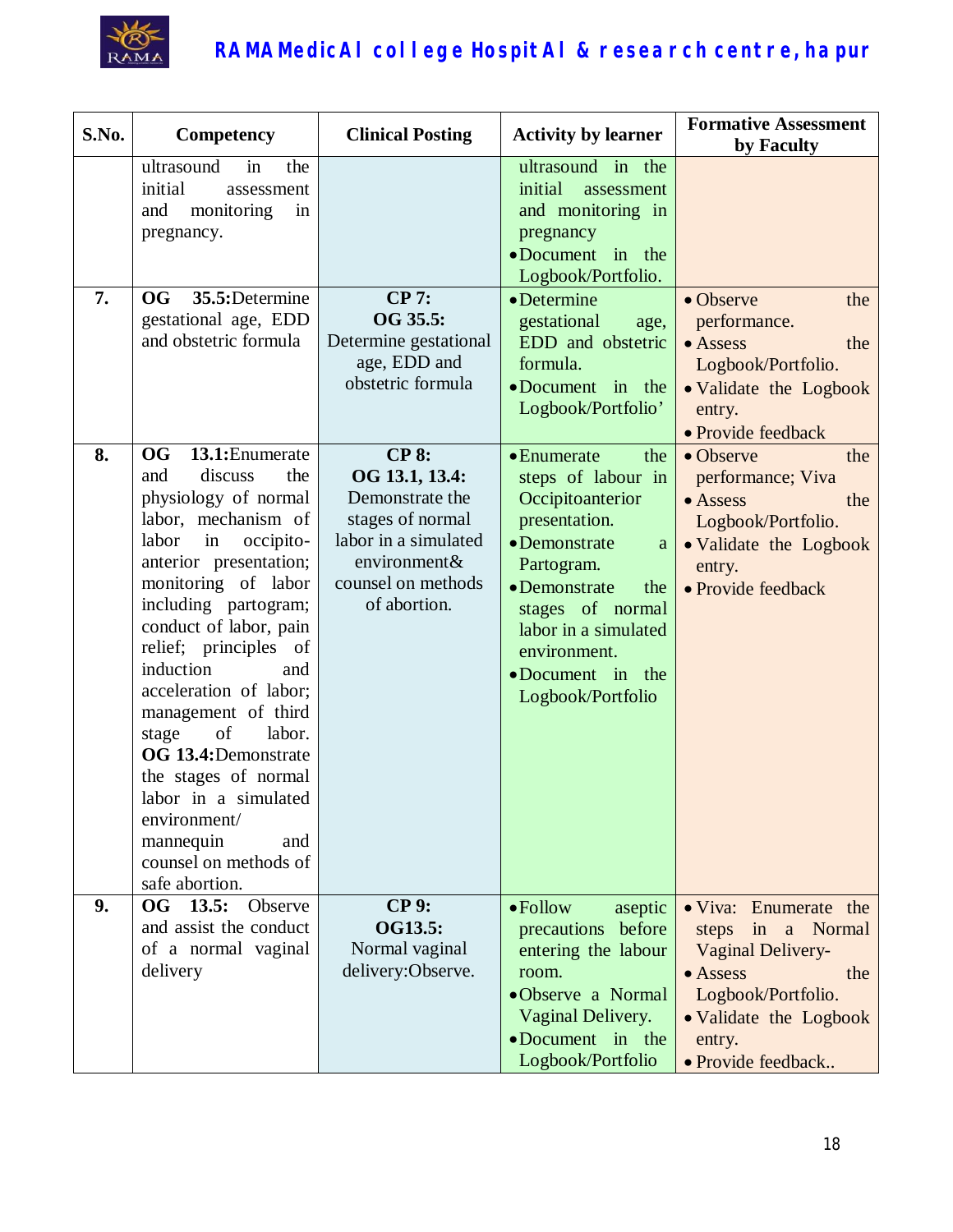

| S.No. | Competency                                                                                                                                                                                                                                                                                                                                                                      | <b>Clinical Posting</b>                                                                                                                            | <b>Activity by learner</b>                                                                                                                                                                                                              | <b>Formative Assessment</b><br>by Faculty                                                                                                          |
|-------|---------------------------------------------------------------------------------------------------------------------------------------------------------------------------------------------------------------------------------------------------------------------------------------------------------------------------------------------------------------------------------|----------------------------------------------------------------------------------------------------------------------------------------------------|-----------------------------------------------------------------------------------------------------------------------------------------------------------------------------------------------------------------------------------------|----------------------------------------------------------------------------------------------------------------------------------------------------|
| 10.   | <b>OG</b><br>15.2:<br>Observe<br>assist<br>the<br>and<br>in<br>of<br>performance<br>an<br>episiotomy<br>and<br>demonstrate<br>the<br>suturing<br>correct<br>of<br>technique<br>an<br>episiotomy<br>in<br>a<br>simulated<br>environment.<br>Observe/Assist<br>in<br>operative<br>obstetrics<br>cases-including - CS,<br>Forceps,<br>vacuum<br>extraction, and breech<br>delivery | <b>CP 10:</b><br>OG 15.2:<br>Observe the<br>performance of an<br>episiotomy                                                                        | $\bullet$ Follow<br>aseptic<br>precautions before<br>entering the labour<br>room.<br>•Observe<br>a<br>of<br>performance<br>episiotomy.<br>•Document in the<br>Logbook/Portfolio                                                         | • Viva: Enumerate the<br>steps in a episiotomy.<br>• Assess<br>the<br>Logbook/Portfolio.<br>• Validate the Logbook<br>entry.<br>· Provide feedback |
| 11.   | Describe<br>OG<br>17.1:<br>discuss<br>the<br>and<br>of<br>physiology<br>lactation.<br>OG 17.2: Counsel in<br>simulated<br>a<br>environment, care of<br>the breast, importance<br>and the technique of<br>breast feeding                                                                                                                                                         | <b>CP 11:</b><br>OG 17.2:<br><b>Breast Care &amp; Breast</b><br>Feeding-Counselling<br>in a simulated<br>environment                               | •Counsel<br><b>Breast</b><br>Care<br>$\&$<br><b>Breast</b><br>Feeding<br>in<br>a<br>simulated<br>environment.<br>$\bullet$ Document in<br>the<br>Logbook/Portfolio.<br>$\bullet$ Present<br>during<br>rounds.                           | • Observe<br>the<br>performance.<br>• Assess<br>the<br>Logbook/Portfolio.<br>• Validate the Logbook<br>entry.<br>• Provide feedback                |
| 12.   | OG<br>12.1:<br>Define,<br>classify and describe<br>etiology<br>the<br>and<br>pathophysiology,<br>early<br>detection,<br>investigations;<br>principles<br>of<br>of<br>management<br>hypertensive disorders<br>of<br>pregnancy<br>and<br>eclampsia,<br>complications<br>of<br>eclampsia.                                                                                          | <b>CP 12:</b><br><b>OG 12.1:</b><br>Hypertension $&$<br>Pregnancy-<br>Document, Elicit<br>History, systematic<br>examination, plan a<br>management | • Elicit History in a<br>pregnant<br>woman<br>with Hypertension.<br>$\bullet$ Perform<br>a<br>systematic<br>Examination.<br>$\bullet$ Plan<br>a<br>Management.<br>•Document in the<br>Logbook/Portfolio<br>#Present<br>during<br>rounds | • Observe the response;<br>Viva.<br>• Assess<br>the<br>Logbook/Portfolio.<br>• Validate the Logbook<br>entry.<br>• Provide feedback                |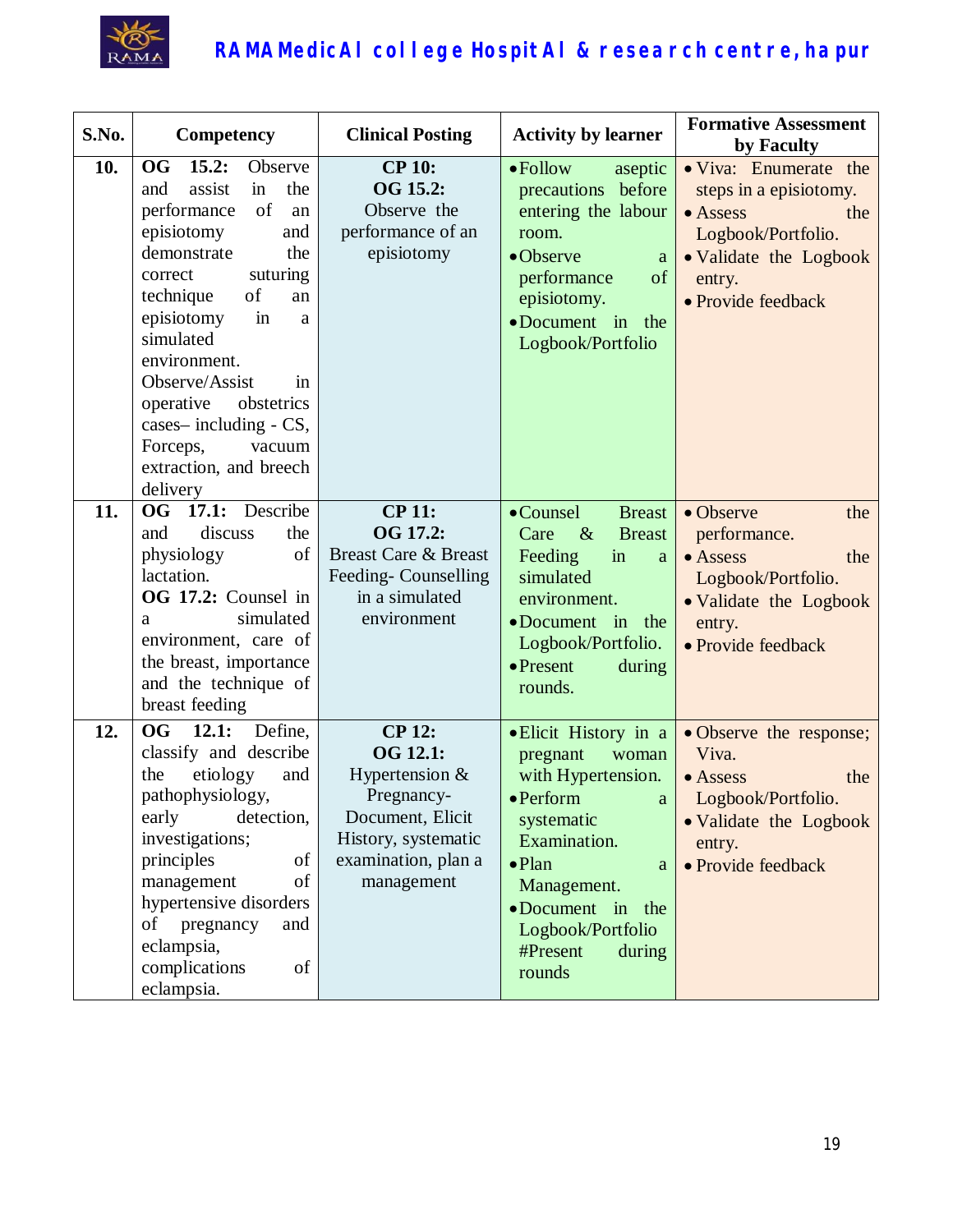

| S.No.      | Competency                                                                                                                                                                                                                                                                                                                                                                                                                                                                                                                    | <b>Clinical Posting</b>                                                                                                                                                                                                                                                                | <b>Activity by learner</b>                                                                                                                                                                                                                                                                                                                                                                                                                                 | <b>Formative Assessment</b><br>by Faculty                                                                                                                                                                                                                                                |
|------------|-------------------------------------------------------------------------------------------------------------------------------------------------------------------------------------------------------------------------------------------------------------------------------------------------------------------------------------------------------------------------------------------------------------------------------------------------------------------------------------------------------------------------------|----------------------------------------------------------------------------------------------------------------------------------------------------------------------------------------------------------------------------------------------------------------------------------------|------------------------------------------------------------------------------------------------------------------------------------------------------------------------------------------------------------------------------------------------------------------------------------------------------------------------------------------------------------------------------------------------------------------------------------------------------------|------------------------------------------------------------------------------------------------------------------------------------------------------------------------------------------------------------------------------------------------------------------------------------------|
| 13.<br>14. | <b>OG</b><br>12.2:<br>Define,<br>classify and describe<br>the<br>etiology,<br>pathophysiology,<br>diagnosis,<br>investigations,<br>adverse effects on the<br>mother and foetus and<br>the<br>management<br>during pregnancy and<br>labor,<br>and<br>complications<br>of<br>anemia in pregnancy<br><b>OG</b><br>12.3: Define,<br>classify and describe<br>the<br>etiology,<br>pathophysiology,<br>diagnosis,<br>investigations,<br>criteria,<br>adverse<br>effects on the mother<br>and foetus and the<br>management<br>during | <b>CP 13:</b><br>OG 12.2:<br>Anaemia &<br>Pregnancy-<br>Document, Elicit<br>History, systematic<br>examination, plan a<br>management<br><b>CP 14:</b><br>OG 12.3:<br>Diabetes mellitus &<br>Pregnancy-<br>Document, Elicit<br>History, systematic<br>examination, plan a<br>management | · Elicit History in a<br>pregnant<br>woman<br>with Anaemia.<br>$\bullet$ Perform<br>a<br>systematic<br>Examination<br>$\bullet$ Plan<br>a<br>Management.<br>•Document in the<br>Logbook/Portfolio.<br>$\bullet$ Present<br>during<br>rounds<br>· Elicit History in a<br>woman<br>pregnant<br>with<br><b>Diabetes</b><br>Mellitus.<br>$\bullet$ Perform<br>$\rm{a}$<br>systematic<br>Examination.<br>$\bullet$ Plan<br>a<br>Management.<br>•Document in the | • Observe<br>the<br>performance; Viva.<br>$\bullet$ Assess<br>the<br>Logbook/Portfolio.<br>• Validate the Logbook<br>entry.<br>• Provide feedback<br>• Observe the response;<br>Viva.<br>• Assess<br>the<br>Logbook/Portfolio.<br>• Validate the Logbook<br>entry.<br>· Provide feedback |
| 15.        | pregnancy and labor,<br>and complications of<br>diabetes in pregnancy<br><b>OG</b><br>19.1:Describe                                                                                                                                                                                                                                                                                                                                                                                                                           | <b>CP 15:</b>                                                                                                                                                                                                                                                                          | Logbook/Portfolio.<br>$\bullet$ Present<br>during<br>rounds<br>•Counsel<br>a                                                                                                                                                                                                                                                                                                                                                                               | • Observe the response;                                                                                                                                                                                                                                                                  |
|            | discuss<br>the<br>and<br>physiology<br>of<br>its<br>puerperium,<br>complications,<br>diagnosis<br>and<br>management;<br>counselling<br>for<br>contraception,<br>puerperal sterilization.                                                                                                                                                                                                                                                                                                                                      | OG 19.1:<br>Counselling for<br>contraception in a<br>simulated<br>environment.                                                                                                                                                                                                         | puerperal<br>patient<br>for contraception.<br>$\bullet$ Document in the<br>Logbook/Portfolio.<br>$\bullet$ Present<br>during<br>rounds                                                                                                                                                                                                                                                                                                                     | Viva.<br>• Assess<br>the<br>Logbook/Portfolio.<br>• Validate the Logbook<br>entry.<br>· Provide feedback                                                                                                                                                                                 |
| 16.        | <b>OG</b><br>35.17:Demonstrate<br>the correct technique<br>of<br>urinary<br>catheterization in a<br>simulated/ supervised<br>environment.                                                                                                                                                                                                                                                                                                                                                                                     | <b>CP 16:</b><br>OG 35.17:<br>Observe Urinary<br>Catheterization in a<br>simulated<br>environment.                                                                                                                                                                                     | • Enumerate<br>the<br>urinary<br>steps<br>$\dot{m}$<br>catheterization in a<br>simulated<br>environment.<br>•Document in the<br>Logbook/Portfolio.                                                                                                                                                                                                                                                                                                         | • Observe<br>the<br>performance.<br>$\bullet$ Assess<br>the<br>Logbook/Portfolio.<br>• Validate the Logbook<br>entry.<br>• Provide feedback                                                                                                                                              |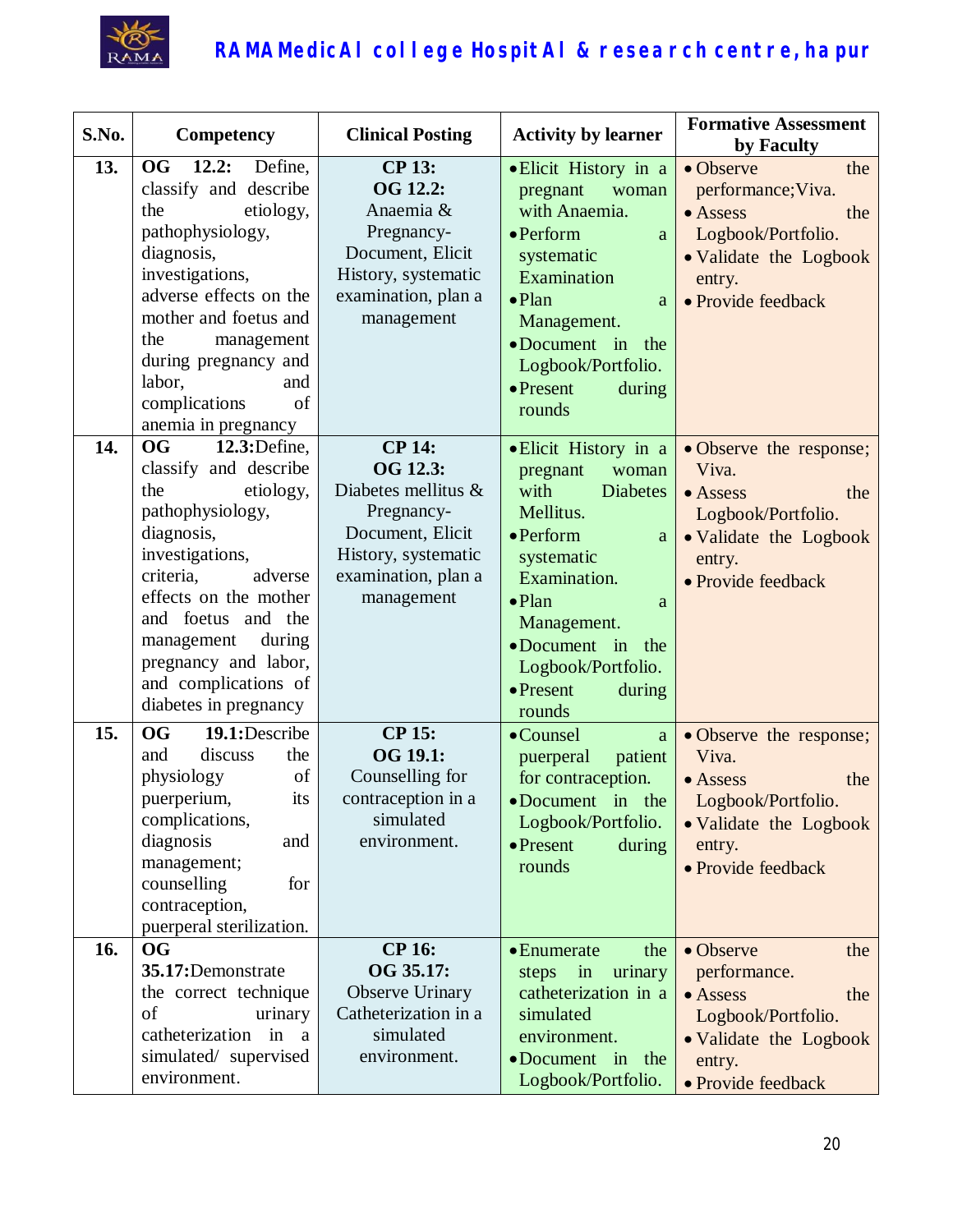

| S.No.      | Competency                                                                                                                                           | <b>Clinical Posting</b>                                              | <b>Activity by learner</b>                                                                                                                                            | <b>Formative Assessment</b><br>by Faculty                                                                                                                                                                           |
|------------|------------------------------------------------------------------------------------------------------------------------------------------------------|----------------------------------------------------------------------|-----------------------------------------------------------------------------------------------------------------------------------------------------------------------|---------------------------------------------------------------------------------------------------------------------------------------------------------------------------------------------------------------------|
| 17.        | 37.1:<br><b>OG</b><br>Observe<br>the<br>assist<br>in<br>and<br>of<br>performance<br>a<br>Caesarean section.                                          | <b>CP17:</b><br>OG 37.1:<br>Observe a Caesarean<br>section           | • Follow all aseptic<br>precautions to enter<br>OT.<br>·Observe the steps<br>Caesarean<br>in<br>$\mathbf{a}$<br>section.<br>•Document in the<br>Logbook/Portfolio     | • Observe following the<br>aseptic precautions.<br>$\bullet$ Assess<br>steps<br>enumerated; Viva.<br>$\bullet$ Assess<br>the<br>Logbook/Portfolio.<br>• Validate the Logbook<br>entry.<br>· Provide feedback        |
| 18.        | OG 37.3:Observe and<br>assist<br>in<br>the<br>performance<br>of<br>Hysterectomy<br>abdominal/vaginal.                                                | <b>CP 18:</b><br>OG 37.3:<br>Observe an<br>Abdominal<br>Hysterectomy | • Follow all aseptic<br>precautions to enter<br>OT.<br>•Observe<br>an<br>Abdominal<br>Hysterectomy.<br>•Document in the<br>Logbook/Portfolio                          | • Observe following the<br>aseptic precautions.<br>$\bullet$ Assess<br>steps<br>enumerated; Viva.<br>$\bullet$ Assess<br>the<br>Logbook/Portfolio.<br>• Validate the Logbook<br>entry.<br>• Provide feedback.       |
| 19.<br>20. | 37.3:<br><b>OG</b><br>Observe<br>assist<br>the<br>and<br>in<br>of<br>performance<br>Hysterectomy<br>abdominal/vaginal.<br><b>Last Day of Posting</b> | <b>CP 19:</b><br>OG 37.3: Observe a<br>Vaginal<br>Hysterectomy       | • Follow all aseptic<br>precautions to enter<br>OT.<br>•Observe a Vaginal<br>Hysterectomy.<br>•Document in the<br>Logbook/Portfolio<br><b>Ward Leaving Assessment</b> | • Observe following the<br>aseptic precautions.<br>$\bullet$ Assess<br>steps<br>in<br>enumerated; Viva.<br>the<br>$\bullet$ Assess<br>Logbook/Portfolio.<br>• Validate the Logbook<br>entry.<br>· Provide feedback. |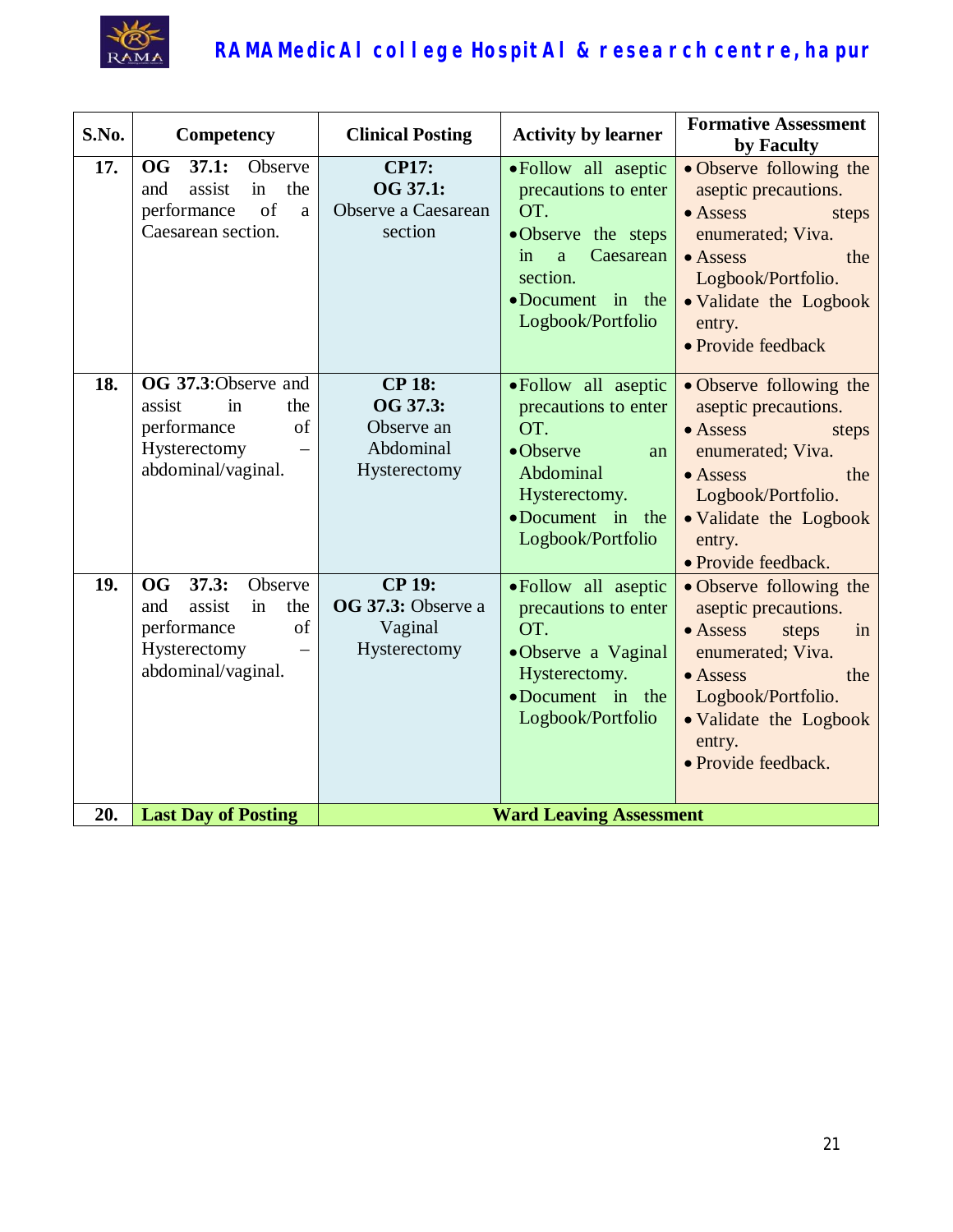

**4. Clinical Posting Classes for Phase-II (2019-20 Batch): Community Medicine** Each group is posted for **4 weeks in Community Medicine from Monday to Friday(10 am to 1 pm).**Each groupis posted for **4 weeks in Community Medicine.**The students may be posted in rotation in the Health Training Centres attached to the Medical College.Health Centre in charge will facilitate the Clinical Posting of students as follows:

| <b>Community Medicine: Units-1</b> |              |                                |  |
|------------------------------------|--------------|--------------------------------|--|
| Week                               | Day          | <b>Faculty</b>                 |  |
| <b>Week 1</b>                      | <b>Mon</b>   | <b>Health Centre-in-Charge</b> |  |
|                                    | <b>Tue</b>   | <b>Health Centre-in-Charge</b> |  |
| to                                 | Wed          | <b>Health Centre-in-Charge</b> |  |
| <b>Week 4</b>                      | <b>Thurs</b> | <b>Health Centre-in-Charge</b> |  |
|                                    | Fri          | <b>Health Centre-in-Charge</b> |  |

Faculty will ensure that the students take proper precautions to prevent Covid-19 while interacting with the community as per the periodic government instructions. The following are the competency which may be imparted to the students posted:

| S.No.                  | Competency                                                                                                                                                                                                                 | <b>Clinical Posting</b>                                                                                                                                   | <b>Activity by learner</b>                                                                                                                                                                                          | <b>Formative Assessment</b><br>by Faculty                                                                                                           |
|------------------------|----------------------------------------------------------------------------------------------------------------------------------------------------------------------------------------------------------------------------|-----------------------------------------------------------------------------------------------------------------------------------------------------------|---------------------------------------------------------------------------------------------------------------------------------------------------------------------------------------------------------------------|-----------------------------------------------------------------------------------------------------------------------------------------------------|
| 1.<br>2.               | <b>CM 2.1:</b> Describe the<br>and perform<br>steps<br>clinico socio-cultural<br>demographic<br>and<br>of<br>the<br>assessment<br>individual, family and<br>community.                                                     | CP 1& CP 2:<br><b>CM 2.1:</b><br>Family Visit-<br>Assessment of clinico<br>socio-cultural and<br>demography.                                              | • Describe the steps<br>in clinico<br>socio-<br>cultural<br>and<br>demographic<br>assessment of the<br>family allotted<br>$\bullet$ Document in the<br>Logbook/Portfolio.                                           | • Observe<br>the<br>performance.<br>$\bullet$ Assess<br>the<br>Logbook/Portfolio.<br>• Validate the Logbook<br>entry.<br>• Provide feedback         |
| 3.<br>$\overline{4}$ . | <b>CM 2.2:</b> Describe the<br>socio-cultural factors,<br>family (types), its role<br>in health and disease<br>& demonstrate in a<br>simulated<br>environment<br>the<br>correct assessment of<br>socio-economic<br>status. | CP 3& CP 4:<br><b>CM 2.2:</b><br>Family Visit-<br>Assessment of socio-<br>cultural factors,<br>social class, family<br>(types) in the family<br>allotted. | • Describe the social<br>family<br>class,<br>in<br>the<br>(types)<br>family allotted.<br>• Enumerate<br>the<br>socio-cultural<br>factors<br>in<br>the<br>family allotted.<br>•Document in the<br>Logbook/Portfolio. | $\bullet$ Observe<br>the<br>performance.<br>$\bullet$ Assess<br>the<br>Logbook/Portfolio.<br>• Validate the Logbook<br>entry.<br>• Provide feedback |
| 5.                     | <b>CM 2.3:</b> Describe and<br>demonstrate<br>in<br>a<br>simulated<br>environment<br>the<br>assessment of barriers<br>to good health and<br>health<br>seeking                                                              | <b>CP 5:</b><br>CM 2.3: Family<br>Visit-Identification<br>of the barriers to<br>good Health &<br><b>Health Seeking</b><br>Behaviour.                      | $\bullet$ Enumerate<br>the<br>barriers<br>good<br>to<br>Health & Health<br>Seeking Behaviour.<br>•Document in the<br>Logbook/Portfolio.                                                                             | • Observe<br>the<br>performance.<br>$\bullet$ Assess<br>the<br>Logbook/Portfolio.<br>• Validate the Logbook<br>entry.<br>• Provide feedback         |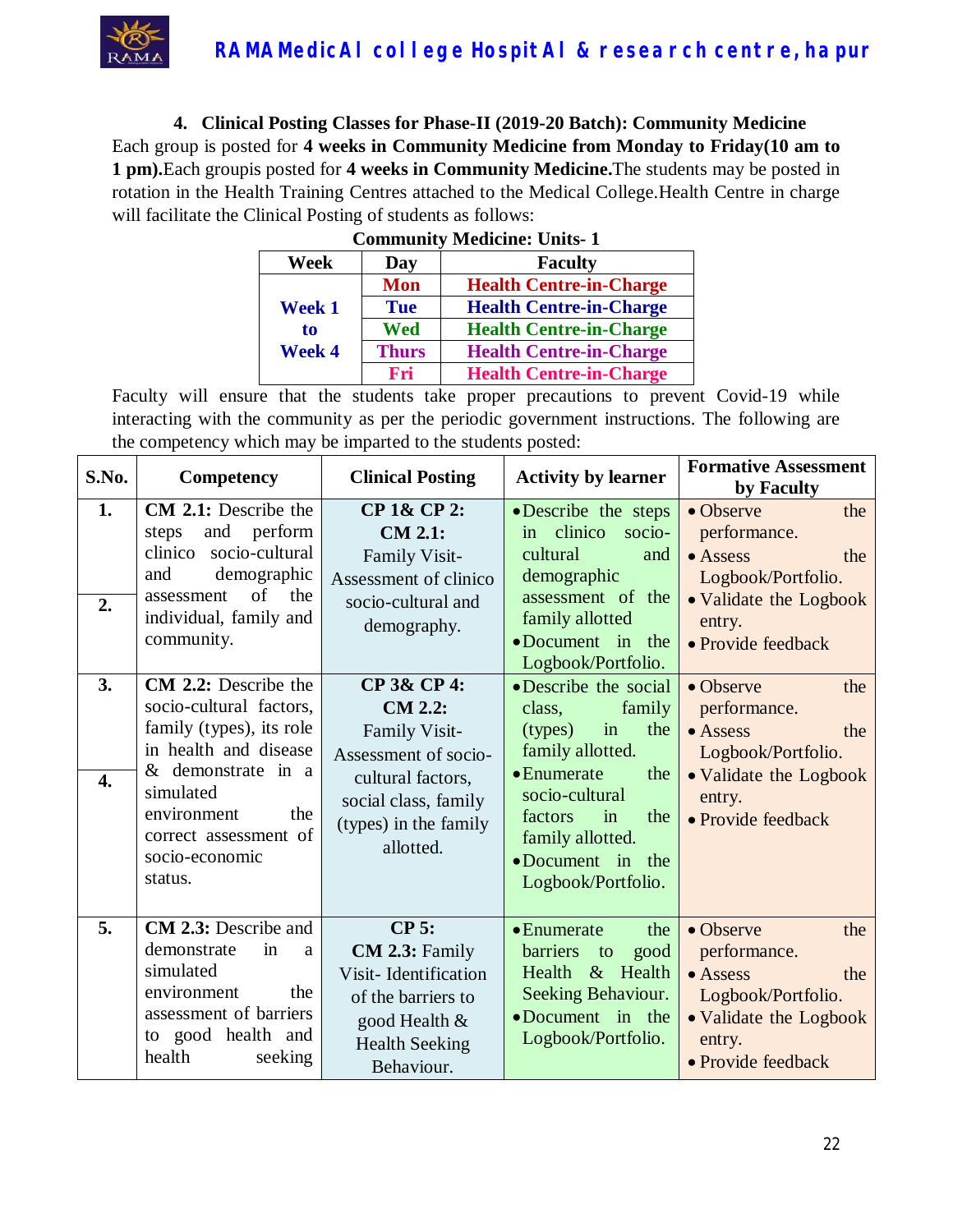

| S.No.    | Competency                                                                                                                                                                  | <b>Clinical Posting</b>                                                                                                                                                                                                         | <b>Activity by learner</b>                                                                                                                                                                                                | <b>Formative Assessment</b><br>by Faculty                                                                                                                                   |  |
|----------|-----------------------------------------------------------------------------------------------------------------------------------------------------------------------------|---------------------------------------------------------------------------------------------------------------------------------------------------------------------------------------------------------------------------------|---------------------------------------------------------------------------------------------------------------------------------------------------------------------------------------------------------------------------|-----------------------------------------------------------------------------------------------------------------------------------------------------------------------------|--|
| 6.       | behavior.                                                                                                                                                                   | <b>CP 6:</b><br><b>CM 2.3:</b> Interaction<br>with Community<br>around the Health<br><b>Centre: Social</b><br>psychology,<br>community behaviour<br>and community<br>relationship and their<br>impact on health and<br>disease. | • Describe<br>the<br>with<br>interaction<br>their<br>community<br>social psychology,<br>community<br>behaviour and their<br>mind<br>about<br>set<br>health<br>common<br>issues.<br>•Document in the<br>Logbook/Portfolio. | • Observe<br>the<br>performance.<br>• Assess<br>the<br>Logbook/Portfolio.<br>• Validate the Logbook<br>entry.<br>· Provide feedback                                         |  |
| 7.<br>8. | CM 3.1: Describe the<br>health hazards of air,<br>water, noise, radiation<br>and pollution.                                                                                 | CP 7& CP 8:<br><b>CM 3.1:</b><br>Health hazards of<br>Water & Air<br>Pollution in the<br>family visited.                                                                                                                        | the<br>• Enumerate<br>Health hazards of<br>$\&$<br>Water<br>Air<br>Pollution in<br>the<br>family visited.<br>•Document in<br>the                                                                                          | • Observe<br>the<br>performance.<br>$\bullet$ Assess<br>the<br>Logbook/Portfolio.<br>• Validate the Logbook<br>entry.                                                       |  |
| 9.       | Describe<br>3.2:<br><b>CM</b><br>concepts of safe and<br>wholesome<br>water,<br>of<br>sanitary<br>sources<br>water,<br>water<br>purification processes,<br>water<br>quality | <b>CP 9:</b><br>CM 3.2:<br>Safe Sanitary Water<br>sources in the village<br>visited.                                                                                                                                            | Logbook/Portfolio.<br>• Enumerate<br>the<br>sanitary source of<br>for<br>the<br>water<br>village visited.<br>•Document in the<br>Logbook/Portfolio                                                                        | • Provide feedback<br>• Viva: Observe<br>the<br>enumeration.<br>• Assess<br>the<br>Logbook/Portfolio.<br>• Validate the Logbook<br>entry.<br>• Provide feedback.            |  |
| 10.      | standards, concepts of<br>conservation<br>water<br>rainwater<br>and<br>harvesting.                                                                                          | <b>CP 10:</b><br>CM 3.2:<br>Visit to Water<br>Treatment Plant                                                                                                                                                                   | •Observe the stages<br>the<br>water<br>in<br>treatment plant.<br>•Document in the<br>Logbook/Portfolio                                                                                                                    | • Viva: Enumerate the<br>stages in the water<br>treatment plant.<br>$\bullet$ Assess<br>the<br>Logbook/Portfolio.<br>• Validate the Logbook<br>entry.<br>· Provide feedback |  |
| 11.      |                                                                                                                                                                             | <b>CP 11:</b><br><b>CM 3.2:</b><br>Visit to Sewage<br><b>Treatment Plant</b>                                                                                                                                                    | •Observe the stages<br>the<br>in<br>sewage<br>treatment plant.<br>•Document in the<br>Logbook/Portfolio                                                                                                                   | $\bullet$ Viva:<br>Enumerate<br>stages in the sewage<br>treatment plant.<br>• Assess<br>the<br>Logbook/Portfolio.<br>• Validate the Logbook<br>entry.<br>· Provide feedback |  |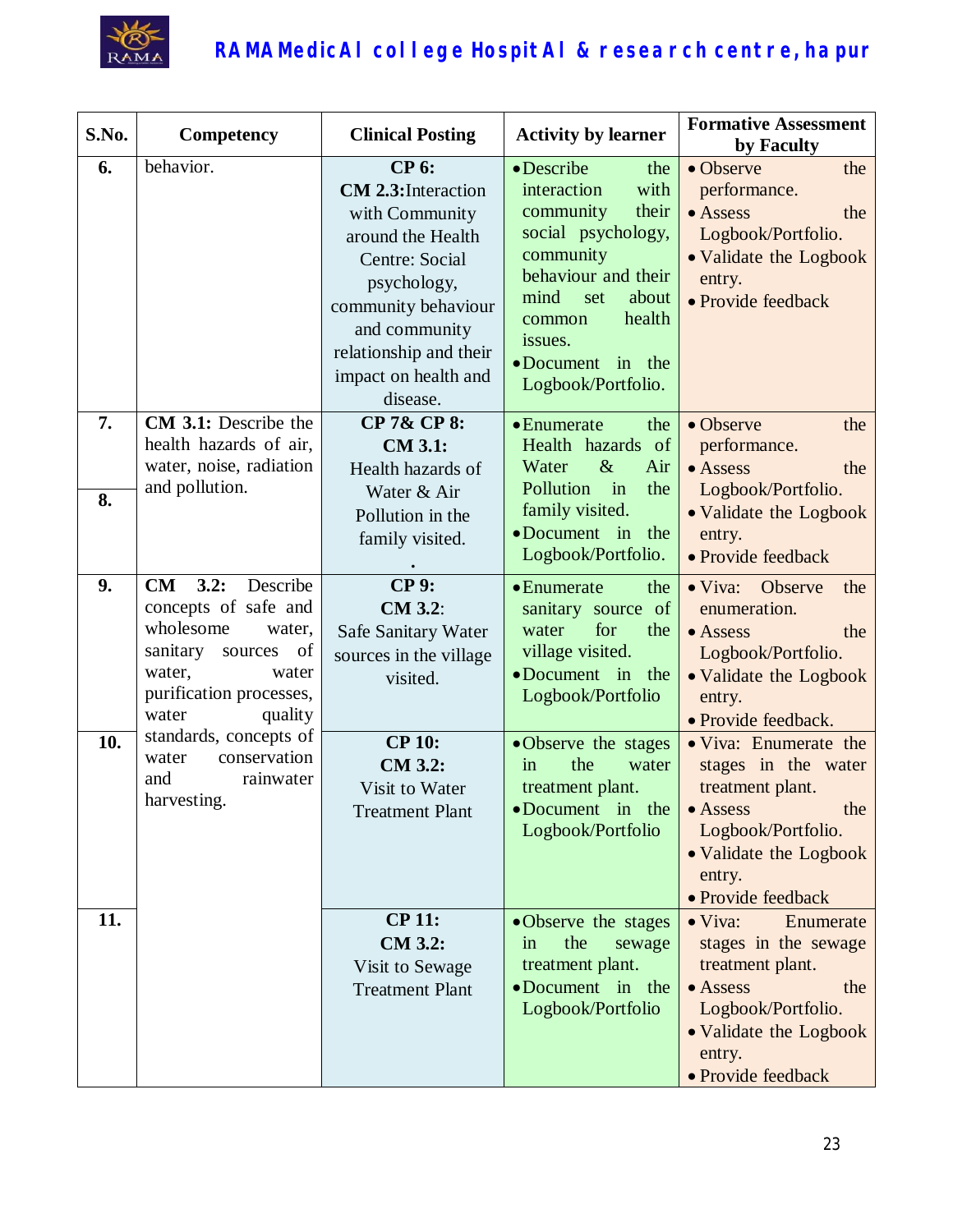

| S.No.      | Competency                                                                                     | <b>Clinical Posting</b>                                                                                         | <b>Activity by learner</b>                                                                                                                                              | <b>Formative Assessment</b><br>by Faculty                                                                                                   |
|------------|------------------------------------------------------------------------------------------------|-----------------------------------------------------------------------------------------------------------------|-------------------------------------------------------------------------------------------------------------------------------------------------------------------------|---------------------------------------------------------------------------------------------------------------------------------------------|
| 12.<br>13. | CM 3.4: Describe the<br>of<br>solid<br>concept<br>waste, human excreta<br>and sewage disposal. | CP 12& CP 13:<br><b>CM 3.4:</b><br>Describe the waste<br>disposable method in<br>the family allotted to<br>you. | • Describe the waste<br>disposable method<br>the<br>family<br>in<br>allotted to you.<br>•Document in the<br>Logbook/Portfolio.<br>$\bullet$ Present<br>during<br>rounds | • Observe the response;<br>Viva.<br>$\bullet$ Assess<br>the<br>Logbook/Portfolio.<br>• Validate the Logbook<br>entry.<br>· Provide feedback |
| 14.        | <b>CM 3.5:</b> Describe the<br>standards of housing                                            | CP 14, CP 15 &<br><b>CP 16:</b>                                                                                 | • Counsel<br>a<br>puerperal<br>patient                                                                                                                                  | • Observe the response;<br>Viva.                                                                                                            |
| 15.        | effect<br>the<br>of<br>and<br>housing on health.                                               | <b>CM 3.5:</b><br>Describe the Housing                                                                          | for contraception.<br>•Document in the<br>Logbook/Portfolio.                                                                                                            | $\bullet$ Assess<br>the<br>Logbook/Portfolio.                                                                                               |
| 16.        |                                                                                                | Standards in the<br>Family allotted.                                                                            | $\bullet$ Present<br>during<br>rounds                                                                                                                                   | • Validate the Logbook<br>entry.<br>• Provide feedback                                                                                      |
| 17.        |                                                                                                | CP 17, CP 18 &<br><b>CP 19:</b><br><b>CM 3.5: Presentation</b>                                                  | • Present the Family<br>allotted.<br>•Document in the                                                                                                                   | • Observe<br>the<br>performance; Viva.<br>$\bullet$ Assess<br>steps                                                                         |
| 18.        |                                                                                                | of the Family allotted                                                                                          | Logbook/Portfolio                                                                                                                                                       | enumerated; Viva.<br>$\bullet$ Assess<br>the<br>Logbook/Portfolio.                                                                          |
| 19.        |                                                                                                |                                                                                                                 |                                                                                                                                                                         | • Validate the Logbook<br>entry.<br>• Provide feedback                                                                                      |
| 20.        | <b>Last Day of Posting</b>                                                                     | <b>Ward Leaving Assessment</b>                                                                                  |                                                                                                                                                                         |                                                                                                                                             |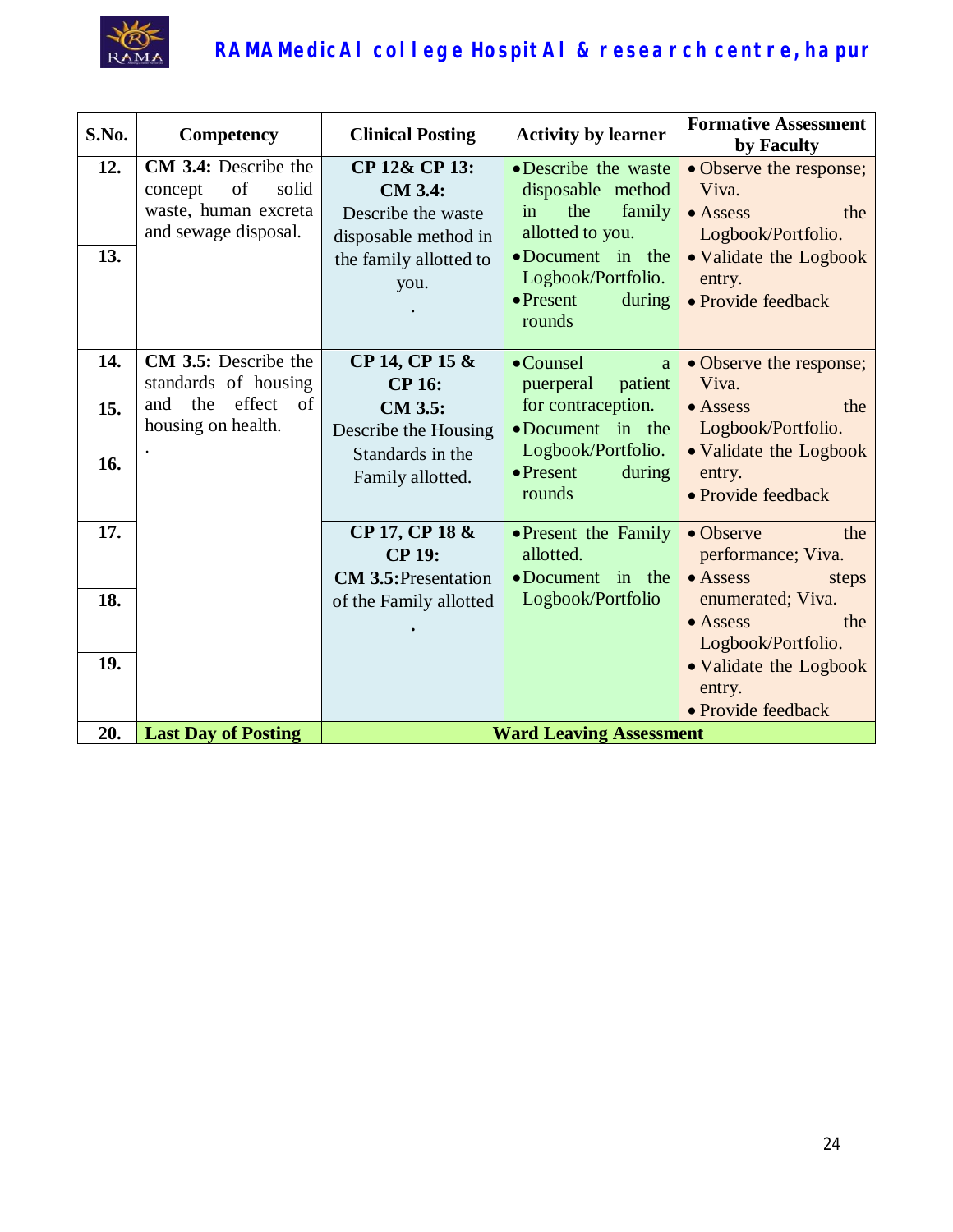

**5. Clinical Posting Classes for Phase-II (2019-20 Batch): Otorhinolaryngology** Each groupis posted for **4 weeks in Otorhinolaryngology (ENT)from Monday to Friday(10 am to 1 pm).**The students may be **posted inrotation in the OPD, Ward, Operation Theatre and Special clinic** according to the unit/units in the department. Faculty in charge for teaching will facilitate the Clinical Posting of students as follows:

|               | <b>Otorhinolaryngology: Units-1</b> |                              |  |  |
|---------------|-------------------------------------|------------------------------|--|--|
| Week          | Day                                 | <b>Faculty</b>               |  |  |
|               | <b>Mon</b>                          | <b>Professor</b>             |  |  |
| <b>Week 1</b> | <b>Tue</b>                          | <b>Associate Professor-1</b> |  |  |
| to            | Wed                                 | <b>Associate Professor-2</b> |  |  |
| <b>Week 4</b> | <b>Thurs</b>                        | <b>Assistant Professor-1</b> |  |  |
|               | Fri                                 | <b>Assistant Professor-2</b> |  |  |

| S.No.            | Competency                                                                                                                                    | <b>Clinical Posting</b>                                                                                                         | <b>Activity by learner</b>                                                                                                                                              | <b>Formative Assessment</b><br>by Faculty                                                                                      |
|------------------|-----------------------------------------------------------------------------------------------------------------------------------------------|---------------------------------------------------------------------------------------------------------------------------------|-------------------------------------------------------------------------------------------------------------------------------------------------------------------------|--------------------------------------------------------------------------------------------------------------------------------|
| 1.               | <b>EN2.1:</b><br>Elicit<br>document and present<br>an appropriate history<br>in a patient presenting<br><b>ENT</b><br>with<br>an<br>complaint | CP 1:<br><b>EN 2.1:</b><br>History Taking in a<br>patient with ENT<br>Complaint.                                                | • Elicit history in a<br>patient with ENT<br>complaint.<br>• Document in the<br>Logbook/Portfolio                                                                       | • Observe the response.<br>• Assess the<br>Logbook/Portfolio.<br>• Validate the Logbook<br>entry<br>• Provide feedback         |
| 2.               | EN 2.10: Identify and<br>describe the use of<br>instruments<br>common<br>used in ENT surgery.                                                 | $CP$ 2:<br>$EN$ 2.10: Common<br>instruments used in ENT<br>surgery                                                              | • Identify and describe<br>the use of common<br>instruments used in<br>ENT surgery.<br>• Document in the<br>Logbook/Portfolio                                           | • Observe the response.<br>$\bullet$ Assess the<br>Logbook/Portfolio.<br>• Validate the Logbook<br>entry<br>• Provide feedback |
| 3.               | 2.2:Demonstrate<br>EN<br>the correct use of a<br>headlamp<br>in<br>the<br>examination of<br>the<br>ear, nose and throat.                      | <b>CP 3:</b><br><b>EN 2.2:</b><br>Use of ENT headlamp<br>in ENT examination for<br>Ear, Nose and Para<br><b>Nasal Sinuses.</b>  | • Demonstrate the<br>correct use of a<br>headlamp in the<br>examination of<br>theEar, Nose, and Para<br><b>Nasal Sinuses.</b><br>• Document in the<br>Logbook/Portfolio | • Observe the<br>demonstration.<br>• Assess the<br>Logbook/Portfolio.<br>• Validate the Logbook<br>entry<br>· Provide feedback |
| $\overline{4}$ . |                                                                                                                                               | <b>CP4:</b><br><b>EN 2.2:</b><br>Use of a headlamp in the<br>examination of the Oral<br>Cavity, Oropharynx,<br>Larynx and Neck. | • Demonstrate the<br>correct use of a<br>headlamp in the<br>examination of the<br>Oral Cavity,<br>Oropharynx, Larynx<br>and Neck.<br>• Document in the                  | • Observe the<br>demonstration.<br>• Assess the<br>Logbook/Portfolio.<br>• Validate the Logbook<br>entry<br>• Provide feedback |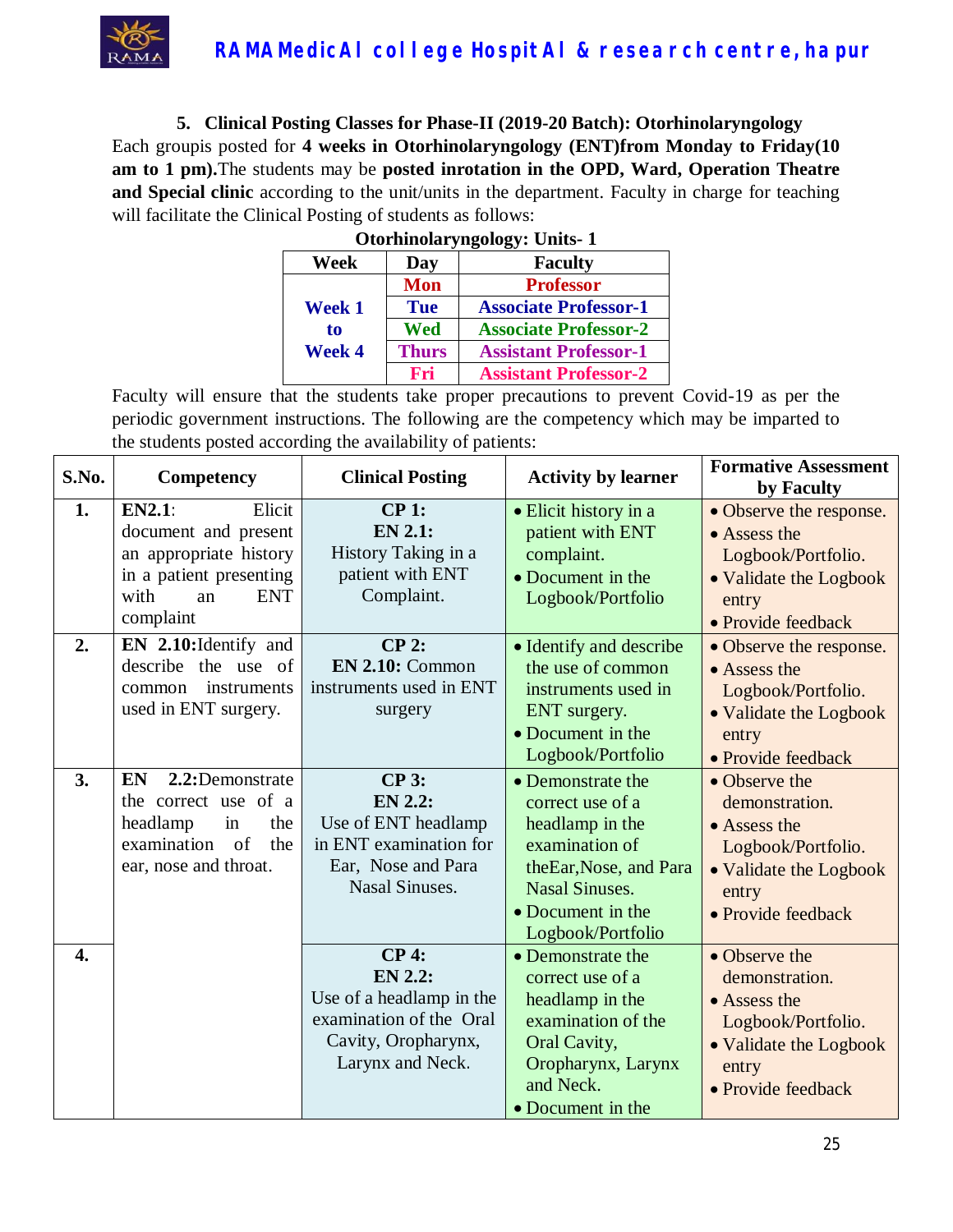

| S.No. | Competency                                                                                                                                            | <b>Clinical Posting</b>                                                                                        | <b>Activity by learner</b>                                                                                                                                                          | <b>Formative Assessment</b><br>by Faculty                                                                                                |
|-------|-------------------------------------------------------------------------------------------------------------------------------------------------------|----------------------------------------------------------------------------------------------------------------|-------------------------------------------------------------------------------------------------------------------------------------------------------------------------------------|------------------------------------------------------------------------------------------------------------------------------------------|
|       |                                                                                                                                                       |                                                                                                                | Logbook/Portfolio                                                                                                                                                                   |                                                                                                                                          |
| 5.    | <b>EN</b><br>2.3:Demonstrate<br>the correct technique<br>of examination of the<br>including<br>ear<br>Otoscopy.                                       | <b>CP 5:</b><br><b>EN 2.3:</b><br>Examination of the ear<br>including Otoscopy.                                | • Demonstrate the<br>correct technique of<br>examination of the<br>ear including<br>Otoscopy.<br>• Document in the<br>Logbook/Portfolio.                                            | • Observe the response.<br>• Assess the<br>Logbook/Portfolio.<br>• Validate the Logbook<br>entry<br>• Provide feedback                   |
| 6.    | EN 2.4: Demonstrate<br>the correct technique<br>of performance<br>and<br>interpret tuning<br>fork<br>tests.                                           | <b>CP 6:</b><br><b>EN 2.4:</b><br>Tuning Fork tests.                                                           | • Demonstrate the<br>correct technique of<br>performance and<br>interpret tuning fork<br>tests.<br>• Document in the<br>Logbook/Portfolio                                           | $\bullet$ Observe<br>the<br>presentation.<br>• Assess the<br>Logbook/Portfolio.<br>• Validate the Logbook<br>entry<br>• Provide feedback |
| 7.    | EN 2.5: Demonstrate<br>the correct technique<br>of examination of the<br>$\&$<br>paranasal<br>nose<br>sinuses including the<br>use of nasal speculum. | <b>CP 7:</b><br><b>EN 2.5:</b><br>Examination of the nose<br>& paranasal sinuses<br>&Use of Nasal<br>speculum. | • Demonstrate the<br>correct technique of<br>examination of the<br>nose & paranasal<br>sinuses including the<br>use of nasal<br>speculum.<br>• Document in the<br>Logbook/Portfolio | • Observe the<br>presentation<br>• Assess the<br>Logbook/Portfolio.<br>• Validate the Logbook<br>entry<br>• Provide feedback             |
| 8.    | EN 2.7: Demonstrate<br>the correct technique<br>examination of<br>of<br>neck<br>including<br>elicitation of laryngeal<br>crepitus.                    | <b>CP 8:</b><br>$EN$ 2.7:<br>Examination of the<br>Neck including<br>elicitation of laryngeal<br>crepitus.     | • Demonstrate the<br>correct technique of<br>examination of neck<br>including elicitation<br>of laryngeal crepitus.<br>• Document in the<br>Logbook/Portfolio                       | • Observe the response.<br>• Assess the<br>Logbook/Portfolio.<br>• Validate the Logbook<br>entry<br>· Provide feedback                   |
| 9.    | EN 2.8: Demonstrate<br>the correct technique<br>perform<br>and<br>to<br>interpret<br>pure<br>tone<br>audiogram<br>$\&$<br>impedance audiogram.        | <b>CP 9:</b><br><b>EN 2.8:</b><br>Pure tone audiogram.                                                         | • Demonstrate the<br>correct technique to<br>perform and interpret<br>pure tone audiogram.<br>• Document in the<br>Logbook/Portfolio                                                | • Observe the<br>presentation<br>• Assess the<br>Logbook/Portfolio.<br>• Validate the Logbook<br>entry<br>· Provide feedback             |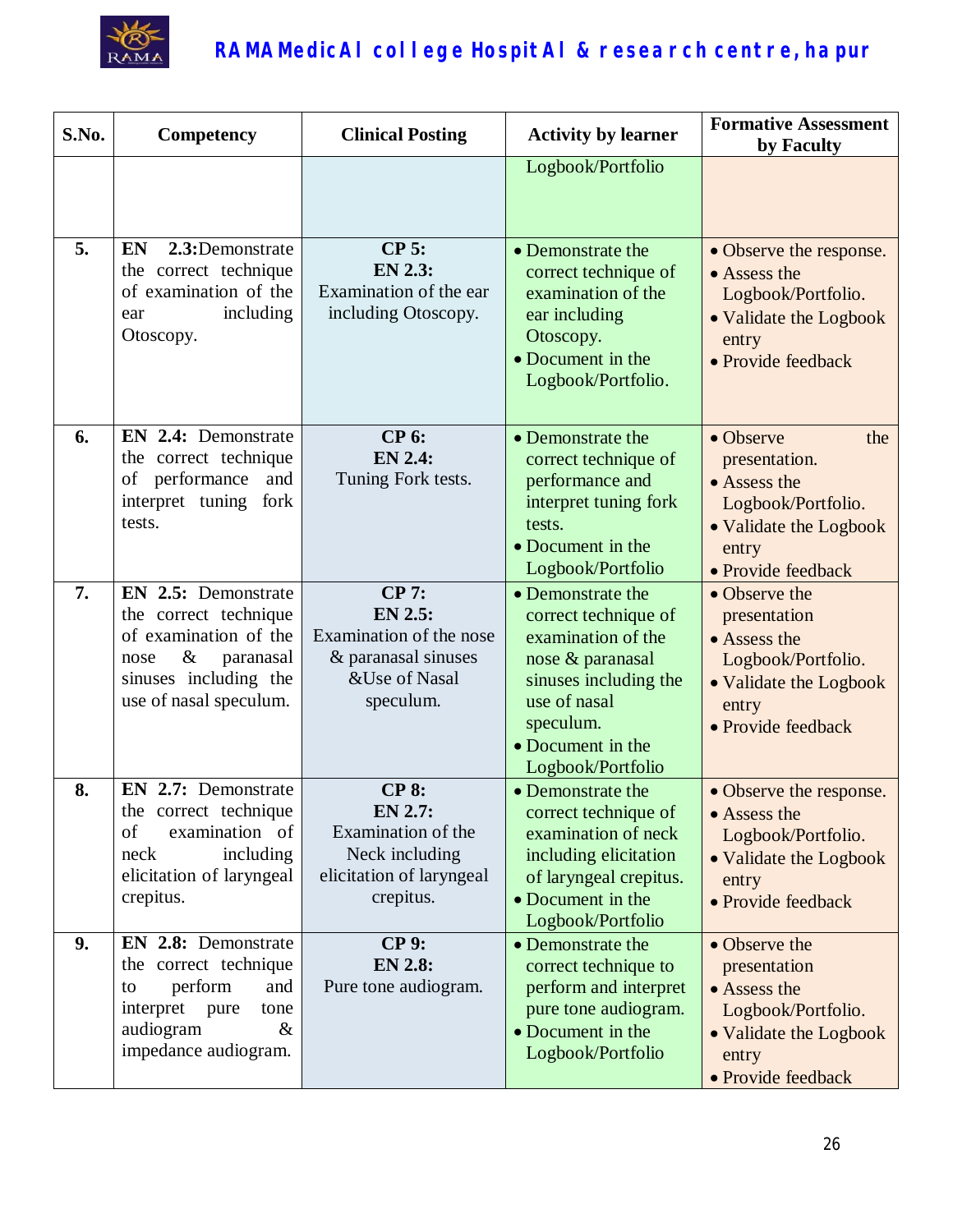

| S.No. | <b>Competency</b>                                                                                                                                                                                                                                                                        | <b>Clinical Posting</b>                                                  | <b>Activity by learner</b>                                                                                                                                                                                | <b>Formative Assessment</b><br>by Faculty                                                                                    |
|-------|------------------------------------------------------------------------------------------------------------------------------------------------------------------------------------------------------------------------------------------------------------------------------------------|--------------------------------------------------------------------------|-----------------------------------------------------------------------------------------------------------------------------------------------------------------------------------------------------------|------------------------------------------------------------------------------------------------------------------------------|
| 10.   |                                                                                                                                                                                                                                                                                          | <b>CP 9:</b><br><b>EN 2.8:</b><br>Impedance audiogram.                   | • Demonstrate the<br>correct technique to<br>perform and interpret<br>impedance<br>audiogram.<br>• Document in the<br>Logbook/Portfolio                                                                   | • Observe the<br>presentation<br>• Assess the<br>Logbook/Portfolio.<br>• Validate the Logbook<br>entry<br>· Provide feedback |
| 11.   | EN 2.12: Counsel and<br>informed<br>administer<br>consent to patients and<br>their families<br>in<br>a<br>simulated<br>environment.                                                                                                                                                      | <b>CP 11:</b><br>EN 2.12:<br>Counsel and administer<br>informed consent. | • Counsel and<br>administer informed<br>consent to patients.<br>• Document in the<br>Logbook/Portfolio                                                                                                    | • Observe the response.<br>• Assess the<br>Logbook/Portfolio.<br>• Validate the Logbook<br>entry<br>• Provide feedback       |
| 12.   | Elicit<br>EN<br>4.1:<br>document and present<br>history,<br>correct<br>a<br>demonstrate<br>and<br>describe the clinical<br>features, choose the<br>correct investigations<br>and<br>describe<br>the<br>of<br>principles<br>of<br>management<br>Otalgia.                                  | <b>CP 12:</b><br><b>EN 4.1:</b><br>Otalgia                               | • Elicit history,<br>describe clinical<br>presentation and<br>enumerate the<br>investigations and<br>describe a<br>management plan for<br>an Otalgia patient.<br>• Document in the<br>Logbook/Portfolio   | • Observe the response.<br>• Assess the<br>Logbook/Portfolio.<br>• Validate the Logbook<br>entry<br>• Provide feedback       |
| 13.   | Elicit<br>4.2:<br>EN<br>document and present<br>history,<br>correct<br>a<br>demonstrate<br>and<br>describe the<br>clinical<br>features, choose the<br>correct investigations<br>describe<br>and<br>the<br>principles<br>of<br>of<br>management<br>diseases<br>of<br>the<br>external Ear. | <b>CP 13:</b><br><b>EN 4.2:</b><br><b>External Ear Diseases</b>          | · Elicit history,<br>describe clinical<br>presentation and<br>enumerate the<br>investigations and<br>describe a<br>management plan for<br>external ear disease.<br>• Document in the<br>Logbook/Portfolio | • Observe the response.<br>• Assess the<br>Logbook/Portfolio.<br>• Validate the Logbook<br>entry<br>· Provide feedback       |
| 14.   | EN 4.4: Demonstrate<br>the correct technique<br>to hold visualize and<br>assess the mobility of<br>the<br>tympanic<br>membrane<br>and<br>its<br>mobility and interpret<br>and diagrammatically                                                                                           | <b>CP 14:</b><br><b>EN 4.4:</b><br>Tympanic Membrane.                    | • Demonstrate the<br>correct technique to<br>hold visualize and<br>assess the mobility of<br>the tympanic<br>membrane and its<br>mobility.<br>• Interpret and                                             | • Observe the response.<br>• Assess the<br>Logbook/Portfolio.<br>• Validate the Logbook<br>entry<br>• Provide feedback       |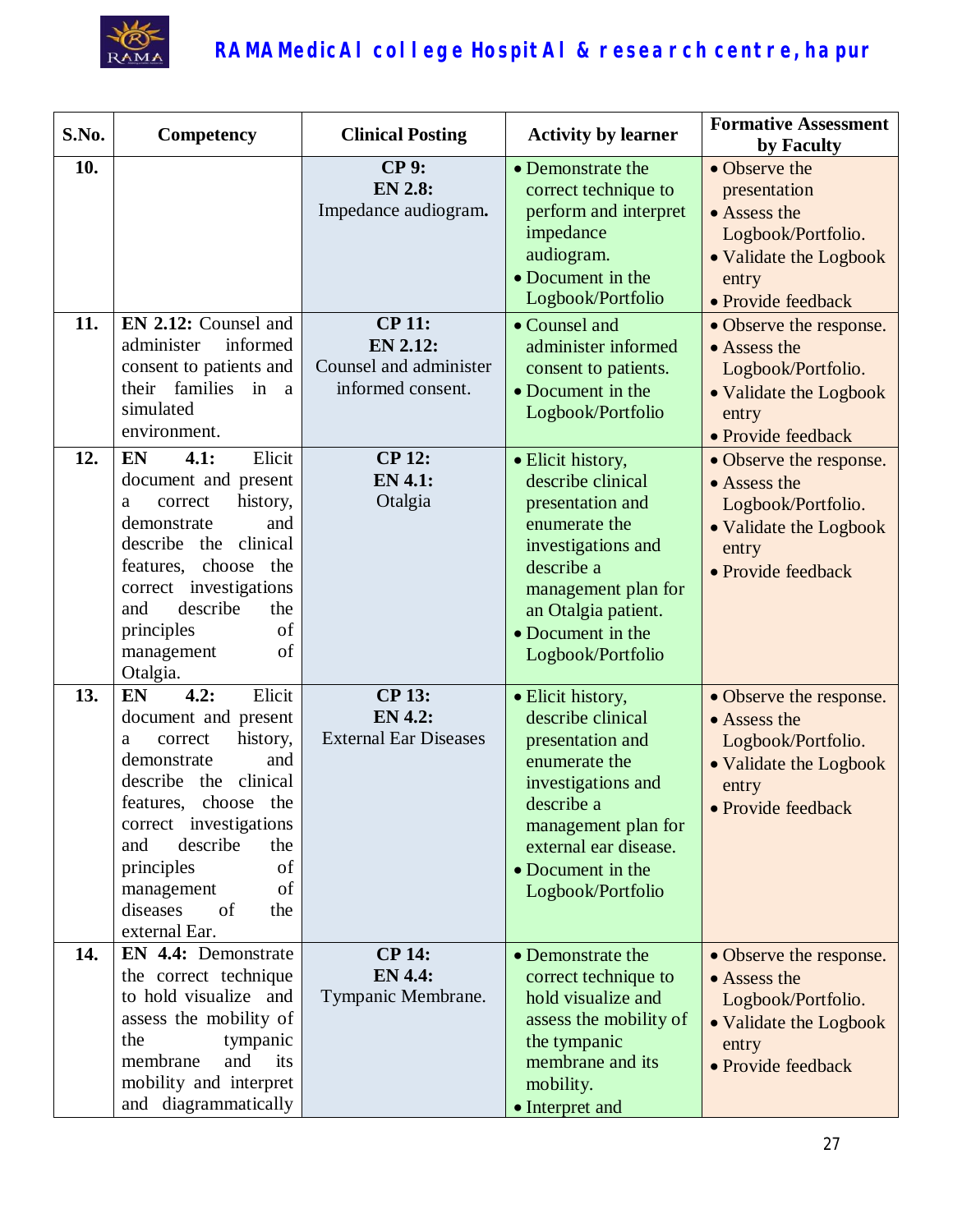

| S.No. | Competency                                                                                                                                                                                                                                                            | <b>Clinical Posting</b>                                                | <b>Activity by learner</b>                                                                                                                                                                                                                    | <b>Formative Assessment</b><br>by Faculty                                                                                     |
|-------|-----------------------------------------------------------------------------------------------------------------------------------------------------------------------------------------------------------------------------------------------------------------------|------------------------------------------------------------------------|-----------------------------------------------------------------------------------------------------------------------------------------------------------------------------------------------------------------------------------------------|-------------------------------------------------------------------------------------------------------------------------------|
|       | represent the findings                                                                                                                                                                                                                                                |                                                                        | diagrammatically<br>represent the findings.<br>• Document in the<br>Logbook/Portfolio                                                                                                                                                         |                                                                                                                               |
| 15.   | 4.5:<br>Elicit<br><b>EN</b><br>document and present<br>history,<br>correct<br>a<br>demonstrate<br>and<br>describe<br>clinical<br>the<br>features, choose the<br>correct investigations<br>describe<br>and<br>the<br>principles<br>of<br>management of OME.            | <b>CP 15:</b><br><b>EN 4.5:</b><br>Otitis Media with<br>effusion (OME) | · Elicit history,<br>describe clinical<br>presentation of OME.<br>• Enumerate the<br>investigations and<br>describe a<br>management plan for<br>OME.<br>• Document in the<br>Logbook/Portfolio                                                | • Observe the<br>presentation.<br>• Assess the<br>Logbook/Portfolio.<br>• Validate the Logbook<br>entry<br>• Provide feedback |
| 16.   | EN<br>4.6:<br>Elicit<br>document and present<br>history,<br>correct<br>a<br>demonstrate<br>and<br>describe the<br>clinical<br>features, choose<br>the<br>correct investigations<br>describe<br>and<br>the<br>of<br>principles<br>of<br>management<br>Discharging ear. | <b>CP 16:</b><br><b>EN4.6:</b><br>Discharging Ear.                     | · Elicit history,<br>describe clinical<br>presentation in a case<br>of Ear Discharge.<br>• Enumerate the<br>investigations and<br>describe a<br>management plan for<br>a case of Ear<br>Discharge.<br>• Document in the<br>Logbook/Portfolio. | • Observe the response.<br>• Assess the<br>Logbook/Portfolio.<br>• Validate the Logbook<br>entry<br>• Provide feedback        |
| 17.   | EN<br>Elicit<br>4.7:<br>document and present<br>history<br>correct<br>a<br>demonstrate<br>and<br>describe the clinical<br>features, choose the<br>correct investigations<br>describe<br>and<br>the<br>principles<br>of<br>of<br>management<br>CSOM.                   | <b>CP 17:</b><br><b>EN 4.7:</b><br><b>CSOM</b>                         | · Elicit history,<br>describe clinical<br>presentation in a case<br>of CSOM.<br>• Enumerate the<br>investigations and<br>describe a<br>management plan for<br>a case of CSOM.<br>• Document in the<br>Logbook/Portfolio.                      | • Observe the response.<br>• Assess the<br>Logbook/Portfolio.<br>• Validate the Logbook<br>entry<br>• Provide feedback        |
| 18.   | 4.8:<br>EN<br>Elicit<br>document and present<br>history,<br>correct<br>a<br>demonstrate<br>and<br>describe the<br>clinical<br>choose the<br>features,                                                                                                                 | CP 18: EN 4.8:<br>Squamosal CSOM.                                      | • Elicit history,<br>describe clinical<br>presentation in a case<br>of Squamosal CSOM.<br>• Enumerate the<br>investigations and                                                                                                               | • Observe the response.<br>• Assess the<br>Logbook/Portfolio.<br>• Validate the Logbook<br>entry<br>• Provide feedback        |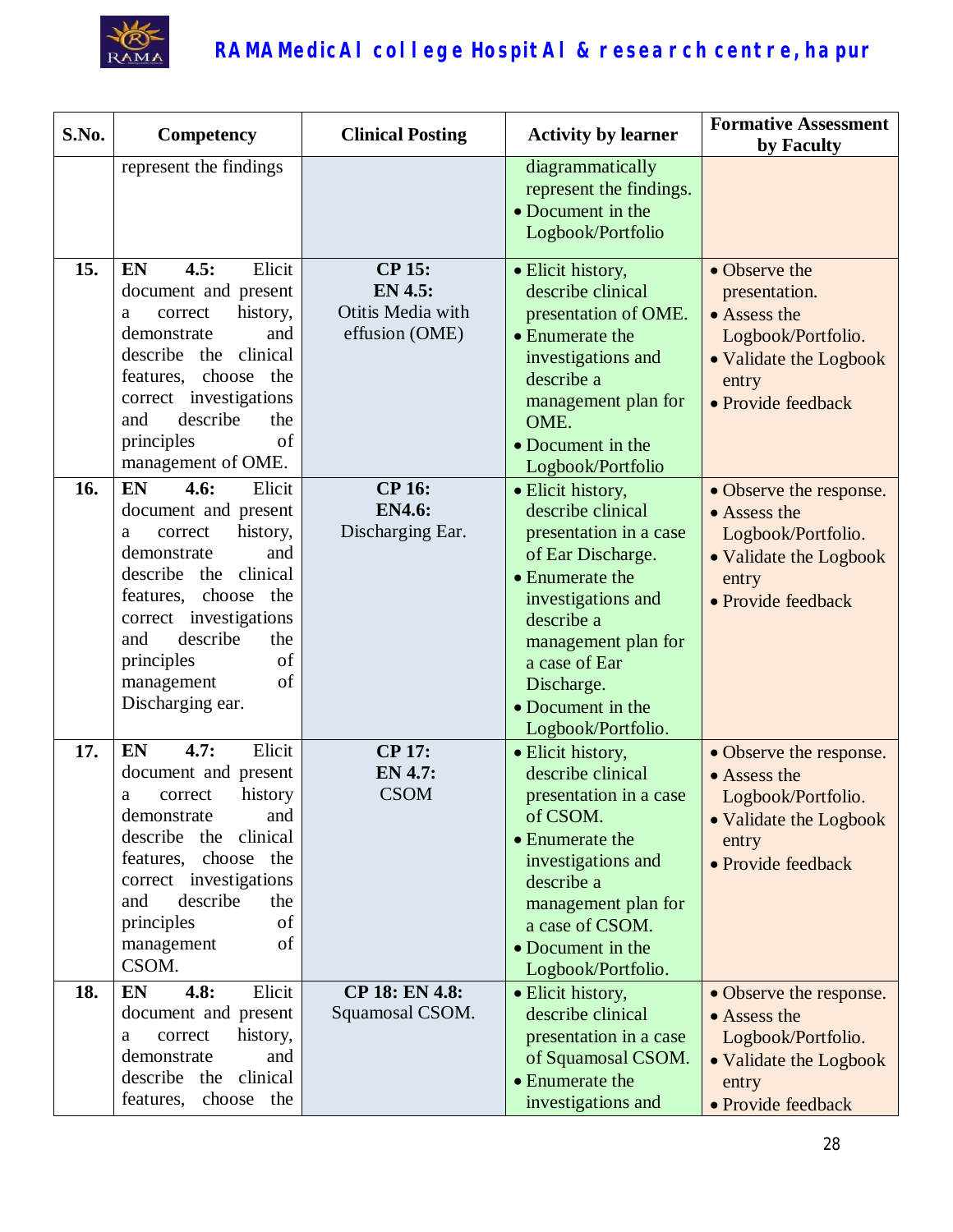

| S.No. | Competency                                                                                                                                                                                                                                                                                                                                                                                                                                                                 | <b>Clinical Posting</b>                                          | <b>Activity by learner</b>                                                                                                                                                                                                                                                                                                                                                                     | <b>Formative Assessment</b><br>by Faculty                                                                                      |
|-------|----------------------------------------------------------------------------------------------------------------------------------------------------------------------------------------------------------------------------------------------------------------------------------------------------------------------------------------------------------------------------------------------------------------------------------------------------------------------------|------------------------------------------------------------------|------------------------------------------------------------------------------------------------------------------------------------------------------------------------------------------------------------------------------------------------------------------------------------------------------------------------------------------------------------------------------------------------|--------------------------------------------------------------------------------------------------------------------------------|
| 19.   | correct investigations<br>describe<br>and<br>the<br>principles<br>of<br>of<br>management<br>of<br>squamosal<br>type<br>CSOM.<br>4.29:<br>Elicit,<br><b>EN</b><br>document<br>and<br>present<br>correct<br>a<br>history,<br>demonstrate<br>and describe<br>the<br>clinical<br>features,<br>the<br>choose<br>correct<br>investigations<br>and<br>describe<br>the<br>principles<br>of<br>of<br>management<br>of<br>squamosal<br>type<br>Acute<br>$\&$<br>Chronic<br>Rhinitis. | <b>CP 19:</b><br><b>EN 4.29:</b><br>Acute & Chronic<br>Rhinitis. | describe a<br>management plan for<br>a case of Squamosal<br>CSOM.<br>• Document in the<br>Logbook/Portfolio.<br>• Elicit history,<br>describe clinical<br>presentation in a case<br>of Acute & Chronic<br>Rhinitis.<br>$\bullet$ Enumerate the<br>investigations and<br>describe a<br>management plan for<br>a case of Acute &<br>Chronic Rhinitis.<br>• Document in the<br>Logbook/Portfolio. | • Observe the response.<br>$\bullet$ Assess the<br>Logbook/Portfolio.<br>• Validate the Logbook<br>entry<br>• Provide feedback |
| 20.   | <b>Last Day of Posting</b>                                                                                                                                                                                                                                                                                                                                                                                                                                                 |                                                                  | <b>Ward Leaving Assessment</b>                                                                                                                                                                                                                                                                                                                                                                 |                                                                                                                                |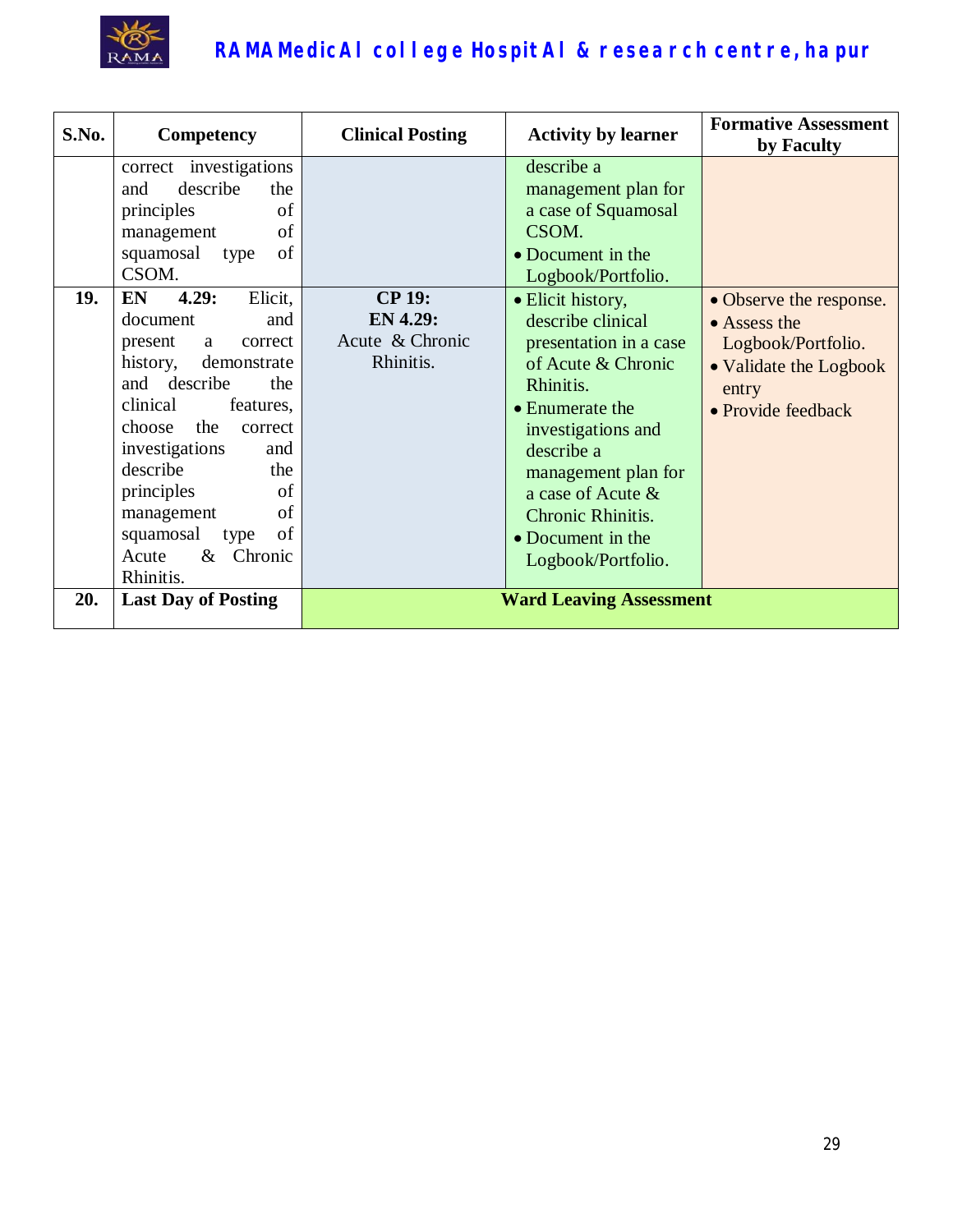

#### **6. Clinical Posting Classes for Phase-II (2019-20 Batch): Ophthalmology**

Each group is posted for **4 weeks in Ophthalmology from Monday to Friday(10 am to 1 pm).**The students may be **posted inrotation in the OPD, Ward, Operation Theatre and Special clinic** according to the unit/units in the department. Faculty in charge for teaching will facilitate the Clinical Posting of students as follows:

| <b>Ophthalmology: Units-1</b> |              |                              |  |
|-------------------------------|--------------|------------------------------|--|
| Week                          | Day          | <b>Faculty</b>               |  |
| Week 1                        | <b>Mon</b>   | <b>Professor</b>             |  |
|                               | <b>Tue</b>   | <b>Assistant Professor-1</b> |  |
| to                            | Wed          | <b>Assistant Professor-2</b> |  |
| <b>Week 4</b>                 | <b>Thurs</b> | <b>Senior Resident -1</b>    |  |
|                               | Fri          | <b>Senior Resident -2</b>    |  |

| S.No.                        | Competency                                                                                                                                                                                                                                                                                                                                | <b>Clinical Posting</b>                                                                                                                                    | <b>Activity by learner</b>                                                                                                                                                                                                                                | <b>Formative Assessment</b><br>by Faculty                                                                                                                                                                                                                |
|------------------------------|-------------------------------------------------------------------------------------------------------------------------------------------------------------------------------------------------------------------------------------------------------------------------------------------------------------------------------------------|------------------------------------------------------------------------------------------------------------------------------------------------------------|-----------------------------------------------------------------------------------------------------------------------------------------------------------------------------------------------------------------------------------------------------------|----------------------------------------------------------------------------------------------------------------------------------------------------------------------------------------------------------------------------------------------------------|
| 1.                           | <b>OP</b> 1.1: Describe the<br>physiology of vision.                                                                                                                                                                                                                                                                                      | $CP1$ :<br><b>OP 1.1 (VI-PY):</b><br>Physiology of Vision.                                                                                                 | • Describe the<br>physiology of vision.<br>• Document in the<br>Logbook/Portfolio                                                                                                                                                                         | • Observe the response.<br>• Assess the<br>Logbook/Portfolio.<br>• Validate the Logbook<br>entry<br>• Provide feedback                                                                                                                                   |
| 2.<br>3.<br>$\overline{4}$ . | OP<br>$1.2:$ Define,<br>classify and describe<br>the types and methods<br>of<br>correcting<br>refractive errors.<br><b>OP</b><br>1.3:Demonstrate<br>the<br>steps<br>in<br>performing the visual<br>acuity assessment for<br>distance vision, near<br>vision, colour vision,<br>the pin hole test and<br>the menace and blink<br>reflexes. | $CP$ 2:<br><b>OP 1.2:</b> Correcting<br>refractive errors-<br>Classify, Types $\&$<br>methods.<br>CP 3 & 4:<br><b>OP 1.3:</b> Visual Acuity<br>Assessment. | • Define and describe<br>the types and methods<br>of correcting refractive<br>errors.<br>• Document in the<br>Logbook/Portfolio<br>• Demonstrate the steps<br>in performing the<br>visual acuity<br>assessment.<br>• Document in the<br>Logbook/Portfolio | • Observe the response.<br>• Assess the<br>Logbook/Portfolio.<br>• Validate the Logbook<br>entry<br>• Provide feedback<br>• Observe the<br>demonstration.<br>• Assess the<br>Logbook/Portfolio.<br>• Validate the Logbook<br>entry<br>• Provide feedback |
| 5.<br>6.                     | <b>OP</b> 2.1: Enumerate<br>causes, describe<br>the<br>discuss<br>the<br>and<br>clinical<br>etiology,<br>presentations<br>and<br>diagnostic features of<br>common conditions of                                                                                                                                                           | $CP$ 5 & 6:<br><b>OP 2.1,2.2: Common</b><br>conditions of Lid and<br>Adnexa-causes and<br>clinical features.                                               | • Describe the etiology<br>and presentation and<br>clinical presentation of<br>common condition of<br>lid and adnexa.<br>• Document in the<br>Logbook/Portfolio                                                                                           | • Observe the response.<br>• Assess the<br>Logbook/Portfolio.<br>• Validate the Logbook<br>entry<br>• Provide feedback                                                                                                                                   |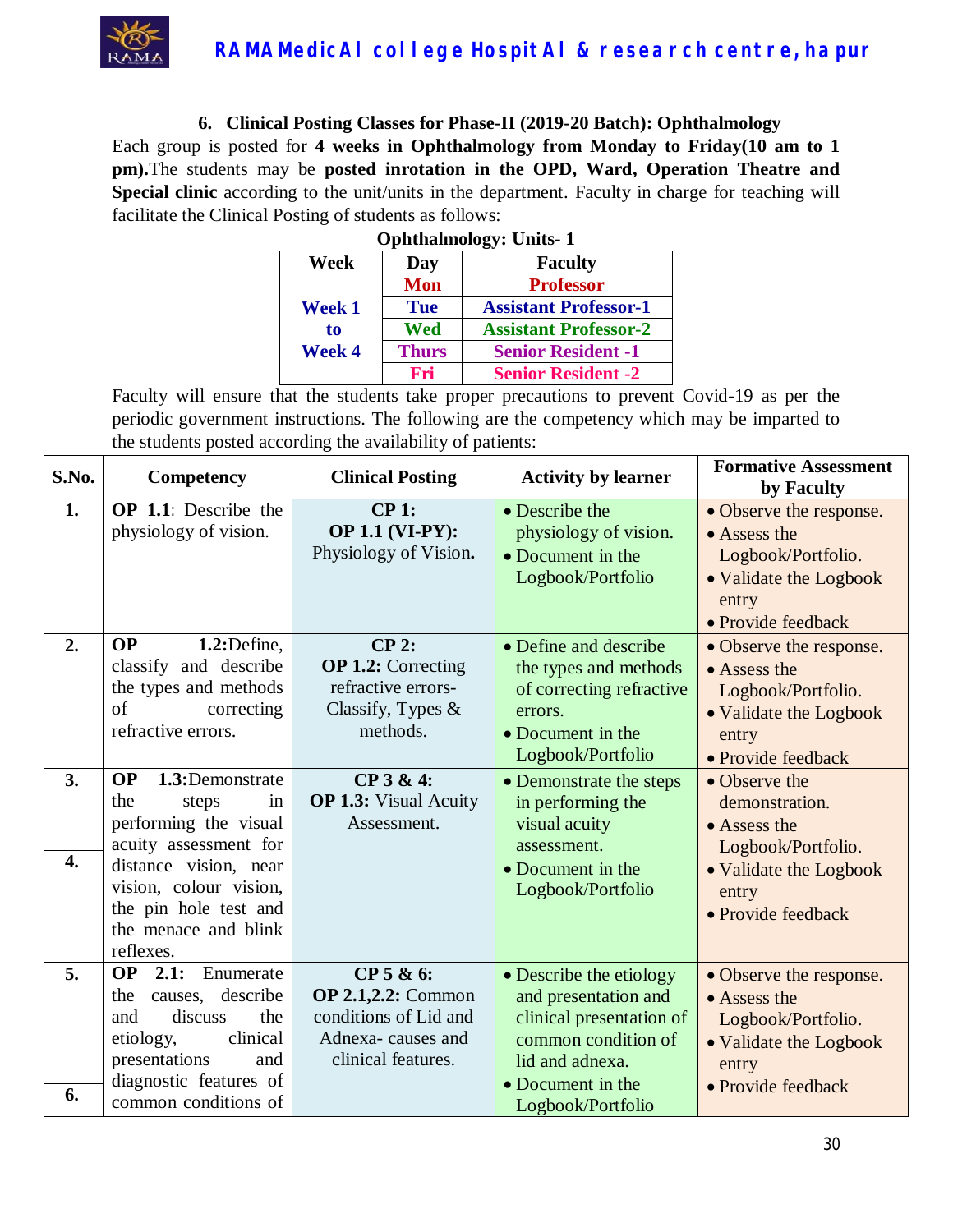

| S.No. | Competency                                                                                                                                                                                                                                                                                                                                                | <b>Clinical Posting</b>                                                                                                | <b>Activity by learner</b>                                                                                                                                                                                                            | <b>Formative Assessment</b><br>by Faculty                                                                                        |
|-------|-----------------------------------------------------------------------------------------------------------------------------------------------------------------------------------------------------------------------------------------------------------------------------------------------------------------------------------------------------------|------------------------------------------------------------------------------------------------------------------------|---------------------------------------------------------------------------------------------------------------------------------------------------------------------------------------------------------------------------------------|----------------------------------------------------------------------------------------------------------------------------------|
|       | lid<br>and<br>adnexa<br>the<br>including<br>Hordeolumexternum/<br>blepharitis,<br>internum,<br>preseptal<br>cellulitis,<br>dacryocystitis,<br>hemangioma,<br>dermoid,<br>ptosis,<br>entropion,<br>lid<br>lag,<br>lagopthalmos.<br>OP 2.2: Demonstrate<br>the<br>$\&$<br>symptoms<br>clinical<br>of<br>signs<br>conditions enumerated<br>in OP2.1.         |                                                                                                                        |                                                                                                                                                                                                                                       |                                                                                                                                  |
| 7.    | OP 2.3: Demonstrate<br>under<br>supervision<br>procedures<br>clinical<br>performed in the lid<br>including:<br>bells<br>phenomenon,<br>assessment<br>of<br>ectropion/<br>ectropion,<br>perform<br>the<br>regurgitation test of<br>lacrimal sac. massage<br>technique<br>in<br>cong.<br>dacryocystitis,<br>and<br>trichiatic cilia removal<br>byepilation. | <b>CP 7:</b><br><b>OP 2.3:</b><br><b>Observe Procedures</b><br>performed in common<br>conditions of Lid and<br>Adnexa. | • Describe the steps on<br>the procedure<br>performed for lid<br>(bells phenomenon,<br>ectropion/ectropion,<br>massage technique<br>regurgitation test,<br>massage technique,<br>epilation)<br>• Document in the<br>Logbook/Portfolio | • Observe<br>the<br>presentation.<br>• Assess the<br>Logbook/Portfolio.<br>• Validate the Logbook<br>entry<br>• Provide feedback |
| 8.    | <b>OP</b><br>3.1: Elicit<br>document<br>and<br>present<br>an<br>appropriate history in<br>patient presenting<br>a<br>with<br>a "red eye"<br>including congestion,<br>discharge, pain                                                                                                                                                                      | <b>CP 8:</b><br><b>OP 3.1:</b> Conjunctival<br>conditions - History<br>taking.                                         | · Elicit history in a<br>common conjunctival<br>condition.<br>• Document in the<br>Logbook/Portfolio                                                                                                                                  | • Observe the response.<br>• Assess the<br>Logbook/Portfolio.<br>• Validate the Logbook<br>entry<br>• Provide feedback           |
| 9.    | OP 3.2: Demonstrate<br>document<br>and<br>present<br>the<br>correct<br>method<br>of<br>of<br>examination<br>a<br>including<br>"red eye"                                                                                                                                                                                                                   | <b>CP 9:</b><br><b>OP 3.2:</b><br>Conjunctival conditions<br>-Assessment                                               | • Demonstrate the<br>examination of<br>conjunctiva in a case<br>or simulated condition.<br>• Document in the<br>Logbook/Portfolio                                                                                                     | • Observe the<br>presentation<br>• Assess the<br>Logbook/Portfolio.<br>• Validate the Logbook<br>entry                           |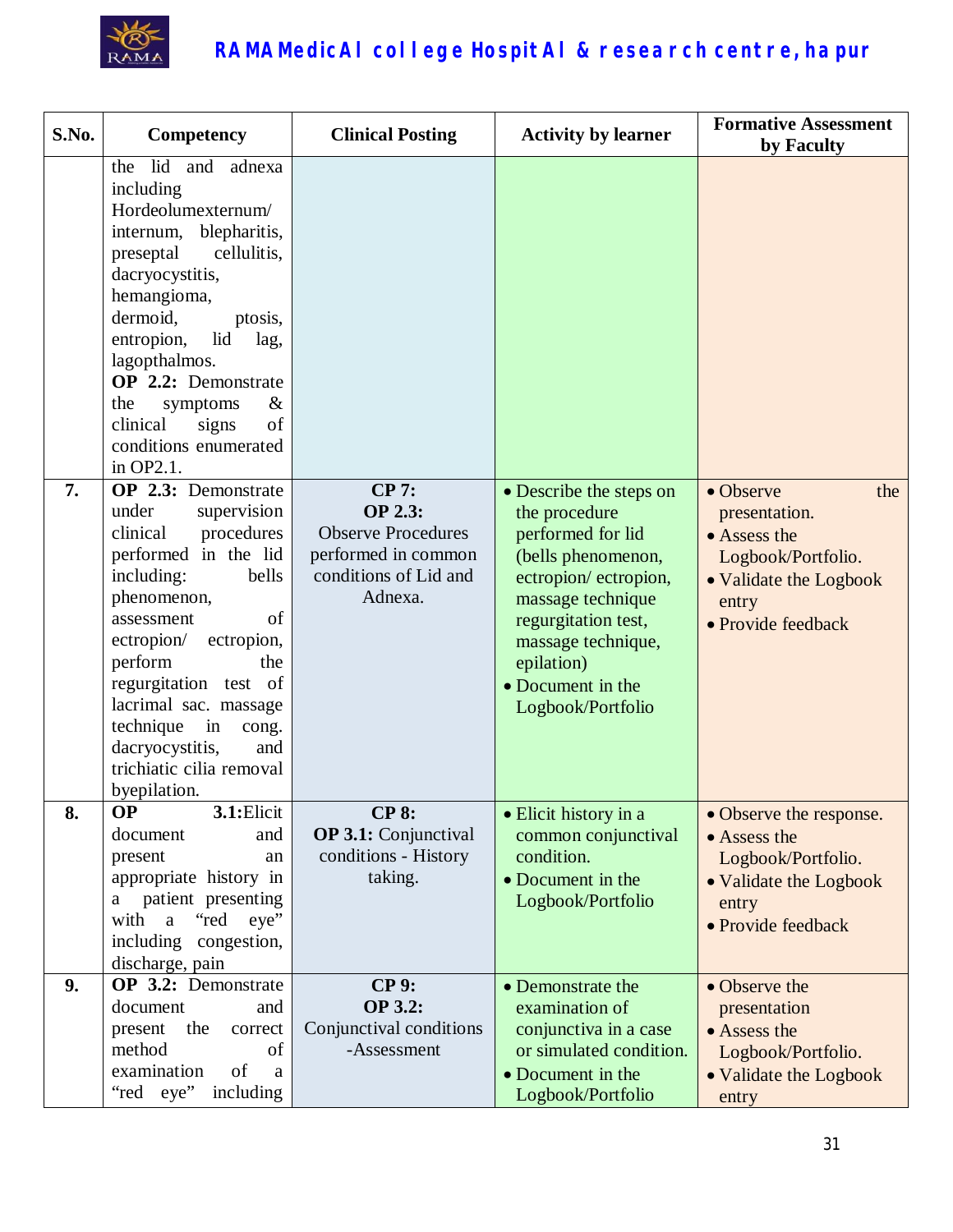

| S.No. | Competency                                                                                                                                                                                                                     | <b>Clinical Posting</b>                                                                                   | <b>Activity by learner</b>                                                                                                                              | <b>Formative Assessment</b><br>by Faculty                                                                              |
|-------|--------------------------------------------------------------------------------------------------------------------------------------------------------------------------------------------------------------------------------|-----------------------------------------------------------------------------------------------------------|---------------------------------------------------------------------------------------------------------------------------------------------------------|------------------------------------------------------------------------------------------------------------------------|
|       | vision<br>assessment.<br>corneal lustre, pupil<br>abnormality,<br>ciliary<br>tenderness.                                                                                                                                       |                                                                                                           |                                                                                                                                                         | • Provide feedback                                                                                                     |
| 10.   | OP 4.1: Enumerate,<br>describe and discuss<br>the types and causes<br>of corneal ulceration.<br>OP<br>4.2: Enumerate<br>discuss<br>the<br>and<br>differential<br>diagnosis<br>of infective keratitis.                          | <b>CP 10:</b><br>OP 4.1,4.2:<br>Corneal Ulcer -causes,<br>types & presentation.                           | • Enumerate the causes<br>and clinical features of<br>corneal ulceration.<br>• Describe the corneal<br>ulcer.<br>• Document in the<br>Logbook/Portfolio | • Observe the response.<br>• Assess the<br>Logbook/Portfolio.<br>• Validate the Logbook<br>entry<br>• Provide feedback |
| 11.   | <b>OP</b><br>5.1:<br>Define,<br>and<br>enumerate<br>describe the aetiology,<br>associated<br>systemic<br>clinical<br>conditions,<br>features complications<br>indications for referral<br>and management of<br>episcleritis.   | <b>CP 11:</b><br><b>OP 5.1:</b><br>Episcleritis - Clinical<br>Features &<br>Management.                   | • Describe the Clinical<br>Features &<br>ManagementEpisclerit<br>is.<br>• Document in the<br>Logbook/Portfolio                                          | • Observe the response.<br>• Assess the<br>Logbook/Portfolio.<br>• Validate the Logbook<br>entry<br>· Provide feedback |
| 12.   | <b>OP</b><br>Define,<br>5.2:<br>enumerate<br>and<br>describe the aetiology,<br>associated<br>systemic<br>clinical<br>conditions,<br>features,<br>complications,<br>indications for referral<br>and management of<br>scleritis. | <b>CP 12:</b><br>OP 5.2:<br>Scleritis - Clinical<br>Features &<br>Management.                             | • Describe the Clinical<br>Features &<br>ManagementScleritis.<br>• Document in the<br>Logbook/Portfolio                                                 | • Observe the response.<br>• Assess the<br>Logbook/Portfolio.<br>• Validate the Logbook<br>entry<br>• Provide feedback |
| 13.   | OP 7.1: Describe the<br>surgical anatomy and<br>the metabolism of the<br>lens                                                                                                                                                  | <b>CP 13:</b><br><b>OP 7.1 (VI-AN):</b><br>Lens- Anatomy &<br>Metabolism.                                 | • Describe the Anatomy<br>& Metabolism of<br>Lens.<br>• Document in the<br>Logbook/Portfolio                                                            | • Observe the response.<br>• Assess the<br>Logbook/Portfolio.<br>• Validate the Logbook<br>entry<br>• Provide feedback |
| 14.   | <b>OP 7.2:</b> Describe and<br>discuss the<br>aetio-<br>pathogenesis,<br>stages<br>maturation and<br>of<br>complications<br>of<br>cataract.                                                                                    | <b>CP 14:</b><br>OP 7.2:<br>Cataract-<br>aetiopathogenesis,<br>stages of maturation $\&$<br>complication. | • Enumerate the<br>aetiopathogenesis,<br>stages of maturation $\&$<br>complication of<br>Cataract.<br>• Document in the<br>Logbook/Portfolio            | • Observe the response.<br>• Assess the<br>Logbook/Portfolio.<br>• Validate the Logbook<br>entry<br>• Provide feedback |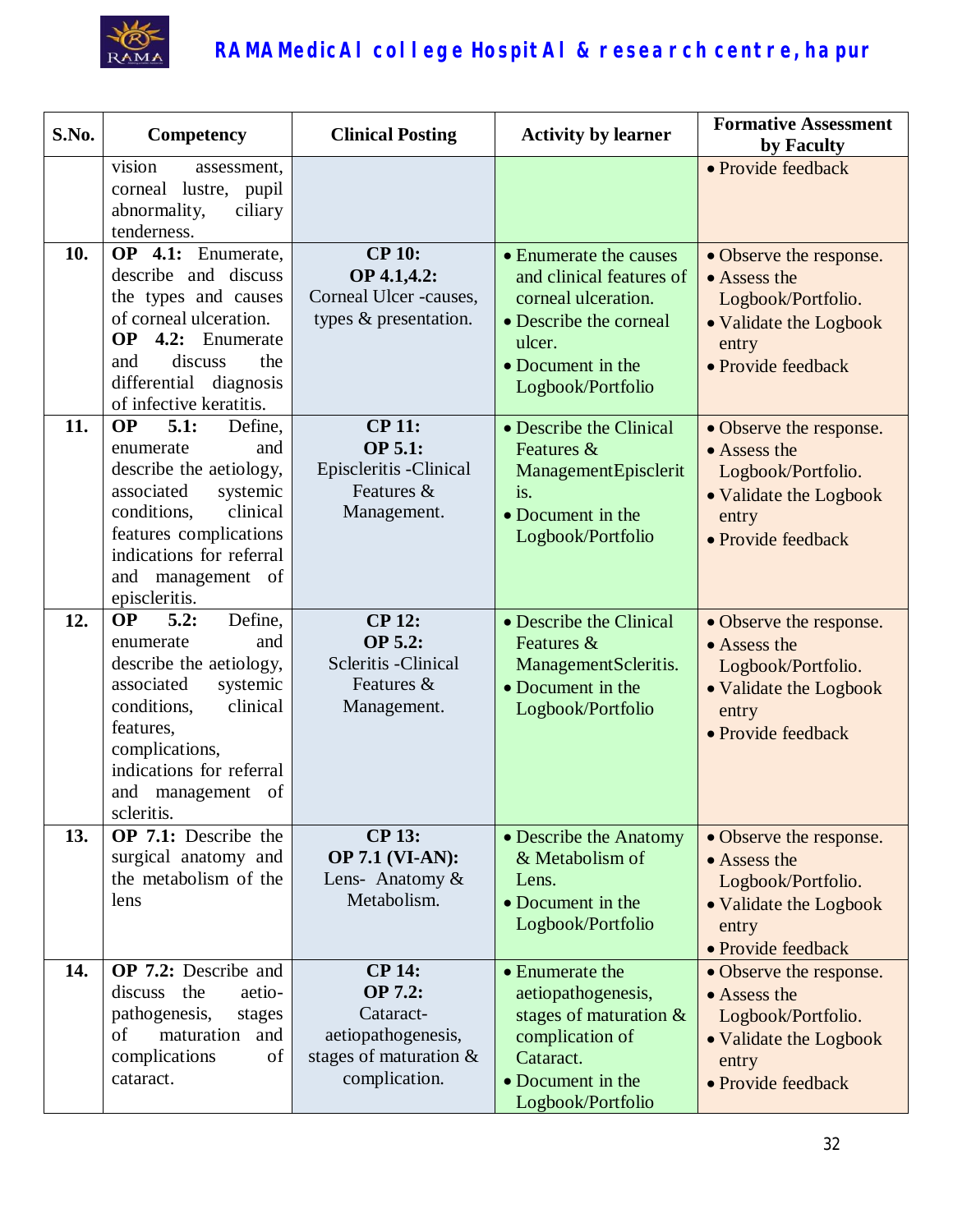

| S.No.      | Competency                                                                                                                                                                                                                                              | <b>Clinical Posting</b>                                                                                                 | <b>Activity by learner</b>                                                                                                                                                         | <b>Formative Assessment</b><br>by Faculty                                                                                     |
|------------|---------------------------------------------------------------------------------------------------------------------------------------------------------------------------------------------------------------------------------------------------------|-------------------------------------------------------------------------------------------------------------------------|------------------------------------------------------------------------------------------------------------------------------------------------------------------------------------|-------------------------------------------------------------------------------------------------------------------------------|
| 15.        | OP 7.3: Demonstrate<br>the correct technique<br>of ocular examination<br>in a patient with a<br>cataract.                                                                                                                                               | <b>CP 15:</b><br>OP 7.3:<br>Cataract- Ocular<br>Examination.                                                            | • Demonstrate the<br>correct technique of<br>ocular examination in<br>a patient with a<br>cataract.<br>• Document in the<br>Logbook/Portfolio                                      | • Observe the<br>presentation.<br>• Assess the<br>Logbook/Portfolio.<br>• Validate the Logbook<br>entry<br>• Provide feedback |
| 16.        | <b>OP</b> 7.6:<br>Administer<br>informed<br>consent<br>and counsel patients<br>for<br>cataract surgery<br>simulated<br>in<br>a<br>environment.                                                                                                          | <b>CP 16:</b><br>OP 7.6(AETCOM):<br><b>Cataract Surgery-</b><br>Informed consent &<br>Counselling.                      | • Demonstrate<br>administration of<br>informed consent<br>and counsel patients<br>for cataract surgery<br>in a simulated<br>environment.<br>• Document in the<br>Logbook/Portfolio | • Observe the response.<br>• Assess the<br>Logbook/Portfolio.<br>• Validate the Logbook<br>entry<br>• Provide feedback        |
| 17.        | <b>OP</b> 8.1: Discuss the<br>aetiology, pathology,<br>clinical features<br>and<br>of<br>management<br>vascular occlusions of<br>the retina.                                                                                                            | <b>CP 17:</b><br><b>OP 8.1:</b><br>Vascular occlusions of<br>the retina - Clinical<br>Features and<br>Management.       | • Describe the Features<br>and Management of<br>Vascular occlusions of<br>the retina.<br>• Document in the<br>Logbook/Portfolio                                                    | • Observe the response.<br>• Assess the<br>Logbook/Portfolio.<br>• Validate the Logbook<br>entry<br>· Provide feedback        |
| 18.<br>19. | OP 8.3: Demonstrate<br>the correct technique<br>of<br>fundus<br>a<br>examination<br>and<br>describe<br>and<br>distinguish<br>the<br>funduscopic<br>features<br>in a normal condition<br>conditions<br>and<br>in<br>causing an abnormal<br>retinal exam. | CP 18 & 19:<br><b>OP 8.3:</b><br>Fundus examination-<br>distinguish between<br>normal & Abnormal<br>retinal conditions. | • Enumerate the steps in<br><b>Fundus Examination</b><br>in a normal retinal<br>condition.<br>• Document in the<br>Logbook/Portfolio                                               | • Observe the response.<br>• Assess the<br>Logbook/Portfolio.<br>• Validate the Logbook<br>entry<br>· Provide feedback        |
| 20.        | <b>Last Day of Posting</b>                                                                                                                                                                                                                              |                                                                                                                         | <b>Ward Leaving Assessment</b>                                                                                                                                                     |                                                                                                                               |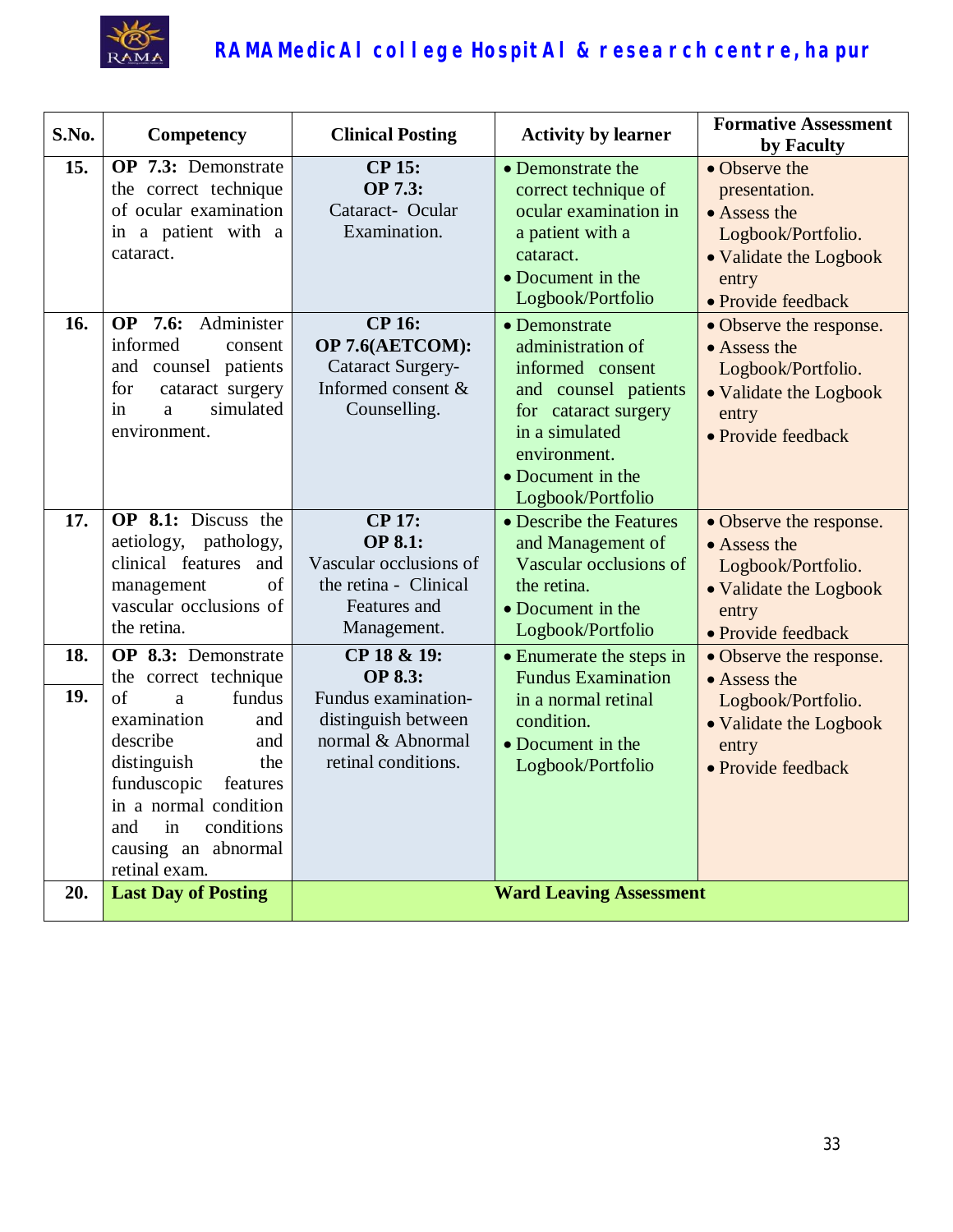

**7. Clinical Posting Classes for Phase-II (2019-20 Batch): Paediatrics**

Each group is posted for **2 weeks in Paediatrics, from Monday to Friday (10 am to 1 pm).** The students may be **posted inrotation in the OPD, Ward and Special clinic** according to the unit/units in the department. Faculty in charge for teaching will facilitate the Clinical Posting of students as follows:

| <b>Paediatrics: Units-3</b>   |              |                                      |  |
|-------------------------------|--------------|--------------------------------------|--|
| <b>Faculty</b><br>Week<br>Day |              |                                      |  |
|                               | <b>Mon</b>   | <b>Teaching-in-Charge (Unit I)</b>   |  |
| <b>Week 1</b>                 | <b>Tue</b>   | <b>Teaching-in-Charge (Unit II)</b>  |  |
| to<br><b>Week 2</b>           | Wed          | <b>Teaching-in-Charge (Unit III)</b> |  |
|                               | <b>Thurs</b> | <b>Teaching-in-Charge (Unit I)</b>   |  |
|                               | Fri          | <b>Teaching-in-Charge (Unit II)</b>  |  |

| S.No. | Competency                                                                                                                                                                                                                              | <b>Clinical Posting</b>                                                                                                                      | <b>Activity by learner</b>                                                                                                                                                                        | <b>Formative Assessment</b><br>by Faculty                                                                                                 |
|-------|-----------------------------------------------------------------------------------------------------------------------------------------------------------------------------------------------------------------------------------------|----------------------------------------------------------------------------------------------------------------------------------------------|---------------------------------------------------------------------------------------------------------------------------------------------------------------------------------------------------|-------------------------------------------------------------------------------------------------------------------------------------------|
| 1.    | PE 19.1: Explain the<br>of the<br>components<br>Universal<br>Immunization<br>Program<br>the<br>and<br>National<br>Immunization<br>Programme.                                                                                            | $CP$ 1:<br>PE 19.1:<br><b>UIP &amp; National</b><br>Immunization<br>Programme                                                                | • Enumerate the<br>vaccines in the<br><b>National</b><br>immunization<br>Programme.<br>• Document in the<br>Logbook/Portfolio                                                                     | • Viva: Observe the<br>response.<br>• Assess the<br>Logbook/Portfolio.<br>• Validate the Logbook<br>entry.<br>• Provide feedback.         |
| 2.    | PE 19.12:Observe the<br>administration of UIP<br>vaccines                                                                                                                                                                               | $CP2$ :<br>PE 19.12:<br>Observe<br>administration of UIP<br>vaccines.                                                                        | • Enumerate the<br>steps while<br>administrating<br>vaccines.<br>$\bullet$ Explain the<br>different routes of<br>vaccination for<br>different vaccines.<br>• Document in the<br>Logbook/Portfolio | • Viva: Observe the<br>response.<br>• Assess the<br>Logbook/Portfolio.<br>• Validate the Logbook<br>entry.<br>• Provide feedback.         |
| 3.    | PE 1.3: Discuss and<br>describe the methods<br>of<br>of<br>assessment<br>growth including use<br>of WHO and Indian<br>national<br>standards.<br>the<br>Enumerate<br>for<br>parameters used<br>of<br>assessment<br>physical growth<br>in | <b>CP 3:</b><br>PE 1.3, 1.4:<br><b>Growth Assessment</b><br>Methods described.<br>Growth Chart-<br>Perform<br>Anthropometric<br>measurements | • Describe the<br>methods of<br>Assessment of<br>growth.<br>• Enumerate the<br>parameters used<br>for assessment of<br>physical growth.<br>$\bullet$ Perform                                      | • Observe the response<br>& performance.<br>• Assess the<br>Logbook/Portfolio.<br>• Validate the Logbook<br>entry.<br>• Provide feedback. |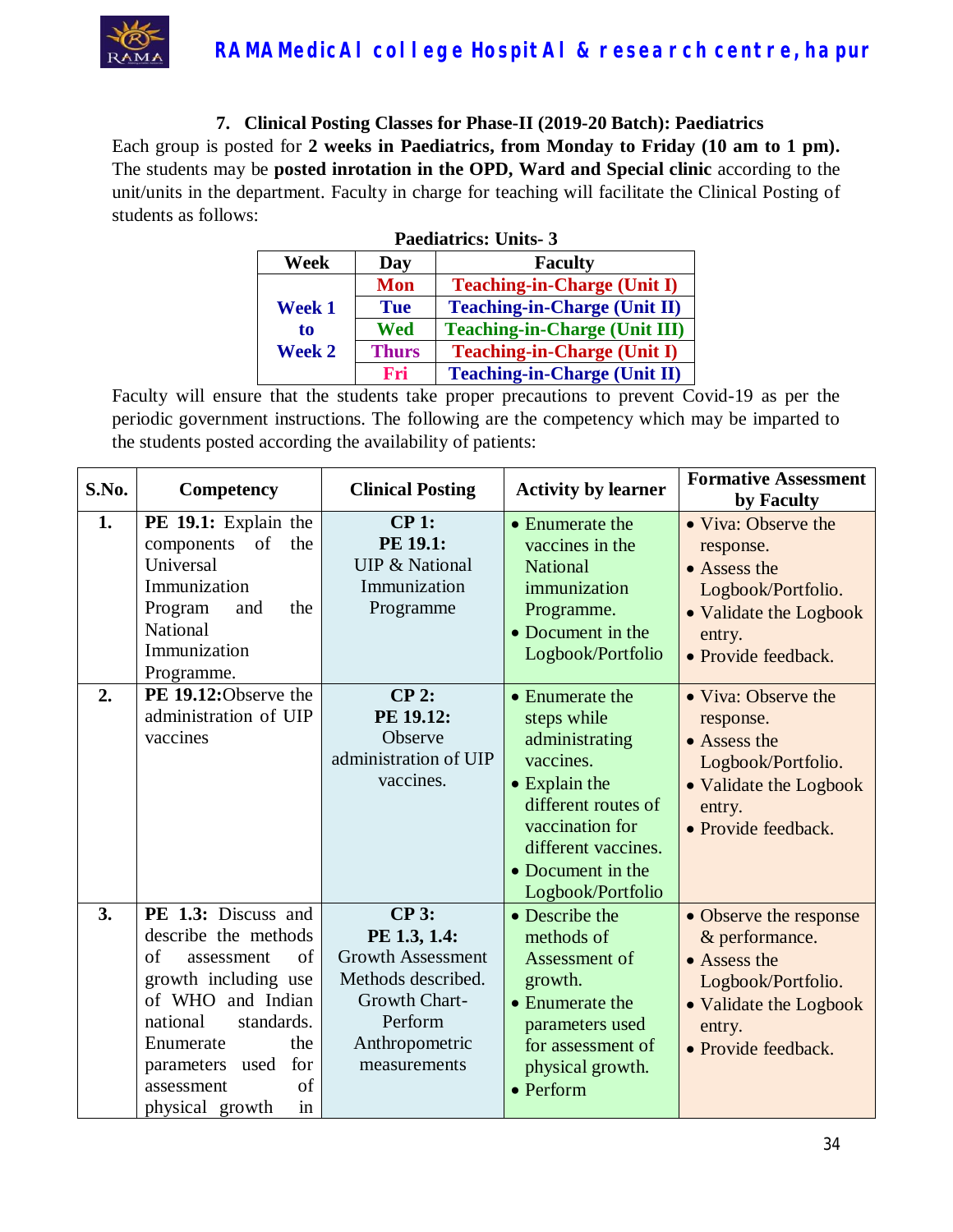

| S.No.            | Competency                                                                                                                                      | <b>Clinical Posting</b>                                                                                                                       | <b>Activity by learner</b>                                                                                                                                                      | <b>Formative Assessment</b><br>by Faculty                                                                                                           |
|------------------|-------------------------------------------------------------------------------------------------------------------------------------------------|-----------------------------------------------------------------------------------------------------------------------------------------------|---------------------------------------------------------------------------------------------------------------------------------------------------------------------------------|-----------------------------------------------------------------------------------------------------------------------------------------------------|
|                  | infants, children and<br>adolescents<br>PE<br>1.4:<br>Perform<br>Anthropometric<br>measurements,<br>document in growth<br>charts and interpret  |                                                                                                                                               | Anthropometric<br>measurements.<br>• Observe the<br>assessment in<br>OPD.<br>• Document in the<br>Logbook/Portfolio                                                             |                                                                                                                                                     |
| $\overline{4}$ . | PR 1.6:Discuss<br>the<br>methods<br>of<br>of<br>assessment<br>development.<br>PE1.7:Perform<br>Developmental<br>assessment<br>and<br>interpret. | <b>CP4:</b><br>PE 1.6,1.7:<br>Developmental<br>assessment-describe<br>methods, perform and<br>interpret.                                      | • Elicit Milestones.<br>$\bullet$ Perform<br>Developmental<br>assessment.<br>• Document in the<br>Logbook/Portfolio                                                             | • Observe the response<br>& performance.<br>• Assess the<br>Logbook/Portfolio.<br>• Validate the Logbook<br>entry.<br>• Provide feedback.           |
| 5.               | PE5.2:Describe<br>the<br>clinical<br>features,<br>diagnosis<br>and<br>of<br>management<br>Feeding problems.                                     | <b>CP 5:</b><br>PE 5.2:<br>Feeding Problems-<br>Describe clinical<br>features, diagnosis<br>and plan a<br>management                          | • Elicit history.<br>• Describe the<br>presenting clinical<br>features and plan a<br>management.<br>• Document in the<br>Logbook/Portfolio                                      | • Observe the<br>presentation.<br>• Assess the<br>Logbook/Portfolio.<br>• Validate the Logbook<br>entry.<br>• Provide feedback.                     |
| 6.               | Elicit<br>PE<br>9.4:<br>document and present<br>appropriate<br>an<br>nutritional history and<br>perform<br>dietary<br>$\mathbf{a}$<br>recall.   | <b>CP 6:</b><br>PE 9.4(VI-CM):<br>Elicit document and<br>present an<br>appropriate<br>nutritional history<br>and perform a dietary<br>recall. | • Elicit History of<br>Complementary<br>Feeding.<br>• Counsel and<br>educate the care<br>taker.<br>· Plan a diet plan.<br>• Document in the<br>Logbook/Portfolio.               | • Observe Presentation,<br>Viva.<br>• Assess the<br>Logbook/Portfolio.<br>• Validate the Logbook<br>entry.<br>• Provide feedback                    |
| 7.               | PE 24.4: Discuss the<br>types of fluid used in<br>Paediatric<br>diarrheal<br>diseases<br>and<br>their<br>composition.                           | <b>CP 7:</b><br>PE 24.4 (VI-CM):<br>Fluid management in<br>Diarrheal Disease;<br>Preparation and<br>administration of<br>ORS solution.        | • Describe and<br>discuss the fluid<br>management in<br>Diarrheal Disease.<br>• Preparation and<br>administration of<br>ORS solution.<br>• Document in the<br>Logbook/Portfolio | • Observe the response<br>and performance;<br>Viva.<br>• Assess the<br>Logbook/Portfolio.<br>• Validate the Logbook<br>entry.<br>• Provide feedback |
| 8.               | PE 9.6: Assess and<br>classify the nutrition<br>of<br>infants,<br>status                                                                        | <b>CP 8:</b><br><b>PE 9.6 (VI-CM):</b><br>Assess and classify                                                                                 | • Classify nutritional<br>status of Infants,<br>children &                                                                                                                      | • Observe response,<br>Viva.<br>• Assess the                                                                                                        |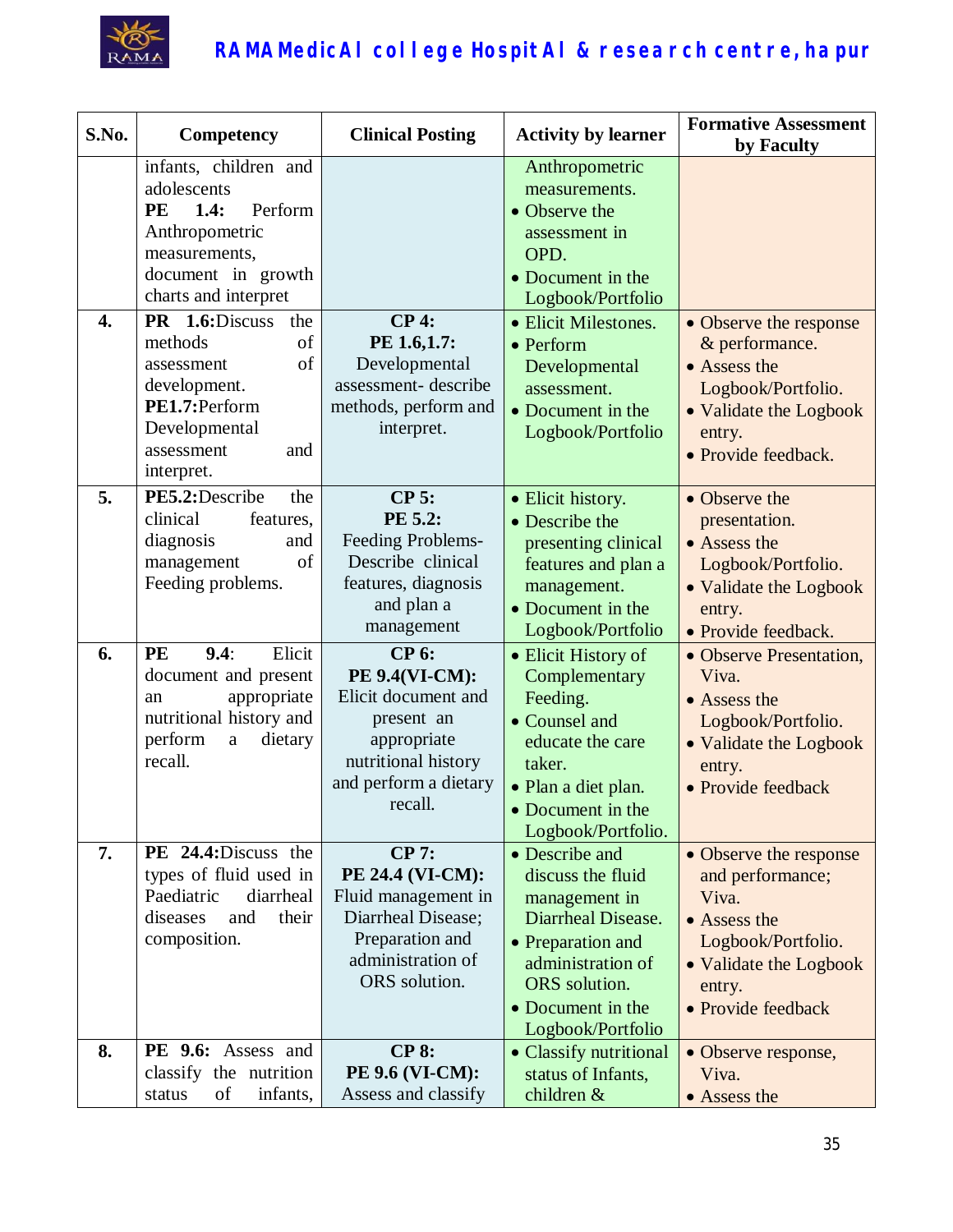

| S.No. | Competency                                                                                                                                                                                                                                                                                                                                                                                                                                                                                                                                                                                                                                      | <b>Clinical Posting</b>                                                                                                                                                                                                          | <b>Activity by learner</b>                                                                                                                                                                                                                                         | <b>Formative Assessment</b>                                                                                                                                                                                                |
|-------|-------------------------------------------------------------------------------------------------------------------------------------------------------------------------------------------------------------------------------------------------------------------------------------------------------------------------------------------------------------------------------------------------------------------------------------------------------------------------------------------------------------------------------------------------------------------------------------------------------------------------------------------------|----------------------------------------------------------------------------------------------------------------------------------------------------------------------------------------------------------------------------------|--------------------------------------------------------------------------------------------------------------------------------------------------------------------------------------------------------------------------------------------------------------------|----------------------------------------------------------------------------------------------------------------------------------------------------------------------------------------------------------------------------|
| 9.    | children<br>and<br>adolescents<br>and<br>recognize deviations.<br>PE 10.1: Define and<br>describe<br>the<br>etio-<br>pathogenesis, classify<br>including<br><b>WHO</b><br>classification, clinical<br>features, complication<br>and management of<br>Severe<br>Acute<br>Malnourishment<br>(SAM) and Moderate<br>Acute<br>Malnutrition<br>(MAM).<br>PE 10.2:Outline the<br>clinical approach to a<br>child with SAM and<br>MAM.<br>PE 10.3: Assessment<br>of a patient with SAM<br>and MAM, diagnosis,<br>classification<br>and<br>planning management<br>including hospital and<br>community<br>based<br>intervention,<br>rehabilitation<br>and | the nutrition status of<br>infants, children and<br>adolescents and<br>recognize deviations<br><b>CP 9:</b><br>PE 10.1, 10.2, 10.3:<br>SAM & MAM-<br>classify, present the<br>Clinical features,<br>Assess, Plan a<br>management | Adolescents.<br>• Document in the<br>Logbook/Portfolio.<br>• Present during<br>rounds<br>• Classify SAM &<br>MAM.<br>• Assess a child $\&$<br>Present.<br>$\bullet$ Plan a<br>Management.<br>• Document in the<br>Logbook/Portfolio.<br>• Present during<br>rounds | by Faculty<br>Logbook/Portfolio.<br>• Validate the Logbook<br>entry.<br>• Provide feedback<br>• Observe response,<br>Viva.<br>• Assess the<br>Logbook/Portfolio.<br>• Validate the Logbook<br>entry.<br>• Provide feedback |
| 10.   | prevention.<br><b>Last Day of Posting</b>                                                                                                                                                                                                                                                                                                                                                                                                                                                                                                                                                                                                       |                                                                                                                                                                                                                                  | <b>Ward Leaving Assessment</b>                                                                                                                                                                                                                                     |                                                                                                                                                                                                                            |
|       |                                                                                                                                                                                                                                                                                                                                                                                                                                                                                                                                                                                                                                                 |                                                                                                                                                                                                                                  |                                                                                                                                                                                                                                                                    |                                                                                                                                                                                                                            |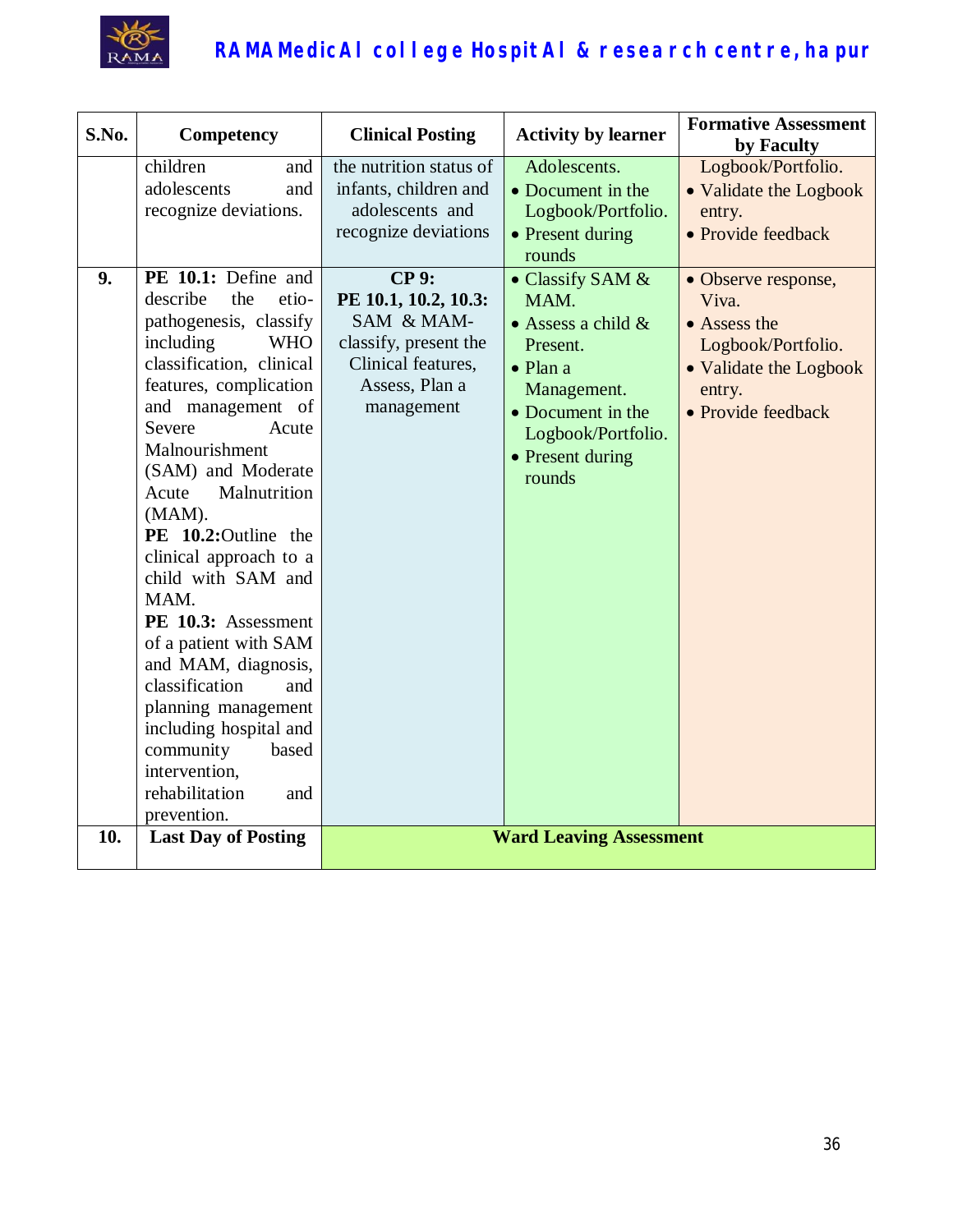

**8. Clinical Posting Classes for Phase-II (2019-20 Batch): Chest & Tuberculosis** Each batch is posted for **2 weeks in Respiratory Medicine(Chest & Tuberculosis) from Monday to Friday(10 am to 1 pm).** The students may be **posted inrotation in the OPD, Ward and Special clinic** according to the unit/units in the department. Faculty in charge for teachingwill facilitate the Clinical Posting of students as follows:

| Respiratory bitculente. Units-1 |              |                            |  |
|---------------------------------|--------------|----------------------------|--|
| Week                            | Day          | <b>Faculty</b>             |  |
|                                 | <b>Mon</b>   | <b>Professor</b>           |  |
| <b>Week 1</b>                   | <b>Tue</b>   | <b>Associate Professor</b> |  |
| to                              | Wed          | <b>Assistant Professor</b> |  |
| <b>Week 2</b>                   | <b>Thurs</b> | <b>Senior Resident -1</b>  |  |
|                                 | Fri          | <b>Senior Resident -2</b>  |  |

| <b>Respiratory Medicine: Units-1</b> |  |  |
|--------------------------------------|--|--|
|                                      |  |  |

| S.No. | Competency                                                                                                                                                                                                                                                                    | <b>Clinical Posting</b>                                            | <b>Activity by learner</b>                                                                                                      | <b>Formative Assessment</b><br>by Faculty                                                                                                            |
|-------|-------------------------------------------------------------------------------------------------------------------------------------------------------------------------------------------------------------------------------------------------------------------------------|--------------------------------------------------------------------|---------------------------------------------------------------------------------------------------------------------------------|------------------------------------------------------------------------------------------------------------------------------------------------------|
| 1.    | CT 1.1:Describe and<br>discuss<br>the<br>of<br>epidemiology<br>tuberculosis and its<br>impact on the work,<br>life and economy of<br>India                                                                                                                                    | CP1:<br>CT 1.1, 1.2, (VI-CM):<br>Introduction to<br>tuberculosis.  | • Describe<br>the<br>introduction<br>to<br>Tuberculosis.<br>• Document<br>in<br>the<br>Logbook/Portfolio                        | • Observe the response<br>$\bullet$ Assess<br>the<br>Logbook/Portfolio.<br>• Validate the Logbook<br>entry.<br>• Provide feedback.                   |
| 2.    | CT 1.2:Describe and<br>discuss<br>the<br>of<br>microbiology<br>tubercle<br>bacillus,<br>mode<br>of<br>transmission,<br>pathogenesis, clinical<br>evolution and natural<br>history of pulmonary<br>and extra pulmonary<br>forms<br>(including)<br>lymph node, bone<br>and CNS) | $CP$ 2:<br>CT 1.2 (VI-AN, PY):<br>Anatomy & Physiology<br>of Lung. | • Describe<br>the<br>Anatomy<br>$\&$<br>Physiology of Lung.<br>• Document<br>$\overline{\text{in}}$<br>the<br>Logbook/Portfolio | • Observe the response.<br>$\bullet$ Assess<br>the<br>Logbook/Portfolio.<br>• Validate the Logbook<br>entry.<br>• Provide feedback.                  |
| 3.    | CT<br>$1.5:$ Elicit,<br>document and present<br>appropriate<br>an<br>medical history that<br>includes risk factor,<br>symptoms<br>contacts,<br>including cough and<br>fever CNS and other                                                                                     | CP3:<br>CT 1.5:<br><b>History Taking of</b><br>Patient             | $\bullet$ Elicit<br>history<br>of<br>Patient.<br>• Document<br>in<br>the<br>Logbook/Portfolio                                   | • Observe the response<br>& performance.<br>$\bullet$ Assess<br>the<br>Logbook/Portfolio.<br>• Validate the Logbook<br>entry.<br>• Provide feedback. |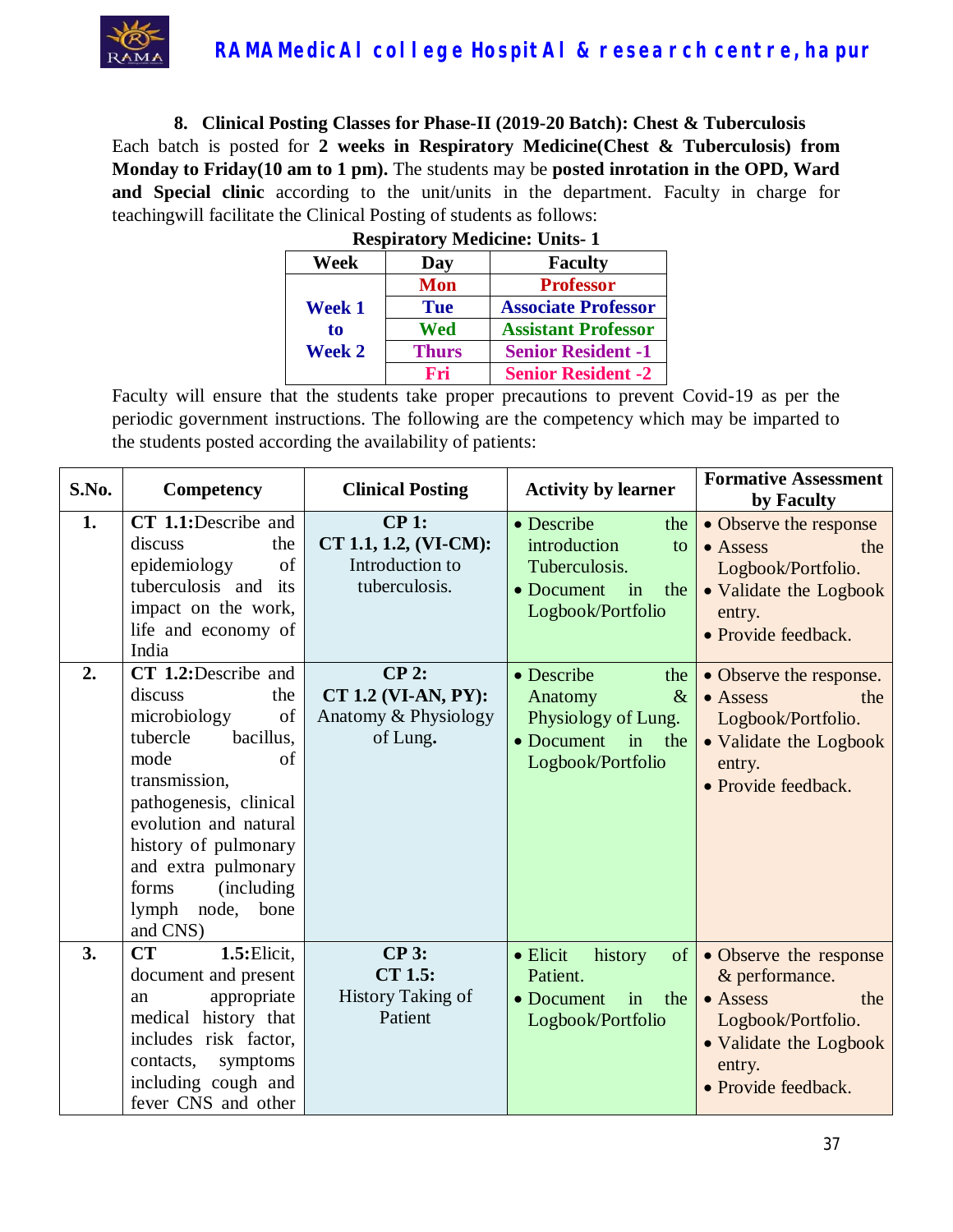

| S.No. | <b>Competency</b>                                                                                                                                                                               | <b>Clinical Posting</b>                                                  | <b>Activity by learner</b>                                                                                                               | <b>Formative Assessment</b><br>by Faculty                                                                                                    |
|-------|-------------------------------------------------------------------------------------------------------------------------------------------------------------------------------------------------|--------------------------------------------------------------------------|------------------------------------------------------------------------------------------------------------------------------------------|----------------------------------------------------------------------------------------------------------------------------------------------|
|       | manifestations.                                                                                                                                                                                 |                                                                          |                                                                                                                                          |                                                                                                                                              |
| 4.    | CT 1.6:Demonstrate<br>perform<br>and<br>$\rm{a}$<br>systematic<br>examination<br>that<br>establishes<br>the<br>diagnosis based on<br>the<br>clinical                                            | $CP4$ :<br><b>CT 1.6:</b><br>General Etiquette of<br><b>Patient Care</b> | • Demonstrate general<br>etiquette of patient<br>while<br>care<br>examining a patient.<br>• Document<br>in<br>the<br>Logbook/Portfolio.  | • Observe the response<br>& performance.<br>• Assess<br>the<br>Logbook/Portfolio.<br>• Validate the Logbook<br>entry.<br>• Provide feedback. |
| 5.    | presentation<br>that<br>includes a a) general<br>examination,<br>b)<br>examination of<br>the<br>chest<br>and<br>lung<br>including<br>loss<br>of<br>volume, mediastinal                          | $CP$ 5:<br><b>CT 1.6:</b><br><b>General Physical</b><br>Examination.     | • Demonstrate<br>generalphysical<br>examinationin<br>a<br>patient/simulated<br>patient.<br>• Document<br>in<br>the<br>Logbook/Portfolio. | • Observe<br>the<br>performance.<br>• Assess<br>the<br>Logbook/Portfolio.<br>• Validate the Logbook<br>entry.<br>· Provide feedback.         |
| 6.    | shift, percussion and<br>auscultation<br>(including<br><b>DOAP</b><br>session<br>of<br>lung<br>and<br>added<br>sounds<br>sounds)<br>$\mathbf{c})$<br>examination of the<br>lymphatic system and | <b>CP 6:</b><br><b>CT 1.6:</b><br>Systemic Examination.                  | • Demonstrate<br>systemic<br>examinationin<br>a<br>patient/simulated<br>patient.<br>• Document<br>in<br>the<br>Logbook/Portfolio.        | • Observe<br>the<br>performance.<br>• Assess<br>the<br>Logbook/Portfolio.<br>• Validate the Logbook<br>entry.<br>• Provide feedback.         |
| 7.    | relevant<br>$\mathbf{d}$<br><b>CNS</b><br>examination                                                                                                                                           | <b>CP 7:</b><br><b>CT 1.6:</b><br><b>Chest Examination</b>               | • Demonstrate<br>chest<br>examination<br>in<br>a<br>patient/simulated<br>patient.<br>• Document<br>in<br>the<br>Logbook/Portfolio.       | • Observe<br>the<br>performance.<br>$\bullet$ Assess<br>the<br>Logbook/Portfolio.<br>• Validate the Logbook<br>entry.<br>• Provide feedback. |
| 8.    | CT 1.9: Order and<br>interpret<br>diagnostic<br>tests based on the<br>clinical presentation                                                                                                     | CP 8 & 9:<br><b>CT 1.9:</b><br>Basic of Chest X-Ray.                     | • Interpret a Chest X-<br>Ray.<br>• Document in<br>the<br>Logbook/Portfolio                                                              | • Observe<br>the<br>presentation; Viva.<br>• Assess<br>the<br>Logbook/Portfolio.                                                             |
| 9.    | including:<br>CBC,<br>Chest X ray PA view,<br>Mantoux,<br>sputum<br>culture<br>and<br>sensitivity,<br>pleural<br>fluid examination and<br>culture, HIV testing                                  |                                                                          |                                                                                                                                          | • Validate the Logbook<br>entry.<br>• Provide feedback.                                                                                      |
| 10.   | <b>Last Day of Posting</b>                                                                                                                                                                      |                                                                          | • Ward Leaving Assessment                                                                                                                |                                                                                                                                              |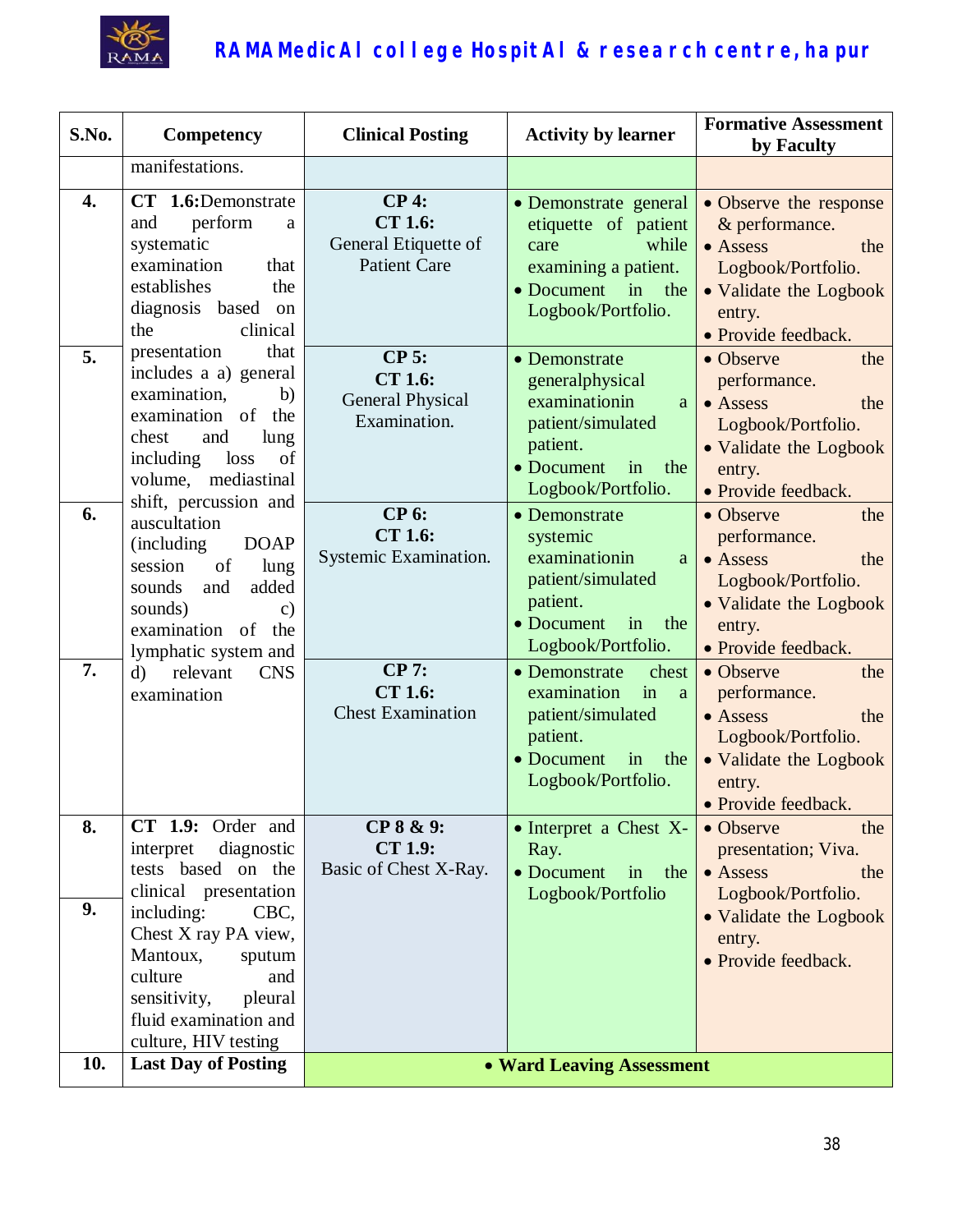

#### **9. Clinical Posting Classes for Phase-II (2019-20 Batch): Dermatology, Venereology & Leprosy**

Each group is posted for **2 weeks in Dermatology, Venereology & Leprosy, from Monday to Friday (10 am to 1 pm).** The students may be **posted inrotation in the OPD, Ward and Special clinic** according to the unit/units in the department. Faculty in charge for teachingwill facilitate the Clinical Posting of students as follows:

| <b>Dermatology: Units-1</b>          |              |                            |  |
|--------------------------------------|--------------|----------------------------|--|
| Week                                 | Day          | <b>Faculty</b>             |  |
|                                      | <b>Mon</b>   | <b>Professor</b>           |  |
| <b>Week 1</b><br>to<br><b>Week 2</b> | <b>Tue</b>   | <b>Associate Professor</b> |  |
|                                      | Wed          | <b>Assistant Professor</b> |  |
|                                      | <b>Thurs</b> | <b>Senior Resident -1</b>  |  |
|                                      | Fri          | <b>Senior Resident -2</b>  |  |

| S.No.    | <b>Competency</b>                                                                                                                                                                                                                                                                                                                                       | <b>Clinical Posting</b>                                                                                                                       | <b>Activity by learner</b>                                                                                                                                                                                                                                            | <b>Formative Assessment</b><br>by Faculty                                                                                                                                                                                                          |
|----------|---------------------------------------------------------------------------------------------------------------------------------------------------------------------------------------------------------------------------------------------------------------------------------------------------------------------------------------------------------|-----------------------------------------------------------------------------------------------------------------------------------------------|-----------------------------------------------------------------------------------------------------------------------------------------------------------------------------------------------------------------------------------------------------------------------|----------------------------------------------------------------------------------------------------------------------------------------------------------------------------------------------------------------------------------------------------|
| 1.<br>2. | <b>DR</b><br>1.1: Enumerate<br>the causative and risk<br>factors of acne<br>1.1: Enumerate<br><b>DR</b><br>the causative and risk<br>factors of acne<br><b>DR</b> 1.2: Identify and<br>grade the<br>various<br>of<br>common<br>types<br>acne.<br><b>DR</b> 1.3:Describe the<br>treatment<br>and<br>preventive measures<br>for various kinds of<br>acne. | $CP1$ :<br><b>DR 1.1:</b><br>Basic Structure of skin.<br>$CP$ 2:<br>DR 1.1, 1.2, 1.3: Acne-<br>causes, risk factors,<br>types and management. | $\bullet$ Describe<br>the<br>basic<br>Structure of skin.<br>$\bullet$ Document<br>the<br>in<br>Logbook/Portfolio<br>• Enumerate the causative<br>& risk factors of Acne.<br>• Enumerate the types of<br>Acne.<br>the<br>$\bullet$ Document<br>in<br>Logbook/Portfolio | • Observe the response<br>• Assess<br>the<br>Logbook/Portfolio<br>• Validate the Logbook<br>entry<br>• Provide feedback<br>• Observe the response<br>• Assess<br>the<br>Logbook/Portfolio<br>• Validate the Logbook<br>entry<br>• Provide feedback |
| 3.       | DR 2.1: Identify and<br>differentiate vitiligo<br>from other causes of<br>hypo-pigmented<br>lesions causes.                                                                                                                                                                                                                                             | $CP$ 3:<br>DR 2.1:<br>Hypo- pigmented<br>Lesions.                                                                                             | • Enumerate the causative<br>of<br>Hypo-<br>factors<br>pigmented lesions.<br>$\bullet$ Document<br>in<br>the<br>Logbook/Portfolio                                                                                                                                     | • Observe the response<br>$\bullet$ Assess<br>the<br>Logbook/Portfolio<br>• Validate the Logbook<br>entry<br>• Provide feedback                                                                                                                    |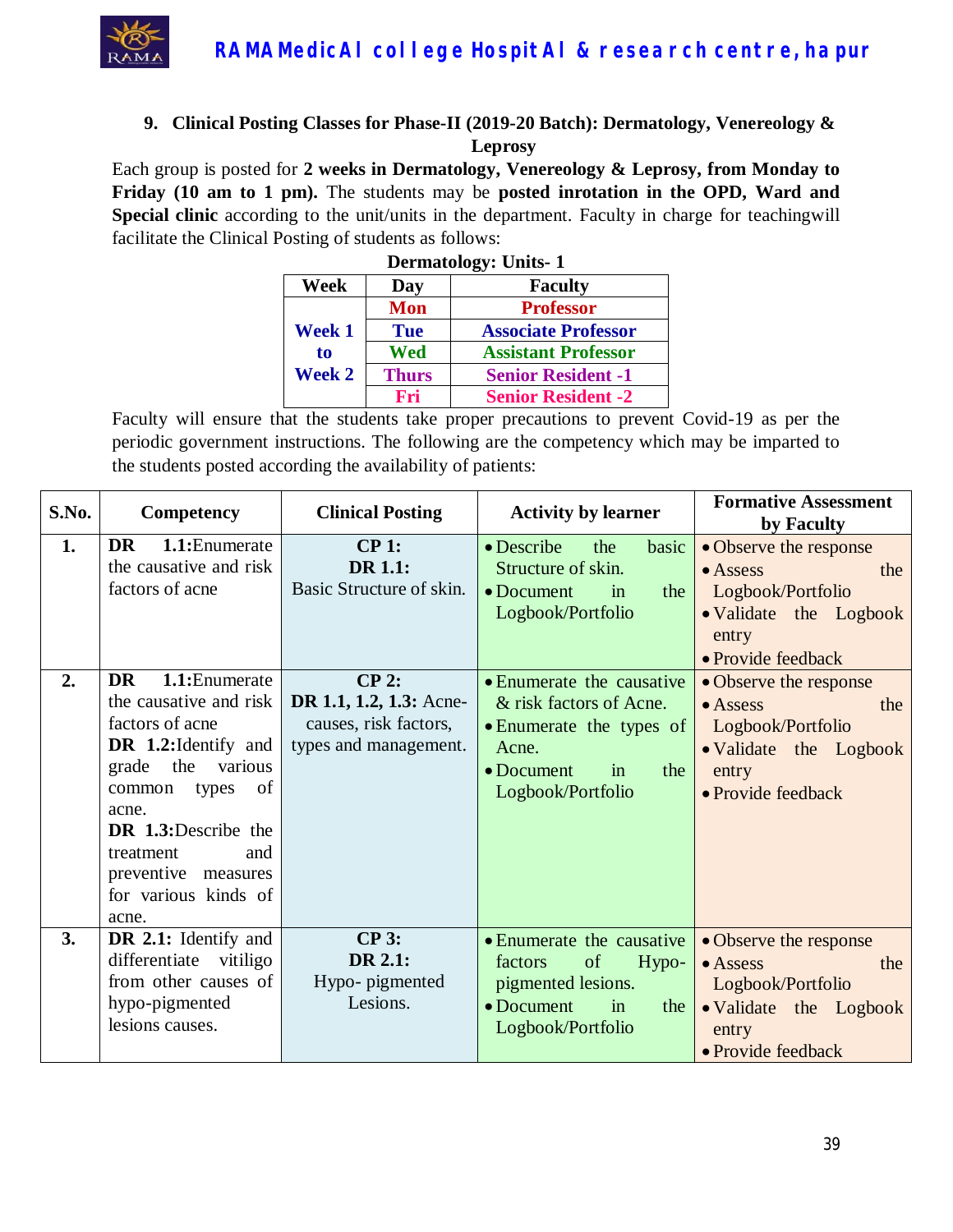

| S.No. | Competency                                                                                                                                                                                                                                                                                                                                                                                                                                                     | <b>Clinical Posting</b>                                                                     | <b>Activity by learner</b>                                                                                                                               | <b>Formative Assessment</b><br>by Faculty                                                                                       |
|-------|----------------------------------------------------------------------------------------------------------------------------------------------------------------------------------------------------------------------------------------------------------------------------------------------------------------------------------------------------------------------------------------------------------------------------------------------------------------|---------------------------------------------------------------------------------------------|----------------------------------------------------------------------------------------------------------------------------------------------------------|---------------------------------------------------------------------------------------------------------------------------------|
| 4.    | DR 3.1: Identify and<br>distinguish psoriatic<br>lesions from other<br>causes.<br>DR 3.2: Demonstrate<br>the grattage test.<br>3.3: Enumerate<br><b>DR</b><br>indications<br>for<br>the<br>describe<br>the<br>and<br>various modalities of<br>treatment of psoriasis<br>including<br>topical,<br>systemic<br>and<br>phototherapy.                                                                                                                              | CP 4: DR 3.1, 3.2, 3.3:<br><b>Psoriatic Lesions-</b><br>causes, tests and<br>treatment.     | the<br>$\bullet$ Enumerate<br>causes<br>and tests for Psoriatic<br>Lesions.<br>• Document<br>the<br>in<br>Logbook/Portfolio.                             | • Observe the response<br>$\bullet$ Assess<br>the<br>Logbook/Portfolio<br>· Validate the Logbook<br>entry<br>• Provide feedback |
| 5.    | DR 4.1: Identify and<br>distinguish<br>lichen<br>planus lesions from<br>other causes.<br><b>DR</b><br>4.2: Enumerate<br>describe<br>the<br>and<br>treatment modalities<br>for lichen planus.                                                                                                                                                                                                                                                                   | $CP$ 5:<br>DR 4.1, 4.2:<br>Lichen planus Lesions-<br>causes and treatment.                  | • Enumerate the causes of<br>Lichen Planus lesions.<br>• Document<br>in<br>the<br>Logbook/Portfolio                                                      | • Observe the response<br>$\bullet$ Assess<br>the<br>Logbook/Portfolio<br>• Validate the Logbook<br>entry<br>• Provide feedback |
| 6.    | DR 5.1:Describe the<br>etiology,<br>microbiology,<br>pathogenesis, natural<br>history,<br>clinical<br>features,<br>presentations<br>and<br>complications<br>of<br>scabies in adults and<br>children.<br>DR 5.2: Identify and<br>differentiate scabies<br>from other lesions in<br>adults and children.<br>DR<br>5.3: Enumerate<br>and<br>describe<br>the<br>pharmacology,<br>administration<br>and<br>adverse reaction of<br>pharmacotherapies<br>for scabies. | <b>CP 6:</b><br>DR 5.1, 5.2, 5.3:<br>Scabies-causes,<br>clinical features and<br>treatment. | • Enumerate the signs $\&$<br>symptoms of Scabies.<br>• Enumerate the treatment<br>for Scabies.<br>in<br>$\bullet$ Document<br>the<br>Logbook/Portfolio. | • Observe the response<br>$\bullet$ Assess<br>the<br>Logbook/Portfolio<br>• Validate the Logbook<br>entry<br>• Provide feedback |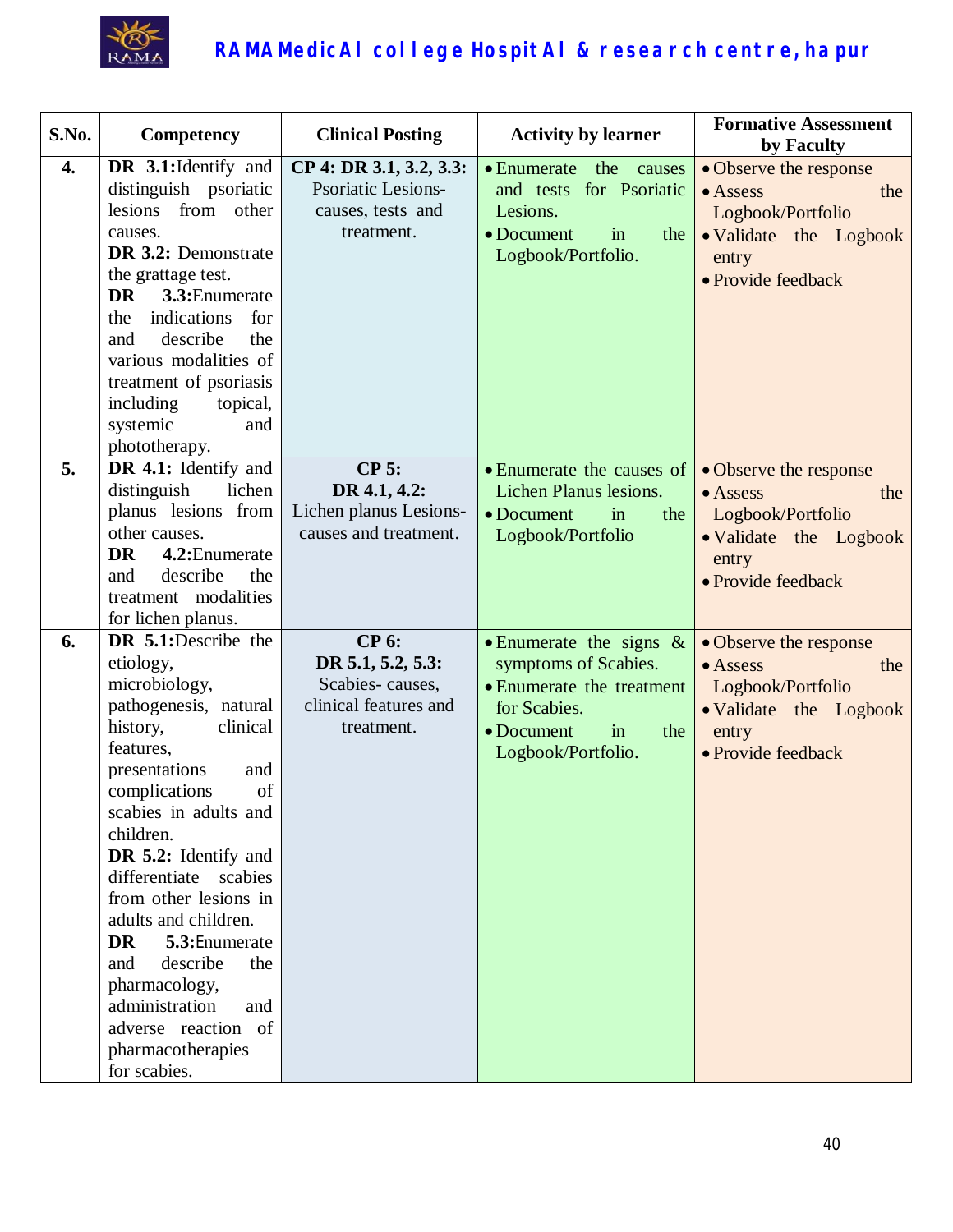

| S.No. | Competency                                                                                                                                                                                                                                      | <b>Clinical Posting</b>                                                                               | <b>Activity by learner</b>                                                                                                                                                           | <b>Formative Assessment</b><br>by Faculty                                                                                       |
|-------|-------------------------------------------------------------------------------------------------------------------------------------------------------------------------------------------------------------------------------------------------|-------------------------------------------------------------------------------------------------------|--------------------------------------------------------------------------------------------------------------------------------------------------------------------------------------|---------------------------------------------------------------------------------------------------------------------------------|
| 7.    | DR 6.1: Describe the<br>etiology pathogenesis<br>diagnostic<br>and<br>of<br>features<br>pediculosis in adults<br>and children.<br>DR 6.2: Identify and<br>differentiate<br>pediculosis<br>from<br>other skin lesions in<br>adults and children. | CP 7:<br>DR 6.1, 6.2:<br>Pediculosis-causes,<br>clinical features and<br>treatment.                   | • Enumerate the signs $\&$<br>of<br>symptoms<br>Pediculosis.<br>• Enumerate the treatment<br>for Pediculosis.<br>• Document<br>the<br>in<br>Logbook/Portfolio                        | · Observe the response<br>$\bullet$ Assess<br>the<br>Logbook/Portfolio<br>· Validate the Logbook<br>entry<br>• Provide feedback |
| 8.    | DR 7.1:Describe the<br>etiology,<br>microbiology,<br>pathogenesis<br>and<br>clinical presentations<br>diagnostic<br>and<br>of<br>features<br>in<br>dermatophytes<br>adults and children.                                                        | <b>CP 8:</b><br>DR 7.1:<br>Dermatophytes -<br>causes, clinical features<br>and treatment.             | • Enumerate the causes $\&$<br>Clinical<br>features<br>of<br>Dermatophytes.<br>• Describe the treatment of<br>Dermatophytes.<br>$\bullet$ Document<br>in<br>the<br>Logbook/Portfolio | · Observe the response<br>$\bullet$ Assess<br>the<br>Logbook/Portfolio<br>• Validate the Logbook<br>entry<br>• Provide feedback |
| 9.    | <b>DR</b><br>7.2: Identify<br>Candida species in<br>fungal scrapings and<br>KOH mount                                                                                                                                                           | <b>CP 9:</b><br>DR 7.2: Identification<br>of Candida species in<br>fungal scrapings and<br>KOH mount. | • Enumerate the steps for<br>fungal scrapping<br>and<br>KOH mount.<br>$\bullet$ Document<br>in<br>the<br>Logbook/Portfolio                                                           | · Observe the response<br>$\bullet$ Assess<br>the<br>Logbook/Portfolio<br>• Validate the Logbook<br>entry<br>• Provide feedback |
| 10.   | <b>Last Day of Posting</b>                                                                                                                                                                                                                      |                                                                                                       | <b>Ward Leaving Assessment</b>                                                                                                                                                       |                                                                                                                                 |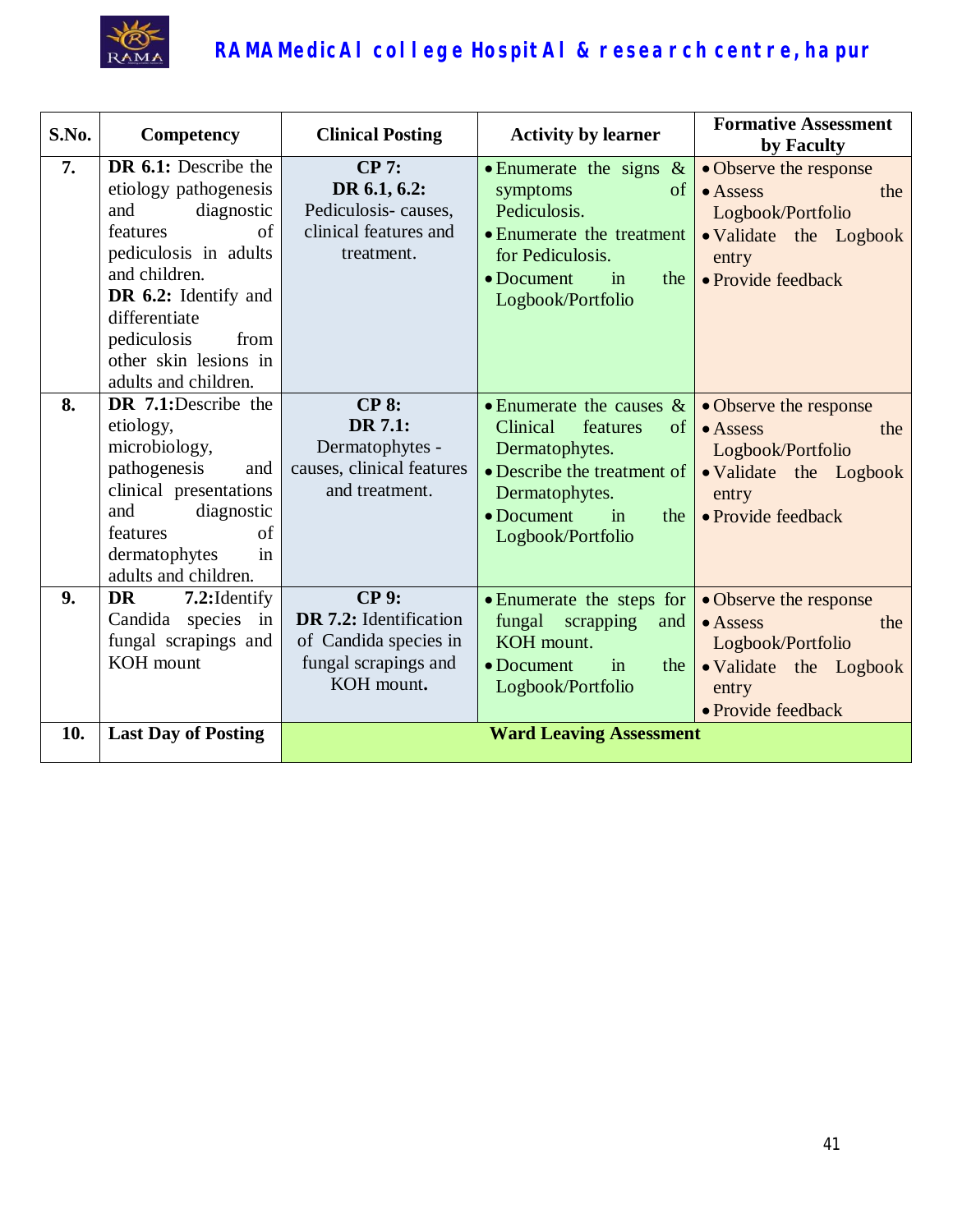

#### **10. Clinical Posting Classes for Phase-II (2019-20 Batch: Orthopedics including Trauma**

Each group is posted for **2 weeks in Orthopedics including Trauma from Monday to Friday (10 am to 1 pm).** The students may be posted in rotation in the **OPD, Ward, Operation Theatre and Special clinic** according to the unit/units in the department. Faculty in charge for teaching will facilitate the Clinical Posting of students as follows:

| <b>Orthopedics: Units-3</b>   |              |                                      |  |
|-------------------------------|--------------|--------------------------------------|--|
| <b>Faculty</b><br>Week<br>Day |              |                                      |  |
|                               | Mon          | <b>Teaching-in-Charge (Unit I)</b>   |  |
| Week 1                        | <b>Tue</b>   | <b>Teaching-in-Charge (Unit II)</b>  |  |
| to<br><b>Week 2</b>           | Wed          | <b>Teaching-in-Charge (Unit III)</b> |  |
|                               | <b>Thurs</b> | <b>Teaching-in-Charge (Unit I)</b>   |  |
|                               | Fri          | <b>Teaching-in-Charge (Unit II)</b>  |  |

| S.No. | Competency                                                                                                                                                                             | <b>Clinical Posting</b>                                                                                                              | <b>Activity by learner</b>                                                                                                                                                                                                       | <b>Formative Assessment</b><br>by Faculty                                                                                         |
|-------|----------------------------------------------------------------------------------------------------------------------------------------------------------------------------------------|--------------------------------------------------------------------------------------------------------------------------------------|----------------------------------------------------------------------------------------------------------------------------------------------------------------------------------------------------------------------------------|-----------------------------------------------------------------------------------------------------------------------------------|
| 1.    | <b>OR</b> 1.1:Describe and<br>discuss the Principles<br>of pre-hospital care<br>Causality<br>and<br>of<br>management<br>a<br>victim<br>trauma<br>including<br>principles<br>of triage. | CP 1:<br>OR 1.1: Trauma<br>Victim-Casualty<br>Management, Triage-<br>describe and Plan a<br>Management                               | • Enumerate the<br>Principles of pre-<br>hospital care.<br>• Discuss the<br>Causality<br>management of a<br>trauma victim.<br>• Describe the<br>Triage.<br>• Document in the<br>Logbook/Portfolio                                | • Viva: Observe the<br>response.<br>• Assess the<br>Logbook/Portfolio.<br>• Validate the Logbook<br>entry.<br>• Provide feedback. |
| 2.    | <b>OR 1.3:</b> Describe and<br>the<br>discuss<br>aetiopathogenesis,<br>clinical<br>features.<br>investigations,<br>and<br>principles<br>of<br>management of soft<br>tissue injuries.   | $CP$ 2:<br><b>OR 1.3:</b><br>Soft Tissue injuries-<br>aetiopathogenesis,<br>clinical features,<br>investigations, and<br>management. | • Enumerate the<br>aetiopathogenesis<br>of soft tissue<br>injuries.<br>• Describe the<br>clinical features,<br>investigations, and<br>plan a management<br>of soft tissue<br>injuries.<br>• Document in the<br>Logbook/Portfolio | • Viva: Observe the<br>response.<br>• Assess the<br>Logbook/Portfolio.<br>• Validate the Logbook<br>entry.<br>• Provide feedback. |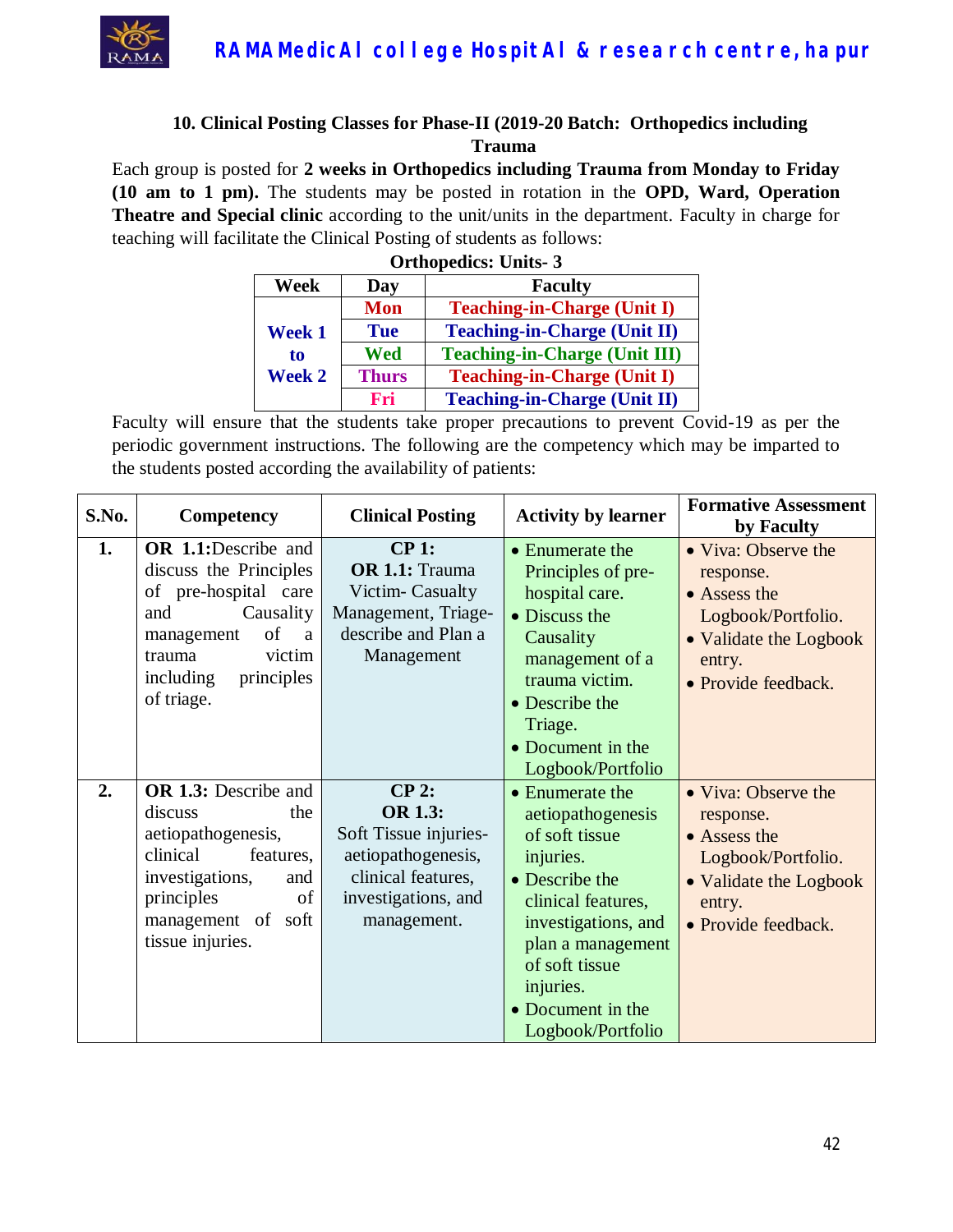

| S.No.            | Competency                                                                                                                                                                                                        | <b>Clinical Posting</b>                                                                                                 | <b>Activity by learner</b>                                                                                                                                                                                                                    | <b>Formative Assessment</b><br>by Faculty                                                                                         |
|------------------|-------------------------------------------------------------------------------------------------------------------------------------------------------------------------------------------------------------------|-------------------------------------------------------------------------------------------------------------------------|-----------------------------------------------------------------------------------------------------------------------------------------------------------------------------------------------------------------------------------------------|-----------------------------------------------------------------------------------------------------------------------------------|
| 3.               | OR 1.5:Describe and<br>discuss<br>the<br>aetiopathogenesis,<br>clinical<br>features,<br>investigations,<br>and<br>principles<br>of<br>of<br>management<br>dislocation of major<br>joints, shoulder, knee,<br>hip. | $CP$ 3:<br>OR 1.5:<br>Dislocation of Major<br>joints. -Describe the<br>presenting features<br>and plan a<br>management. | • Describe the<br>presenting features<br>and plan a<br>management for<br>dislocation of<br>major joints.<br>• Document in the<br>Logbook/Portfolio                                                                                            | • Viva: Observe the<br>response.<br>• Assess the<br>Logbook/Portfolio.<br>• Validate the Logbook<br>entry.<br>• Provide feedback. |
| $\overline{4}$ . | <b>OR</b><br>2.1<br>to<br>2.6: Fracture of bones,<br>both<br>bones<br>arm,<br>forearm and hand.                                                                                                                   | $CP4$ :<br>OR 2.1 to 2.6:<br>Fracture of bones-<br>Types in the clavicle,<br>arm and forearm and<br>hand.               | • Enumerate the<br>common causes of<br>fracture of the<br>clavicle, arm and<br>forearm and hand.<br>• Describe the<br>clinical features,<br>investigation and<br>plan a management<br>for the same.<br>• Document in the<br>Logbook/Portfolio | • Viva: Observe the<br>response.<br>• Assess the<br>Logbook/Portfolio.<br>• Validate the Logbook<br>entry.<br>· Provide feedback. |
| 5.               | 2.7<br><b>OR</b><br>to<br>of<br>2.14: Fracture<br>both<br>Femur,<br>bones,<br>bones<br>ankle,<br>leg,<br>Pelvic injuries.                                                                                         | <b>CP 5:</b><br><b>OR 2.7 to</b><br>2.14: Fracture of<br>bones, Femur, both<br>bones leg, ankle,<br>Pelvic injuries.    | • Enumerate the<br>common causes of<br>fracture of the<br>clavicle, arm and<br>forearm and hand.<br>• Describe the<br>clinical features,<br>investigation and<br>plan a management<br>for the same.<br>• Document in the<br>Logbook/Portfolio | • Viva: Observe the<br>response.<br>• Assess the<br>Logbook/Portfolio.<br>• Validate the Logbook<br>entry.<br>• Provide feedback. |
| 6.               | $2.15:$ Plan<br><b>OR</b><br>and<br>the<br>interpret<br>investigations<br>to<br>diagnose<br>complications<br>of<br>fractures<br>like<br>malunion, non-union,<br>infection,<br>compartmental<br>syndrome           | <b>CP 6:</b><br><b>OR</b><br>2.15: Complication of<br>Fractures-<br>Investigation & Plan<br>a management.               | • Enumerate the<br>complication and<br>management of<br>fractures.<br>• Document in the<br>Logbook/Portfolio                                                                                                                                  | • Viva: Observe the<br>response.<br>• Assess the<br>Logbook/Portfolio.<br>• Validate the Logbook<br>entry.<br>• Provide feedback. |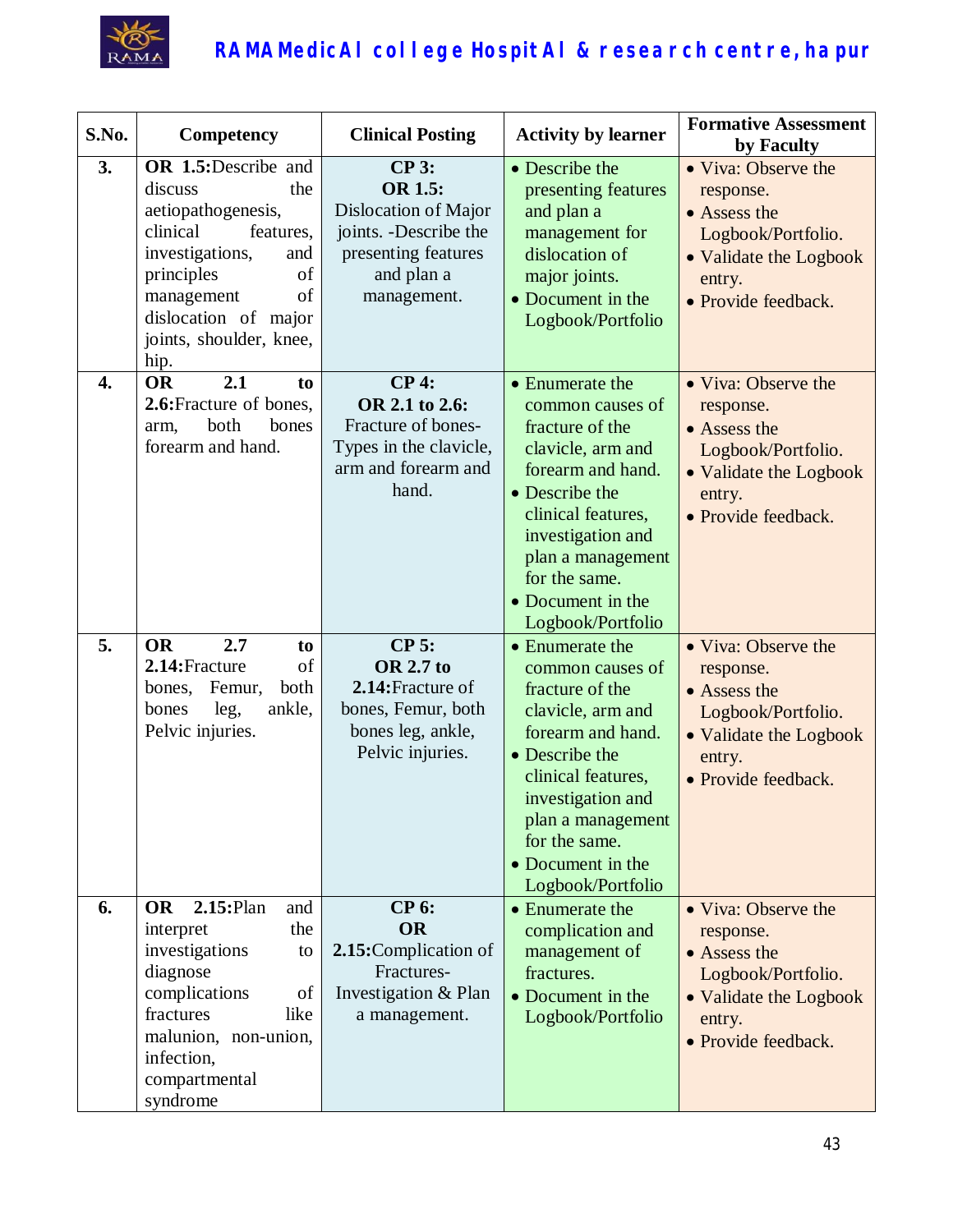

| S.No. | Competency                                                                                                                                                                                                                                                                                                                                                                                                                    | <b>Clinical Posting</b>                                                                                            | <b>Activity by learner</b>                                                                                                   | <b>Formative Assessment</b><br>by Faculty                                                                                                                          |
|-------|-------------------------------------------------------------------------------------------------------------------------------------------------------------------------------------------------------------------------------------------------------------------------------------------------------------------------------------------------------------------------------------------------------------------------------|--------------------------------------------------------------------------------------------------------------------|------------------------------------------------------------------------------------------------------------------------------|--------------------------------------------------------------------------------------------------------------------------------------------------------------------|
| 7.    | <b>OR</b><br>13.1: Participate<br>for<br>team<br>in<br>a<br>procedures in patients<br>and demonstrating the<br>ability to perform on<br>mannequins<br>simulated patients in<br>the following:<br>Above<br>elbow<br>i.<br>plaster<br>ii. Below knee plaster<br>iii.<br>Above<br>knee<br>plaster<br>iv. Thomas splint<br>v. splinting for long<br>bone fractures<br>Strapping<br>for<br>vi.<br>shoulder and clavicle<br>trauma. | <b>CP 7:</b><br><b>OR 13.1:</b><br>Plastering Procedure.                                                           | • Enumerate the<br>steps in Plastering<br>procedure.<br>• Document in the<br>Logbook/Portfolio.                              | • Viva: Observe the<br>response.<br>• Observe the<br>performance.<br>• Assess the<br>Logbook/Portfolio.<br>• Validate the Logbook<br>entry.<br>• Provide feedback. |
| 8.    | <b>PM 1.1:</b> Define and<br>describe the scope of<br>physical<br>Medicine<br>Rehabilitation<br>and<br>functional<br>and<br>restoration.<br><b>PM 1.2:</b> Define and<br>describe disability, its<br>cause, and magnitude,<br>identification<br>and<br>prevention<br>of<br>disability.<br>PM 1.3: Define and<br>describe the methods<br>identify<br>and<br>to<br>prevent disability.                                          | <b>CP 8:</b><br>PM 1.1, 1.2, 1.3:<br>Scope of<br>PMR;Disability-<br>definition &<br>identification of the<br>same. | • Define and<br>describe the<br>methods to identify<br>the same.<br>• Document in the<br>Logbook/Portfolio.                  | • Viva: Observe the<br>response.<br>• Assess the<br>Logbook/Portfolio.<br>• Validate the Logbook<br>entry.<br>• Provide feedback                                   |
| 9.    | <b>PM</b> 1.4: Enumerate<br>rights<br>the<br>and<br>entitlements<br>of<br>differently<br>abled<br>persons.                                                                                                                                                                                                                                                                                                                    | <b>CP 9:</b><br><b>PM 1.4:</b><br>Enumerate the rights<br>and entitlements of<br>differently abled<br>persons.     | • Enumerate the<br>rights and<br>entitlements of<br>differently abled<br>persons.<br>• Document in the<br>Logbook/Portfolio. | • Viva: Observe the<br>response.<br>• Assess the<br>Logbook/Portfolio.<br>• Validate the Logbook<br>entry.<br>• Provide feedback                                   |
| 10.   | <b>Last Day of Posting</b>                                                                                                                                                                                                                                                                                                                                                                                                    |                                                                                                                    | <b>Ward Leaving Assessment</b>                                                                                               |                                                                                                                                                                    |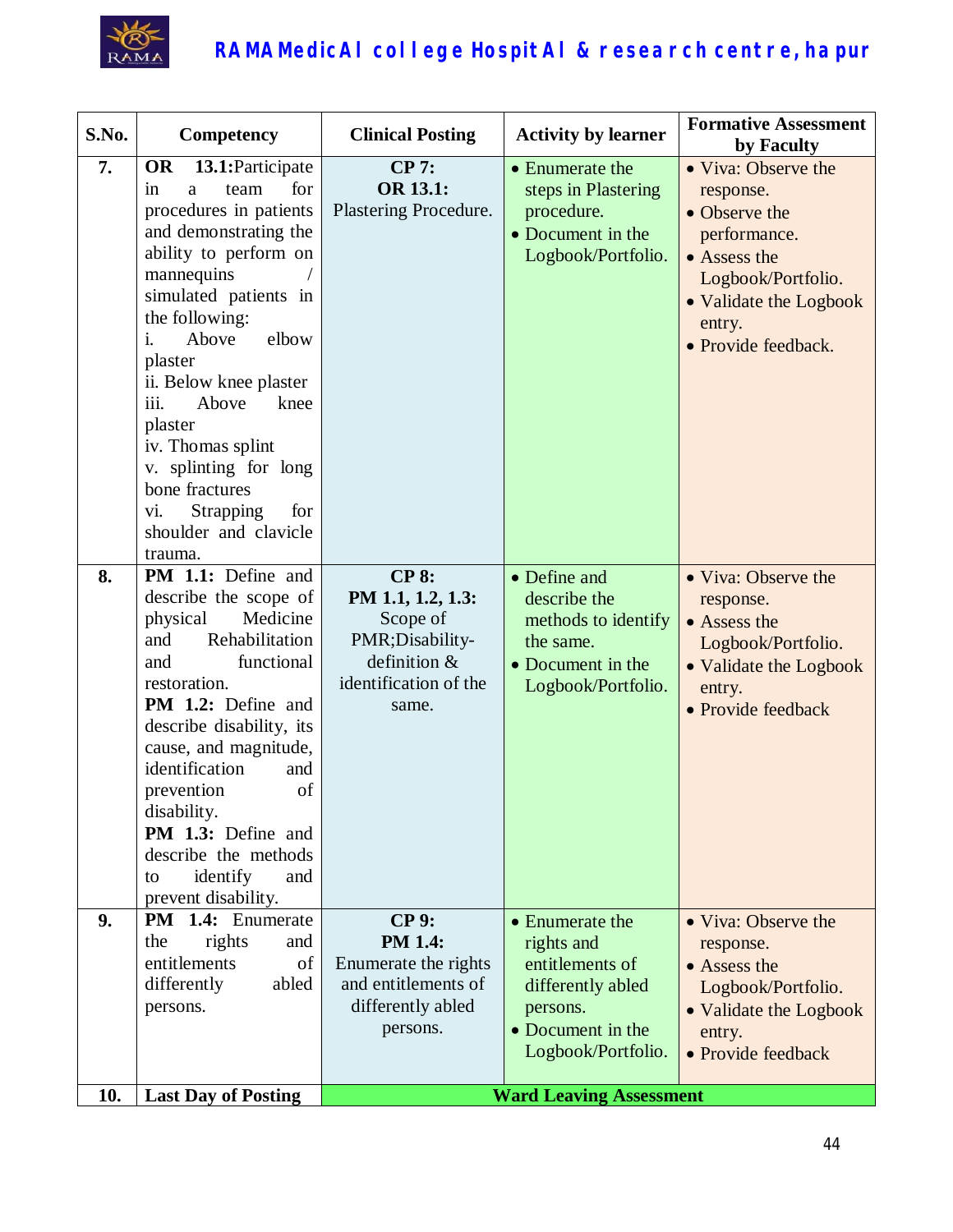

**11. Clinical Posting Classes for Phase-II (2019-20 Batch): Psychiatry** Each group is posted for **2 weeks in Psychiatry, from Monday to Friday (10 am to 1 pm).** The students may be **posted inrotation in the OPD, Ward and Special clinic** according to the unit/units in the department. Faculty in charge for teaching will facilitate the Clinical Posting of students as follows:

| <b>Psychiatry: Units-1</b> |              |                            |  |
|----------------------------|--------------|----------------------------|--|
| Week                       | Day          | <b>Faculty</b>             |  |
|                            | <b>Mon</b>   | <b>Associate Professor</b> |  |
| <b>Week 1</b>              | <b>Tue</b>   | <b>Assistant Professor</b> |  |
| to                         | <b>Wed</b>   | <b>Senior Resident</b>     |  |
| <b>Week 2</b>              | <b>Thurs</b> | <b>Associate Professor</b> |  |
|                            | Fri          | <b>Assistant Professor</b> |  |

| S.No.    | Competency                                                                                                                                                                                                                                                                                                                                                                                                                            | <b>Clinical Posting</b>                                                                                             | <b>Activity by learner</b>                                                                                                                                                                                                                                                                                                                | <b>Formative</b><br><b>Assessment by</b><br><b>Faculty</b>                                                                                                                                                                                                        |
|----------|---------------------------------------------------------------------------------------------------------------------------------------------------------------------------------------------------------------------------------------------------------------------------------------------------------------------------------------------------------------------------------------------------------------------------------------|---------------------------------------------------------------------------------------------------------------------|-------------------------------------------------------------------------------------------------------------------------------------------------------------------------------------------------------------------------------------------------------------------------------------------------------------------------------------------|-------------------------------------------------------------------------------------------------------------------------------------------------------------------------------------------------------------------------------------------------------------------|
| 1.<br>2. | <b>PS</b> 3.1:Describe the<br>growth of psychiatry<br>medical<br><b>as</b><br>a<br>specialty, its history<br>and contribution to<br>society<br>PS1.1:Establish<br>rapport and empathy<br>with patients<br>PS1.2:Describe<br>the<br>of<br>components<br>communication.<br><b>PS1.3:</b> Demonstrate<br>breaking of bad news<br>simulated<br>a<br>in<br>environment.<br>PS1.4:Describe<br>and<br>demonstrate<br>the<br>of<br>importance | CP 1: PS 3.1:<br>Introduction to<br>Psychiatry<br>$CP$ 2:<br>PS 1.1, 1.2, 1.3, 1.4:<br><b>Psychiatry Assessment</b> | • Describe Psychiatry as<br>a Medical Specialty and<br>its contribution to the<br>society.<br>$\bullet$ Document<br>the<br>in<br>Logbook/Portfolio<br>• Describe<br>components<br>of communication.<br>• Demonstrate<br>establishment<br>of<br>rapport & empathy with<br>patient.<br>$\bullet$ Document<br>in<br>the<br>Logbook/Portfolio | • Observe response<br>$\bullet$ Assess<br>the<br>Logbook/Portfolio<br>• Validate<br>the<br>Logbook entry<br>· Provide feedback<br>• Observe response<br>$\bullet$ Assess<br>the<br>Logbook/Portfolio<br>• Validate<br>the<br>Logbook entry.<br>• Provide feedback |
| 3.       | in<br>confidentiality<br>patient encounters<br>PS 2.1:Define stress                                                                                                                                                                                                                                                                                                                                                                   |                                                                                                                     |                                                                                                                                                                                                                                                                                                                                           |                                                                                                                                                                                                                                                                   |
|          | describe<br>and<br>its<br>and<br>components<br>causes.<br><b>PS</b> 2.2:Describe the                                                                                                                                                                                                                                                                                                                                                  | CP 3: PS 2.1, 2.2:<br>Stress & its<br>Management.                                                                   | $\bullet$ Enumerate<br>the<br>components of stress.<br>• Document<br>in<br>the<br>Logbook/Portfolio                                                                                                                                                                                                                                       | • Observe response<br>& performance<br>$\bullet$ Assess<br>the<br>Logbook/Portfolio<br>• Validate<br>the                                                                                                                                                          |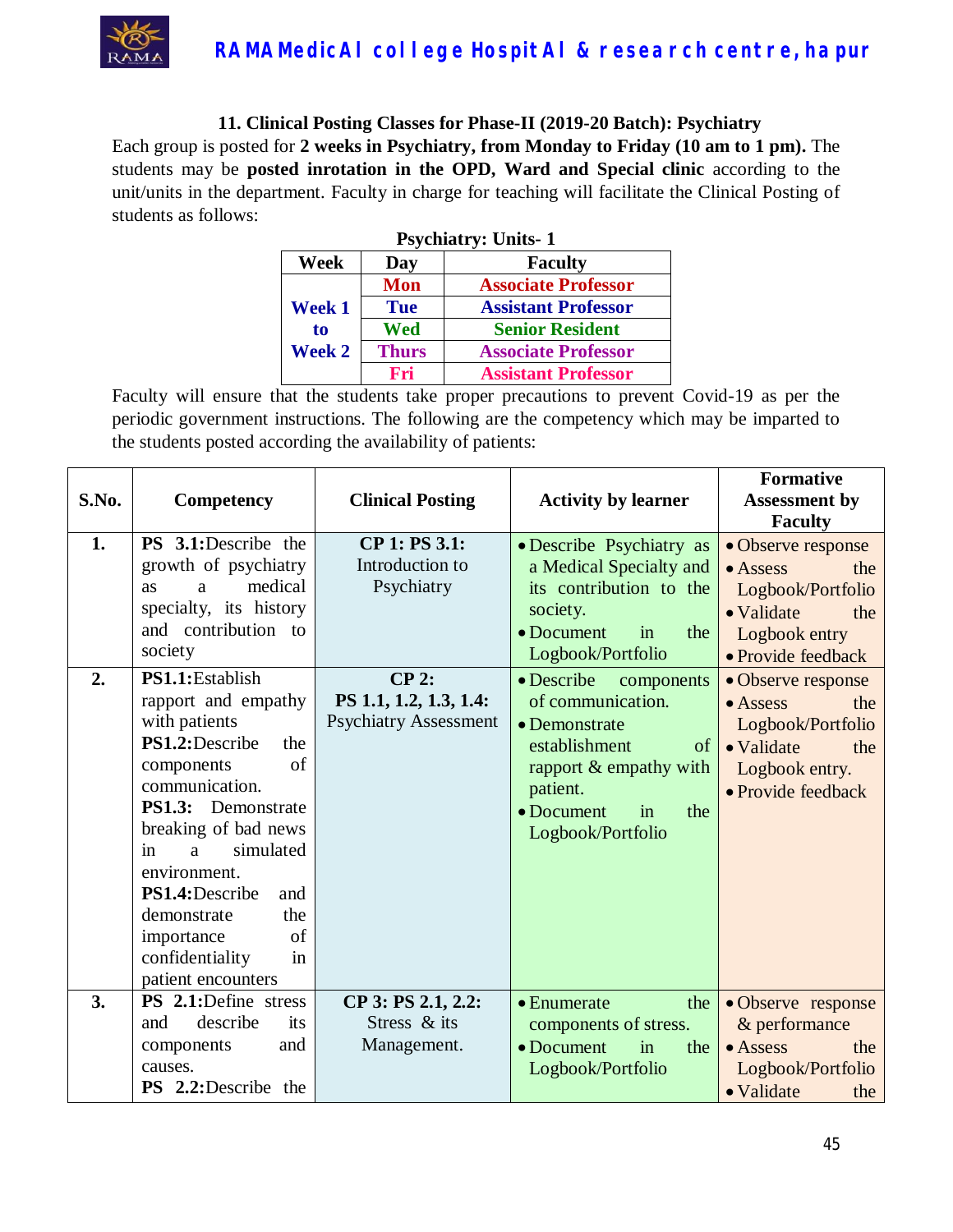

| S.No.            | <b>Competency</b>                                                                                                                                                                                                                                                           | <b>Clinical Posting</b>                                                         | <b>Activity by learner</b>                                                                                                                                                                            | <b>Formative</b><br><b>Assessment by</b><br><b>Faculty</b>                                                                                        |
|------------------|-----------------------------------------------------------------------------------------------------------------------------------------------------------------------------------------------------------------------------------------------------------------------------|---------------------------------------------------------------------------------|-------------------------------------------------------------------------------------------------------------------------------------------------------------------------------------------------------|---------------------------------------------------------------------------------------------------------------------------------------------------|
|                  | of<br>role<br>time<br>study<br>management,<br>skills, balanced diet<br>and sleep wake habits<br>in stress avoidance                                                                                                                                                         |                                                                                 |                                                                                                                                                                                                       | Logbook entry<br>• Provide feedback                                                                                                               |
| $\overline{4}$ . | <b>PS</b><br>9.1: Enumerate<br>describe<br>the<br>and<br>magnitude<br>and<br>etiology of<br>stress<br>related disorders.<br><b>PS</b><br>9.2: Enumerate,<br>elicit, describe and<br>document<br>clinical<br>features in patients<br>with<br>stress<br>related<br>disorders. | <b>CP4:</b><br>PS 9.1, 9.2:<br>Stress related<br>disorders.                     | • Enumerate the causes<br>of<br>related<br>stress<br>disorders.<br>• Enumerate the clinical<br>of<br><b>Stress</b><br>features<br>related disorders.<br>• Document<br>in<br>the<br>Logbook/Portfolio. | · Observe response<br>& performance<br>$\bullet$ Assess<br>the<br>Logbook/Portfolio<br>• Validate<br>the<br>Logbook entry<br>• Provide feedback   |
| 5.               | PS 3.2: Enumerate,<br>describe and discuss<br>important<br>signs<br>$\&$<br>of<br>symptoms<br>common<br>mental<br>disorders.                                                                                                                                                | $CP$ 5:<br><b>PS 3.2:</b><br><b>Common Mental</b><br><b>Disorders</b>           | • Enumerate the signs $\&$<br>symptoms of common<br>mental disorders.<br>$\bullet$ Document<br>in<br>the<br>Logbook/Portfolio                                                                         | • Observe response<br>$&$ performance<br>$\bullet$ Assess<br>the<br>Logbook/Portfolio<br>• Validate<br>the<br>Logbook entry<br>• Provide feedback |
| 6.               | <b>PS</b><br>3.12: Describe,<br>discuss<br>and<br>distinguish psychotic<br>non-psychotic<br>&<br>(Mood,<br>Anxiety,<br><b>Stress</b><br>related)<br>disorders                                                                                                               | <b>CP 6:</b><br>PS 3.12:<br>Psychotic & Non-<br><b>Psychotic Disorders</b>      | • Enumerate the signs $\&$<br>symptoms of psychotic<br>disorders.<br>• Enumerate the signs $\&$<br>of<br>symptoms<br>non-<br>psychotic disorders.<br>• Document<br>in<br>the<br>Logbook/Portfolio.    | • Observe response<br>& performance<br>$\bullet$ Assess<br>the<br>Logbook/Portfolio<br>• Validate<br>the<br>Logbook entry<br>• Provide feedback   |
| 7.               |                                                                                                                                                                                                                                                                             | <b>CP 7:</b><br>PS 3.12:<br><b>Anxiety Disorders</b>                            | • Enumerate the signs $\&$<br>symptoms of common<br>anxiety disorders.<br>• Document<br>in<br>the<br>Logbook/Portfolio                                                                                | · Observe response<br>& performance<br>• Assess<br>the<br>Logbook/Portfolio<br>• Validate<br>the<br>Logbook entry<br>• Provide feedback           |
| 8.               | <b>PS</b> 5.1:Classify<br>and<br>describe<br>the<br>magnitude<br>and<br>etiology<br>of                                                                                                                                                                                      | <b>CP 8:</b><br><b>PS 5.1:</b><br>Schizophrenia related<br>psychiatry disorders | • Enumerate the signs $\&$<br>symptoms<br>of<br>Schizophrenia.<br>• Document<br>the<br>in                                                                                                             | • Observe response<br>& performance<br>• Assess<br>the<br>Logbook/Portfolio                                                                       |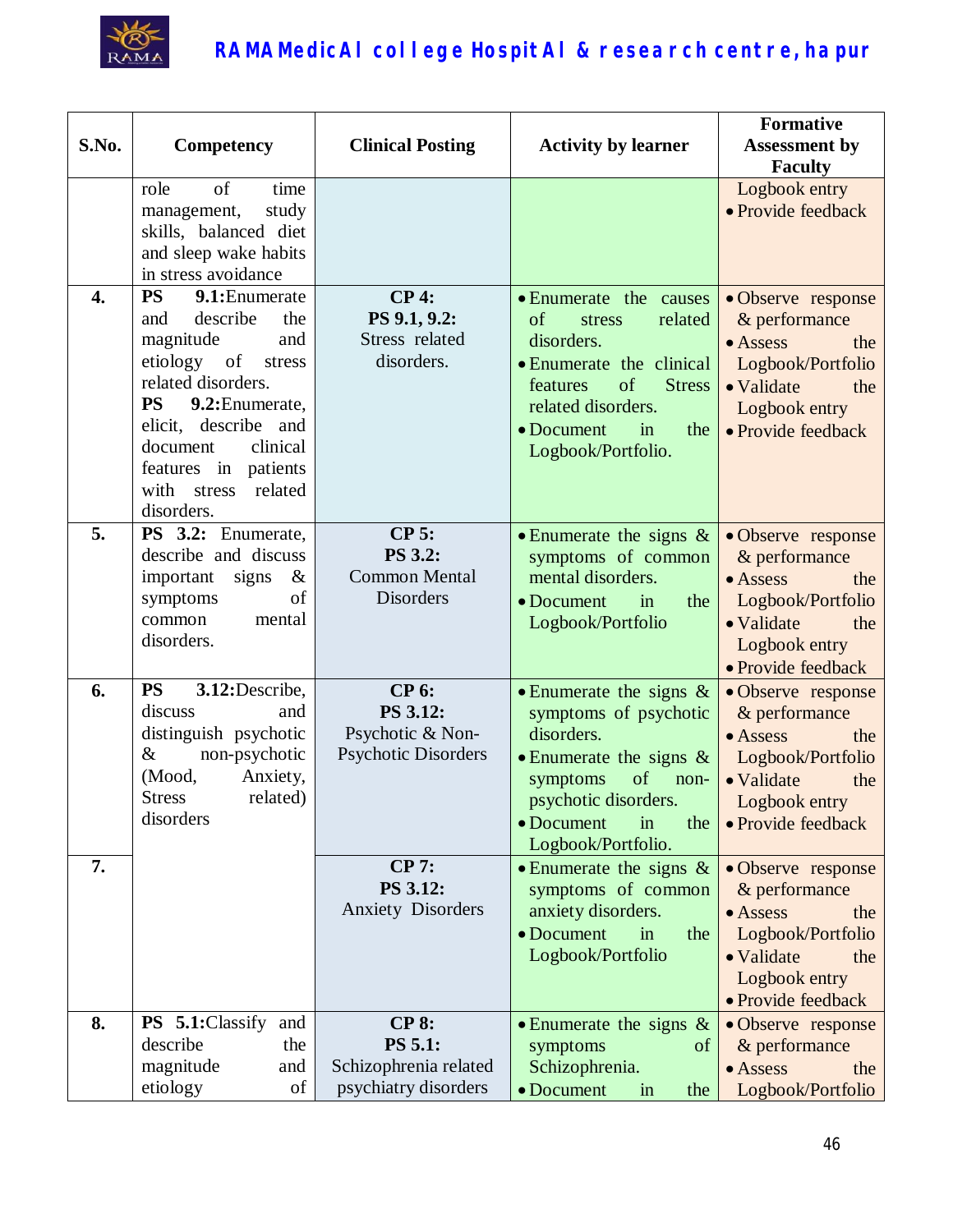

| S.No. | Competency                                                                                     | <b>Clinical Posting</b>                                                      | <b>Activity by learner</b>                                                                                                                                                          | <b>Formative</b><br><b>Assessment by</b><br><b>Faculty</b>                                                                                      |
|-------|------------------------------------------------------------------------------------------------|------------------------------------------------------------------------------|-------------------------------------------------------------------------------------------------------------------------------------------------------------------------------------|-------------------------------------------------------------------------------------------------------------------------------------------------|
|       | schizophrenia<br>$\&$<br>other<br>psychotic<br>disorders                                       |                                                                              | Logbook/Portfolio                                                                                                                                                                   | • Validate<br>the<br>Logbook entry<br>• Provide feedback                                                                                        |
| 9.    | PS 6.1:Classify<br>and<br>describe<br>the<br>magnitude<br>and<br>etiology<br>of<br>depression. | $CP9$ :<br><b>PS 6.1:</b><br>Depression-<br>Clinicalfeatures &<br>Management | • Enumerate the signs $\&$<br>of<br>symptoms<br>depression.<br>$\bullet$ Describe<br>the<br>of<br>management<br>depression.<br>$\bullet$ Document<br>the<br>in<br>Logbook/Portfolio | • Observe response<br>& performance<br>$\bullet$ Assess<br>the<br>Logbook/Portfolio<br>• Validate<br>the<br>Logbook entry<br>• Provide feedback |
| 10.   | <b>Last Day of Posting</b>                                                                     |                                                                              | <b>Ward Leaving Assessment</b>                                                                                                                                                      |                                                                                                                                                 |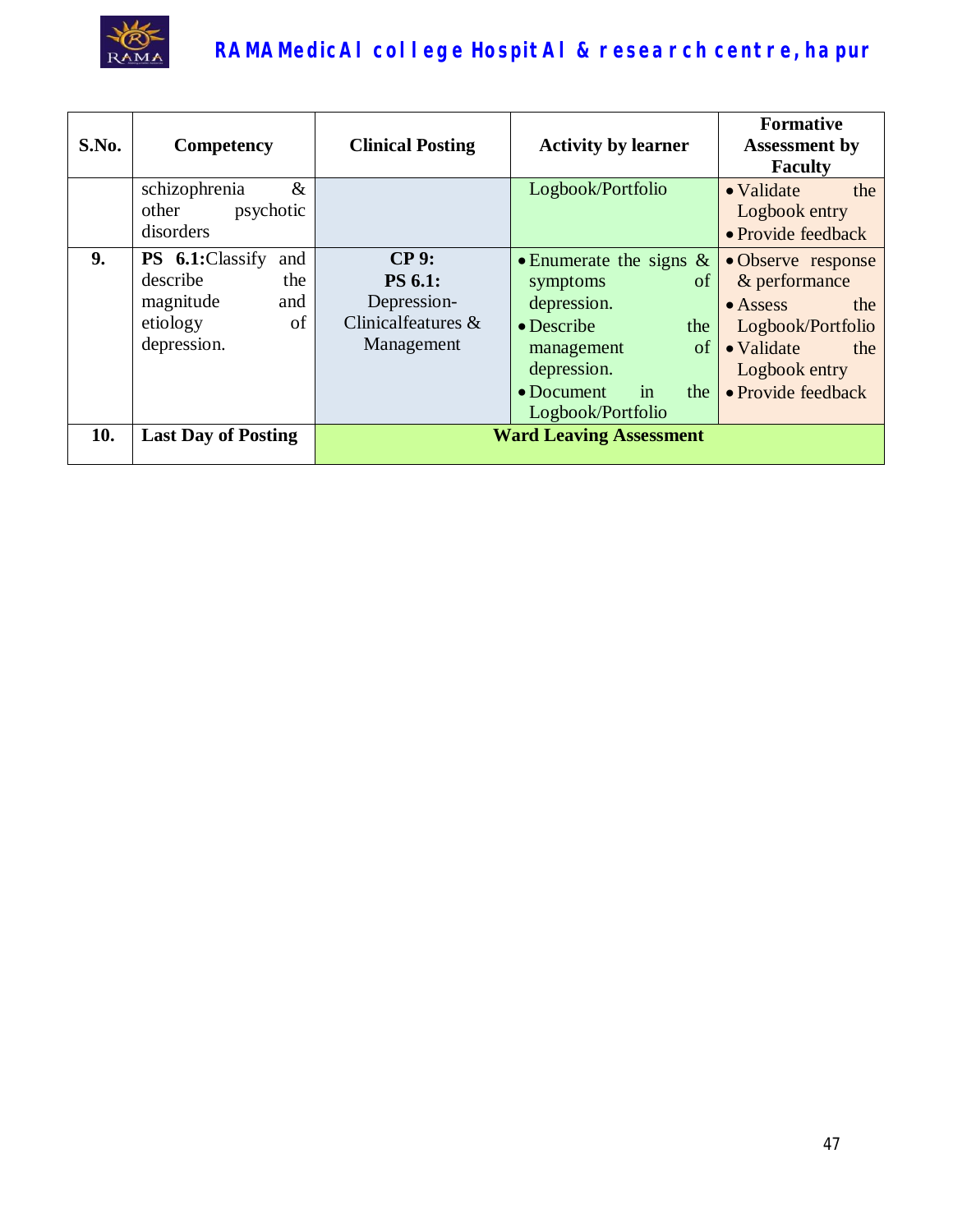

**12. Clinical Posting Classes for Phase-II (2019-20 Batch): Radiodiagnosis** Each group is posted for **2 weeks in Radiodiagnosis, from Monday to Friday (10 am to 1 pm).** The students may be **posted inrotation in the X-Ray Room, USG Room, MRI/CT Room** in the department, according to the unit/units in the department. Faculty in charge for teaching will facilitate the Clinical Posting of students as follows:

| <b>Radio-Diagnosis: Units-1</b> |              |                              |  |  |
|---------------------------------|--------------|------------------------------|--|--|
| Week                            | Day          | <b>Faculty</b>               |  |  |
|                                 | Mon          | <b>Professor</b>             |  |  |
| Week 1                          | <b>Tue</b>   | <b>Associate Professor-1</b> |  |  |
| to                              | Wed          | <b>Assistant Professor</b>   |  |  |
| <b>Week 2</b>                   | <b>Thurs</b> | <b>Senior Resident</b>       |  |  |
|                                 | Fri          | <b>Associate Professor-2</b> |  |  |

| S.No. | Competency                                                                                                                                   | <b>Clinical Posting</b>                                                                              | <b>Activity by learner</b>                                                                                                         | <b>Formative Assessment</b><br>by Faculty                                                                                                                      |
|-------|----------------------------------------------------------------------------------------------------------------------------------------------|------------------------------------------------------------------------------------------------------|------------------------------------------------------------------------------------------------------------------------------------|----------------------------------------------------------------------------------------------------------------------------------------------------------------|
| 1.    | Define<br>1.1:<br><b>RD</b><br>radiation<br>the<br>and<br>of<br>interaction<br>radiation<br>and<br>of<br>importance                          | $CP1$ :<br>RD 1.1, 1.2:<br>Orientation to<br><b>Radiology Department</b><br>& History of X-rays      | • Define radiation.<br>• Document in the<br>Logbook/Portfolio                                                                      | • Observe response.<br>• Assess the<br>Logbook/Portfolio.<br>• Validate the Logbook<br>entry.                                                                  |
| 2.    | radiation protection.<br>RD 1.2: Describe the<br>of<br>evolution<br>Radiodiagnosis.<br>Identify<br>various<br>radiological<br>equipments     | $CP$ 2:<br><b>RD</b> 1.1:<br>Radiation risks, Safety<br>& Protection.                                | • Describe the interaction<br>of radiation and<br>importance of radiation<br>protection.<br>• Document in the<br>Logbook/Portfolio | • Provide feedback<br>• Observe response.<br>• Assess the<br>Logbook/Portfolio.<br>• Validate the Logbook<br>entry.                                            |
| 3.    | RD 1.2: Describe the<br>evolution<br>of<br>Radiodiagnosis.<br>Identify<br>various<br>radiological<br>equipments<br>In<br>the<br>current era. | $CP3$ :<br><b>RD</b> 1.2:<br>X-Ray Film, Dark<br>Room & Contrast<br>Media                            | • Enumerate the various<br>radiological equipments.<br>• Document in the<br>Logbook/Portfolio                                      | • Provide feedback<br>• Observe response $\&$<br>performance.<br>• Assess the<br>Logbook/Portfolio.<br>• Validate the Logbook<br>entry.<br>• Provide feedback. |
| 4.    | RD 1.11: Describe<br>preparation of patient<br>for common imaging<br>procedures                                                              | <b>CP4:</b><br><b>RD</b> 1.11:<br><b>Preparation of Patient</b><br>for common imaging<br>procedures. | • Describe preparation of<br>a patient for common<br>imaging procedures.<br>• Document in the<br>Logbook/Portfolio.                | • Observe response $&$<br>performance.<br>• Assess the<br>Logbook/Portfolio.<br>• Validate the Logbook<br>entry.<br>• Provide feedback.                        |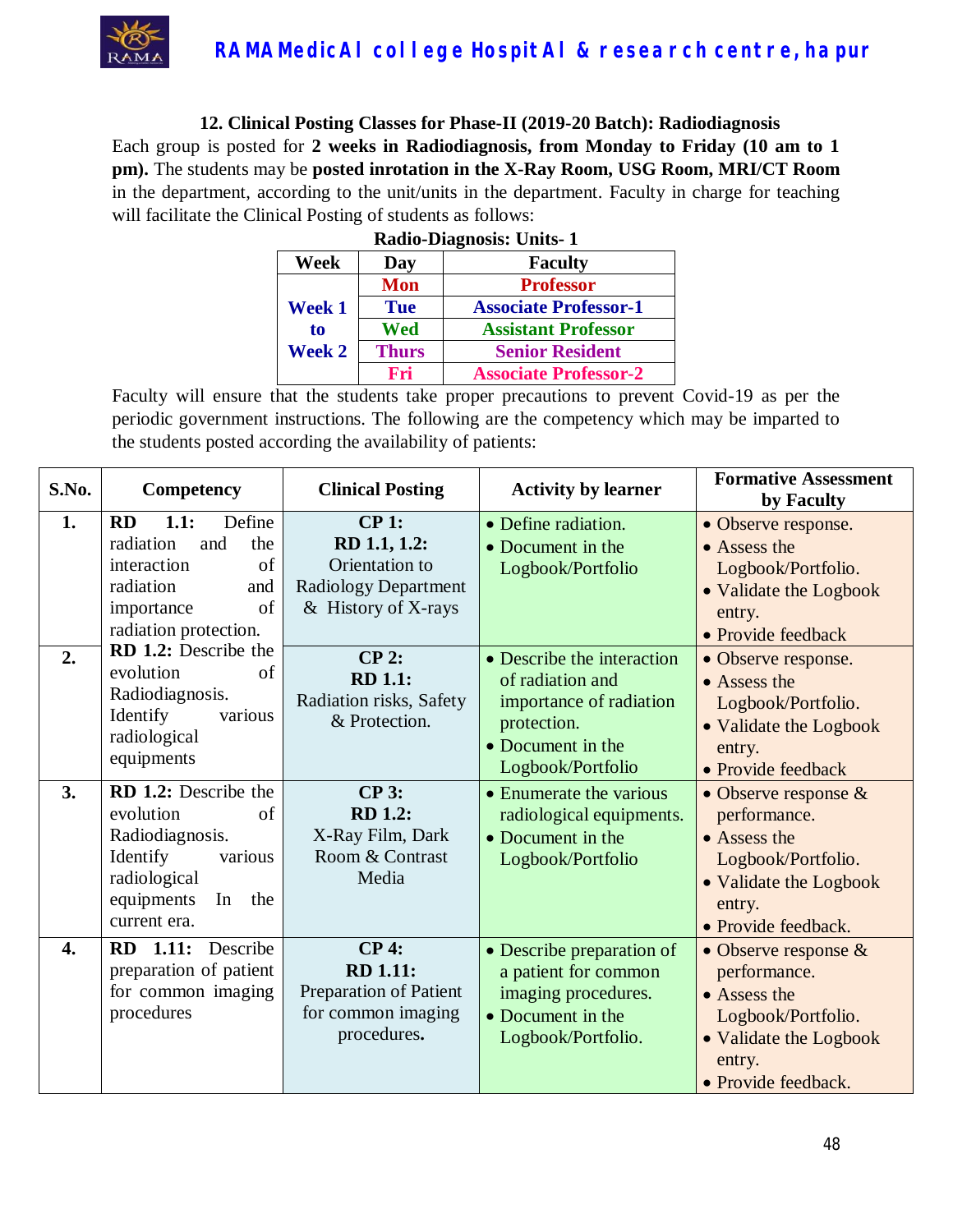

| S.No. | Competency                                                                                                                                                                                                                                                                                                                                                                                                                                                | <b>Clinical Posting</b>                                                                                     | <b>Activity by learner</b>                                                     | <b>Formative Assessment</b><br>by Faculty                                                                                        |
|-------|-----------------------------------------------------------------------------------------------------------------------------------------------------------------------------------------------------------------------------------------------------------------------------------------------------------------------------------------------------------------------------------------------------------------------------------------------------------|-------------------------------------------------------------------------------------------------------------|--------------------------------------------------------------------------------|----------------------------------------------------------------------------------------------------------------------------------|
| 5.    | RD 1.3: Enumerate<br>indications<br>for<br>various<br>common<br>radiological<br>investigations,<br>choose<br>the<br>most<br>appropriate and cost                                                                                                                                                                                                                                                                                                          | CP 5& 6:<br>RD 1.3, 1.4, 1.5, 1.6,<br>1.7, 1.8:<br><b>Chest Radiography-</b><br><b>Basic Interpretation</b> | • Interpret a Chest X-Ray.<br>• Document in the<br>Logbook/Portfolio           | • Observe Presentation,<br>Viva.<br>• Assess the<br>Logbook/Portfolio.<br>• Validate the Logbook<br>entry.<br>• Provide feedback |
| 6.    | effective method and<br>interpret findings in<br>conditions<br>common<br>pertaining to disorder<br>of ENT.<br>RD 1.4: Enumerate<br>indications<br>for<br>various<br>common                                                                                                                                                                                                                                                                                | CP 7 & 8:<br>RD 1.3, 1.4, 1.5, 1.6,<br>1.7, 1.8:<br>Abdominal X-Rays-<br><b>Basic Interpretation</b>        | • Interpret an Abdominal<br>X-Ray.<br>• Document in the<br>Logbook/Portfolio   | • Observe Presentation,<br>Viva.<br>• Assess the<br>Logbook/Portfolio.<br>• Validate the Logbook<br>entry.<br>• Provide feedback |
| 7.    | radiological<br>investigations,<br>choose<br>the<br>most<br>appropriate and cost<br>effective method and<br>interpret findings in<br>conditions<br>common<br>pertaining to disorder<br>in Ob & Gy.<br>RD 1.5: Enumerate<br>indications<br>for<br>various<br>common<br>radiological<br>investigations,<br>choose<br>the<br>most<br>appropriate and cost<br>effective method and<br>interpret findings in<br>conditions<br>common<br>pertaining to disorder | <b>CP9:</b><br>RD 1.3, 1.4, 1.5, 1.6,<br>1.7, 1.8:<br>Cardiac Evaluation-<br><b>Basic Interpretation</b>    | • Interpret a Cardiac<br>evaluation.<br>• Document in the<br>Logbook/Portfolio | • Observe Presentation,<br>Viva.<br>• Assess the<br>Logbook/Portfolio.<br>• Validate the Logbook<br>entry.<br>· Provide feedback |